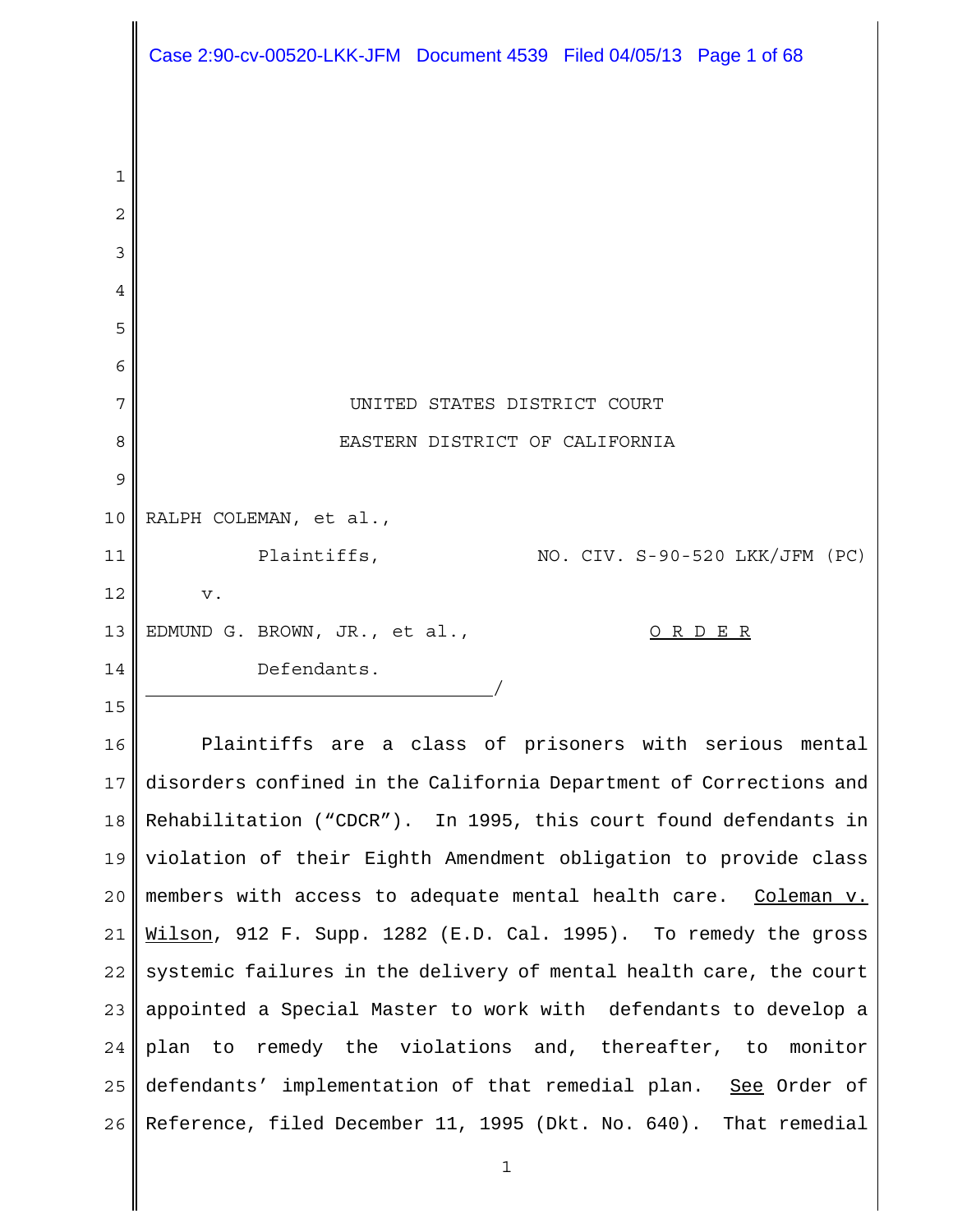1 process has been ongoing for over seventeen years.

2 3 4 5 6 7 8 9 10 11 12 13 14 15 16 17 18 19 20 21 22 23 24 25 26 This matter is before the court on defendants' motion pursuant to 18 U.S.C. § 3626(b) and Fed. R. Civ. P.  $60(b)(5)$  to "terminate all relief in this action, vacate the Court's judgment and orders and dismiss the case." Notice of Motion and Motion to Terminate Under the Prison Litigation Reform Act [18 U.S.C. § 3626(b)] and Vacate the Court's Judgement and Orders Under Federal Rule of Civil Procedure 60(b)(5), filed January 7, 2013 ("Notice of Motion") (ECF No. 4275) at  $1.^1$  The court heard oral argument on the motion on March 27, 2013. I. Motion to Terminate Under 18 U.S.C. § 3626(b) Pursuant to 18 U.S.C. § 3626(b), defendants seek termination of all prospective relief and dismissal of this action. Defendants contend that they have remedied the six core constitutional 1 In 2009, a three-judge court found that overcrowding in California's prison system was the primary cause of the state's failure to remedy ongoing constitutional violations in the delivery of mental health care to prison inmates. That order was affirmed by the United States Supreme Court in 2011. See Brown v. Plata, 563 U.S. \_\_\_, 131 S. Ct. 1910 (2011). Pursuant to that order, the state is currently under an order to reduce the state prison population to 137.5% of capacity by the end of this year. As this court has previously noted, it cannot entertain a motion to terminate the relief ordered by the three-judge court or to vacate the population reduction order. <u>See</u> Order, filed January 29, 2013 (ECF No. 4316) at 3-4. Defendants have, concurrently with the motion at bar, filed a motion in the three-judge court to vacate or modify the population reduction order. Notice of Motion and Motion to Vacate or Modify Population Reduction order, filed January 7, 2013 (ECF No. 4280). Indeed, since the state has not reached the required population cap, that would appear to dispose of the instant motion. Nonetheless, both plaintiffs and defendants insist that this court can resolve this motion without reference to the three-judge court's order. Given the posture of the parties, the court will proceed to consider the motion.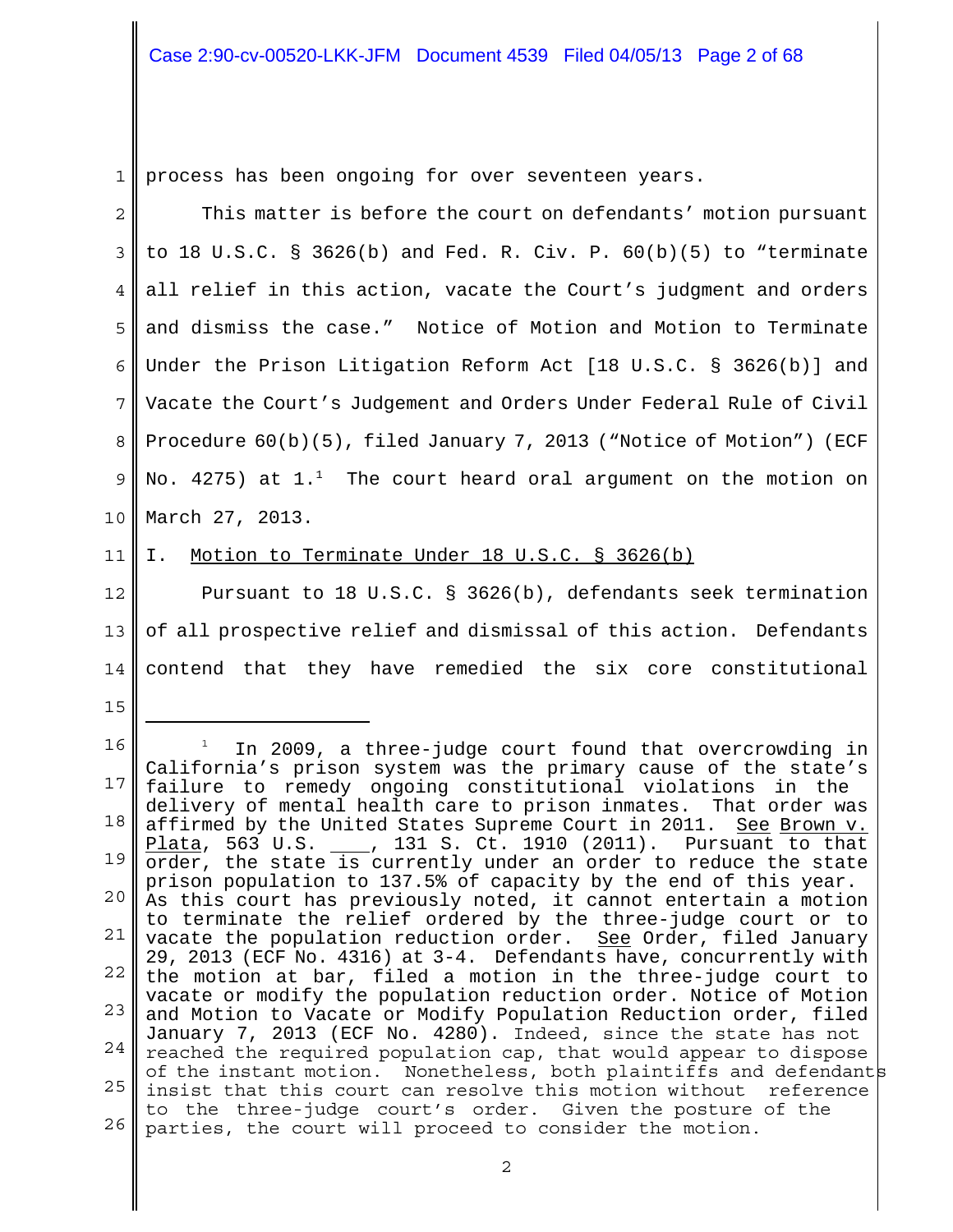1 2 3 4 deficiencies identified in the court's 1995 order, that they provide timely access to mental health care, and that they are not deliberately indifferent to the serious needs of class members for mental health care.

5

#### A. General Legal Standards

6 7 8 9 10 11 12 13 14 15 16 17 18 Section 3626(b) of Title 18 of the United States Code, enacted as part of the Prison Litigation Reform Act of 1995 ("PLRA"), provides in relevant part that "prospective relief" ordered in "any civil action with respect to prison conditions" is "terminable upon the motion of any party – 2 years after the date the court granted or approved the prospective relief." 18 U.S.C. § 3626(b)(1)(I). However, "[p]rospective relief shall not terminate if the court makes written findings based on the record that prospective relief remains necessary to correct a current and ongoing violation of the Federal right, extends no further than necessary to correct the violation of the Federal right, and that the prospective relief is narrowly drawn and the least intrusive means to correct the violation." 18 U.S.C. § 3626(b)(3).

19 20 21 22 23 24 25 26 As the moving party, defendants have the burden of demonstrating "that there are no ongoing constitutional violations, that the relief ordered exceeds what is necessary to correct an ongoing constitutional violation, or both." Graves v. Arpaio, 623 F.3d 1043, 1048 (9th Cir. 2010) (citing Gilmore v. California, 220 F.3d 987, 1007-08 (9th Cir. 2000)). Plaintiffs do not, as defendants contend, have the burden of proving either of those two elements of defendants' termination motion. "[N]othing in the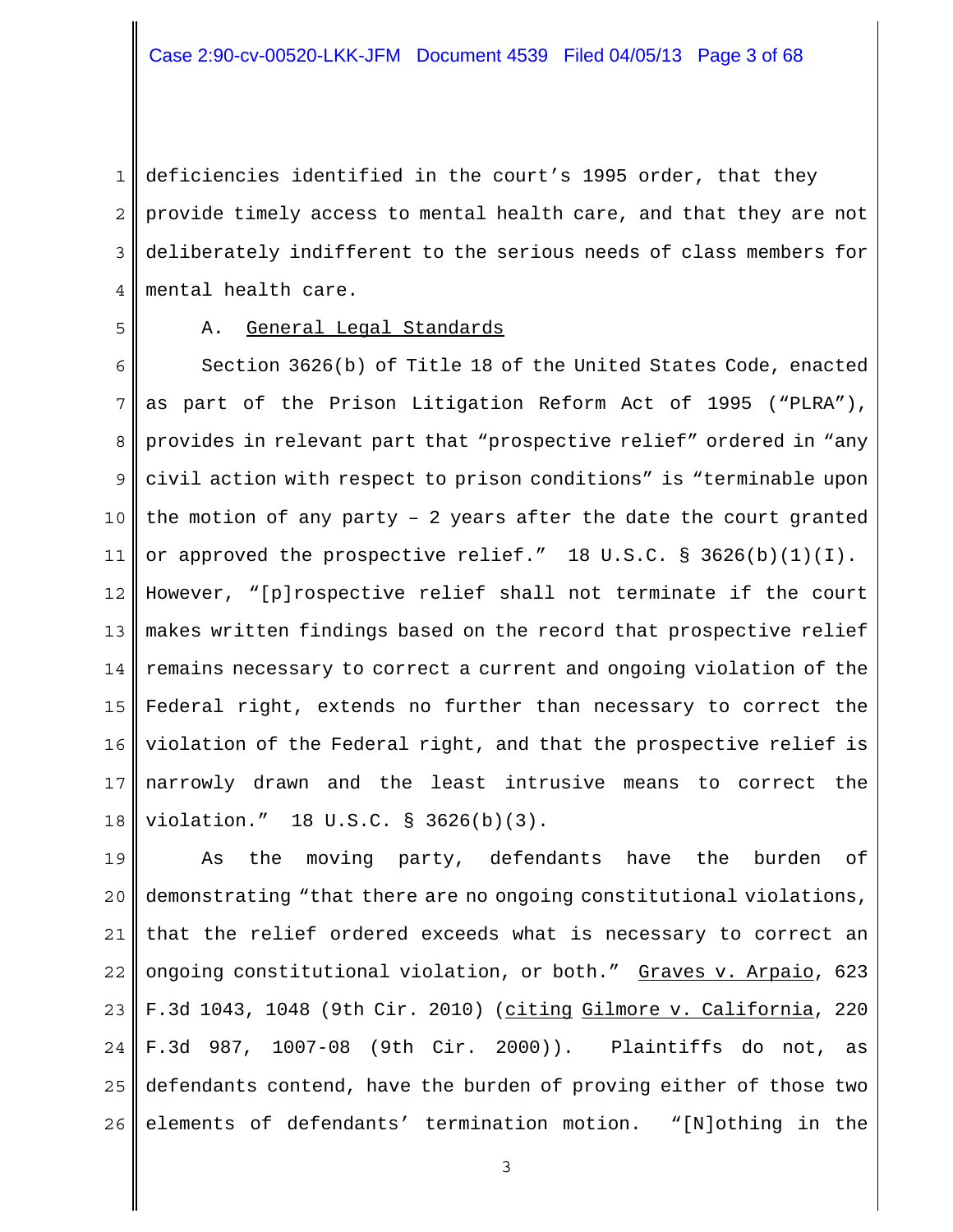1 2 3 4 5 6 7 8 termination provisions [of 18 U.S.C. § 3626(b)] can be said to shift the burden of proof from the party seeking to terminate the prospective relief." Gilmore, 220 F.3d at 1007. Defendants argue that the court is somehow free to disregard the specific holdings in Gilmore and Graves that defendants bear the burden of proof on this motion, holdings that are, after all, consistent with the ordinary rule that the party seeking an order bears the burden of proof. $2$  It is not.

9

10 11 12 13 14 15 16 17 18 19 20 21 22 23 24 25 I 26 2 Defendants cite to Hallett v. Morgan, 296 F.3d 732 (9th Cir. 2002) and Mayweathers v. Newland, 258 F.3d 930 (9th Cir. 2001) for the proposition that plaintiffs have the burden of proving that "a current and ongoing federal right violation supports continuing prospective relief" under 18 U.S.C. § 3626(b). Memorandum of Points and Authorities in Support of Motion to Terminate, filed January 7, 2013 ("Termination Motion") (ECF No. 4275-1) at 17. In both **Hallett** and Mayweathers, the plaintiffs were the moving parties on the motions at issue. In Hallett, the court noted that the "'general standard for granting prospective relief differs little from the standard set forth in  $\S$  3626(b)(2) for terminating prospective relief, or from the standard set forth in  $\S$  3626(b)(3) for preserving relief to correct a current and ongoing violation.'" Id. at 743-44 (quoting Gilmore, 220 F.3d at 1006), but it did not hold that plaintiffs had the burden of proof on a concurrent motion to terminate filed by defendants in that action; instead, the court held that the motion to terminate was mooted by the denial of plaintiffs' motion to extend jurisdiction. Id. at 739. In relevant part the question in Mayweathers was whether certain provisions of 18 U.S.C. § 3626 precluded entry of a second preliminary injunction after expiration of a first such injunction. 258 F.3d at 936. In holding that those provisions did not, the court of appeals, in dicta, noted that the provision of the statute that provides for expiration of a preliminary injunction after ninety days "simply imposes a burden on plaintiffs to continue to prove that preliminary relief is warranted" and that "[t]he imposition of this burden conforms with how the PLRA governs termination of final prospective relief." Id. (thereinafter quoting 18 U.S.C. § 3626(b)(3)). However much tension this dicta might create, it goes without saying that this court is not free to overrule the specific holdings of Gilmore and Graves. If indeed Gilmore and Graves are not to be the law in this circuit, it is for en banc court of this circuit or the Supreme Court to so hold, and not another panel of the Ninth Circuit, much less a district court.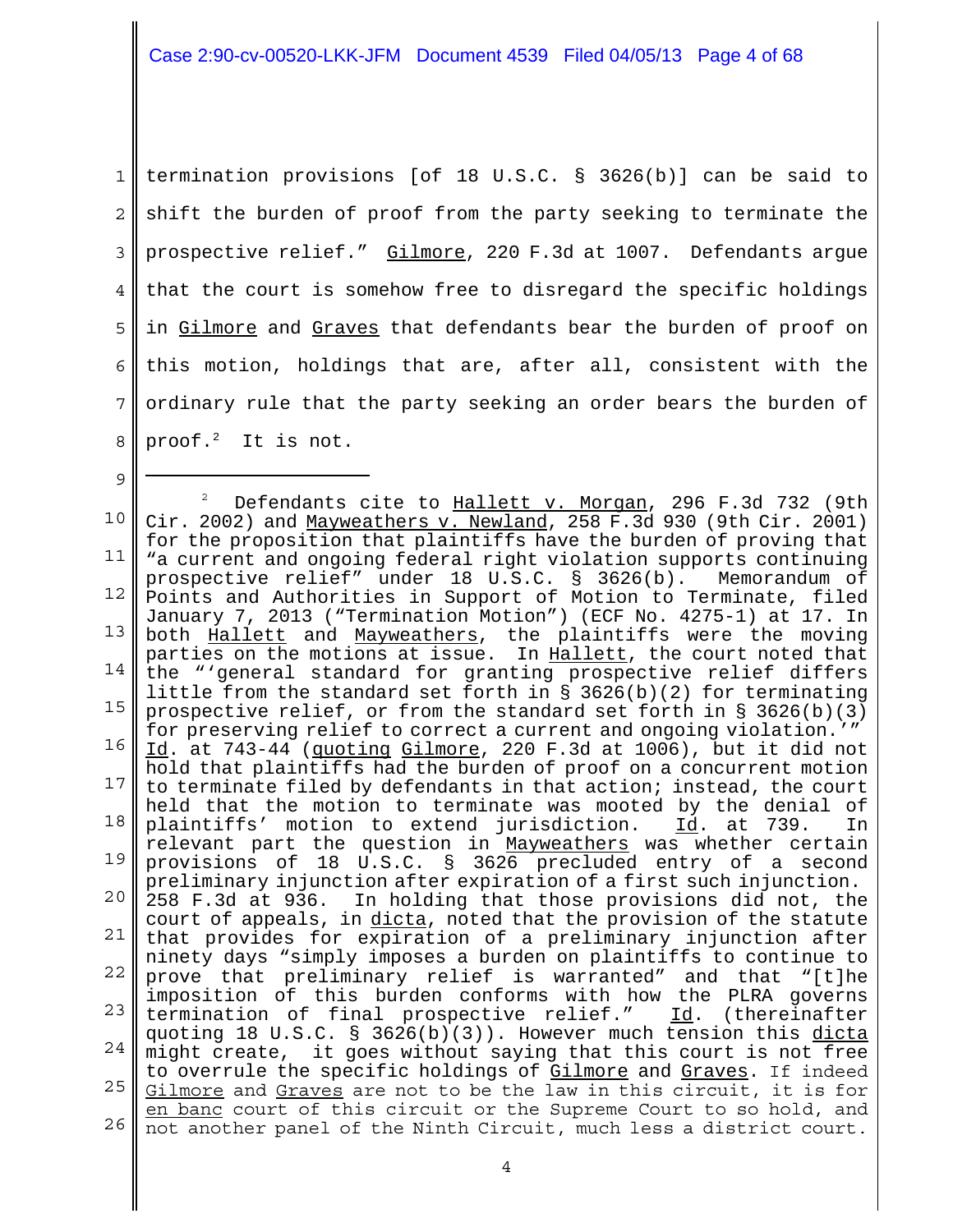1

2 3 4 5 6 7 8 9 10 11 The record on which this motion is decided must reflect "'conditions as of the time termination is sought.'" Gilmore, 220 F.3d at 1010 (quoting Benjamin v. Jacobson, 172 F.3d 144, 166 (2nd Cir. 1999)). "Because the PLRA directs a district court to look to *current conditions*, and because the existing record at the time the motion for termination is filed will often be inadequate for purposes of this determination, the party opposing termination must be given the opportunity to submit additional evidence in an effort to show current and ongoing constitutional violations." Hadix v. Johnson, 228 F.3d 662, 671-72 (6th Cir. 2000) (emphasis in text) (and cases cited therein) (emphasis in original).

12 13 14 15 16 17 18 19 20 21 22 Defendants' motion, filed January 7, 2013, is supported by two declarations of staff with the CDCR Division of Correctional Health Care Services and declarations from the former Chief of the Health Care Placement Oversight Program, the Acting Statewide Mental Health Deputy Director for CDCR, and the Director of the Facility Planning, Construction and Management Division for the CDCR, as well as two expert reports, one of which is a joint report by three experts and one of which is a solo report. With the exception of evidence of planned and ongoing construction, the evidentiary material tendered by defendants with their motion covers the period through the end of 2012.

23 24 25 26 On January 18, 2013, pursuant to court order, the Special Master filed his Twenty-Fifth Round Monitoring Report ("Twenty-Fifth Round Report") (ECF No. 4298). It was circulated to the parties on December 28, 2012. It is the Special Master's twenty-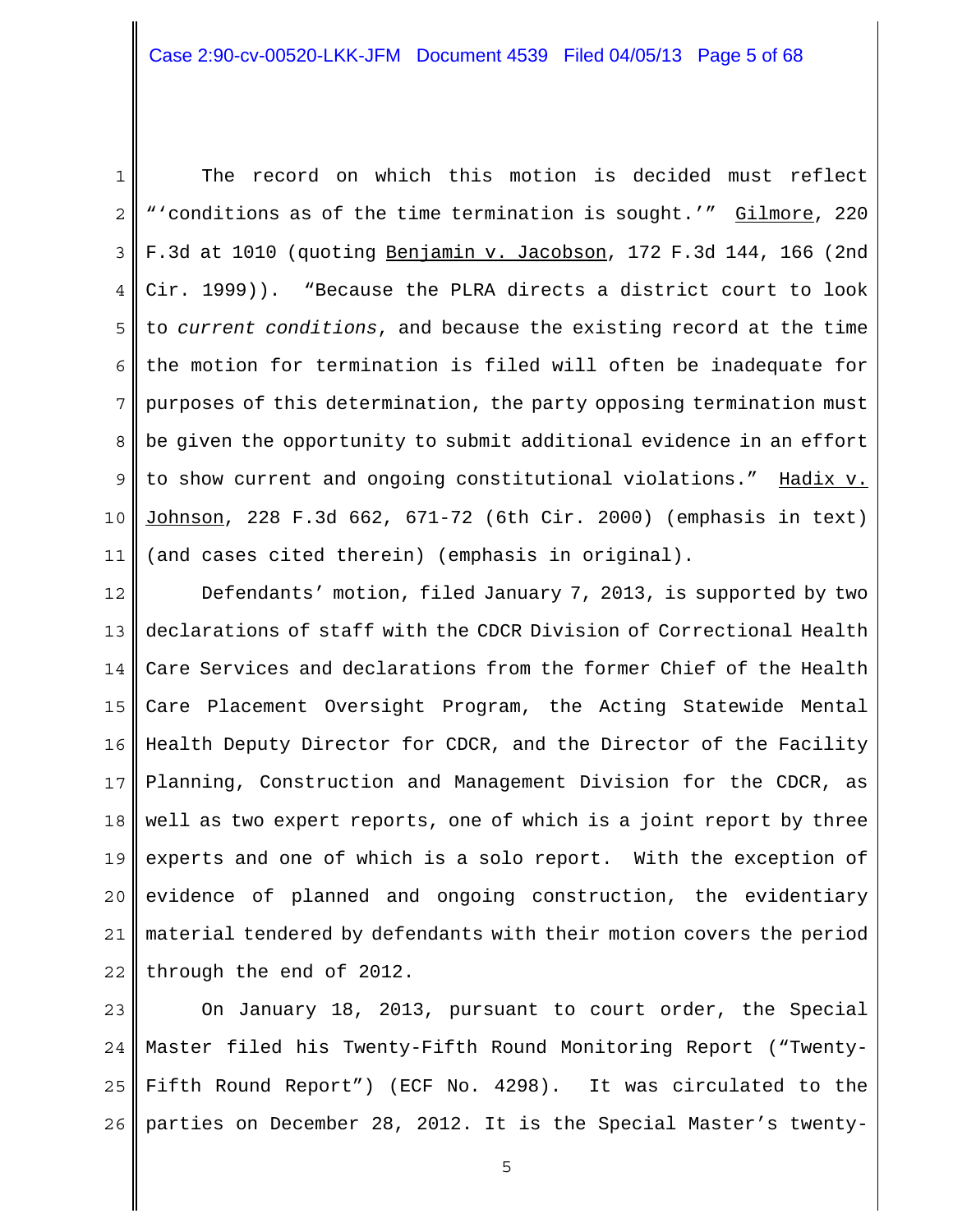1 2 3 4 5 6 7 fifth report to the court on defendants' compliance with the remedial plan in this action, currently referred to as the Revised Program Guide. It covers the period from May 1, 2012 through September 11, 2012, and is based on visits by the Special Master and his monitoring team to twenty-three prison institutions and document reviews for the remaining institutions. Twenty-Fifth Round Monitoring Report (ECF No. 4298) at 10.3

8 9 10 11 12 13 14 15 In opposition to defendants' termination motion, plaintiffs filed five expert declarations totaling over 400 pages and accompanied by numerous exhibits, as well as three declarations of counsel with over one hundred additional exhibits. Plaintiffs have also tendered numerous depositions of defendants' declarants, experts, and other witnesses. In reply to plaintiffs' opposition, defendants have filed fifty-four declarations and a declaration of counsel to which are attached numerous additional exhibits.

<sup>17</sup> 18 19 20 21 22 23 24 25 26 <sup>3</sup> Defendants interposed a number of objections to the Twenty-Fifth Round Monitoring Report and moved to strike or modify several of its provisions. By order filed February 28, 2013, the court overruled defendants' objections as to all but specific institutional objections raised by defendants. Order filed February 28, 2013 (ECF No. 4361). With respect to the latter, the court directed the Special Master to "review those objections in section I(C) [of defendants' objections] that contain specific citation to material provided to him and file any corrections to the Twenty-Fifth Round Monitoring Report as may be required by those specific objections."  $\underline{Id}$ . at 11. The Special Master filed a Notice of Corrections on March 19, 2013 (ECF No. 4420). That notice contains the Special Master's response to each of the objections in section I(C) of defendants' objections. The court reserved for further consideration in connection with the motion at bar the questions of whether defendants' suicide prevention efforts are consistent with the requirements of the Eighth Amendment and the weight to be given any particular finding or conclusion of the Special Master as it might relate to issues raised in defendants' termination motion. Id. at 8, 11.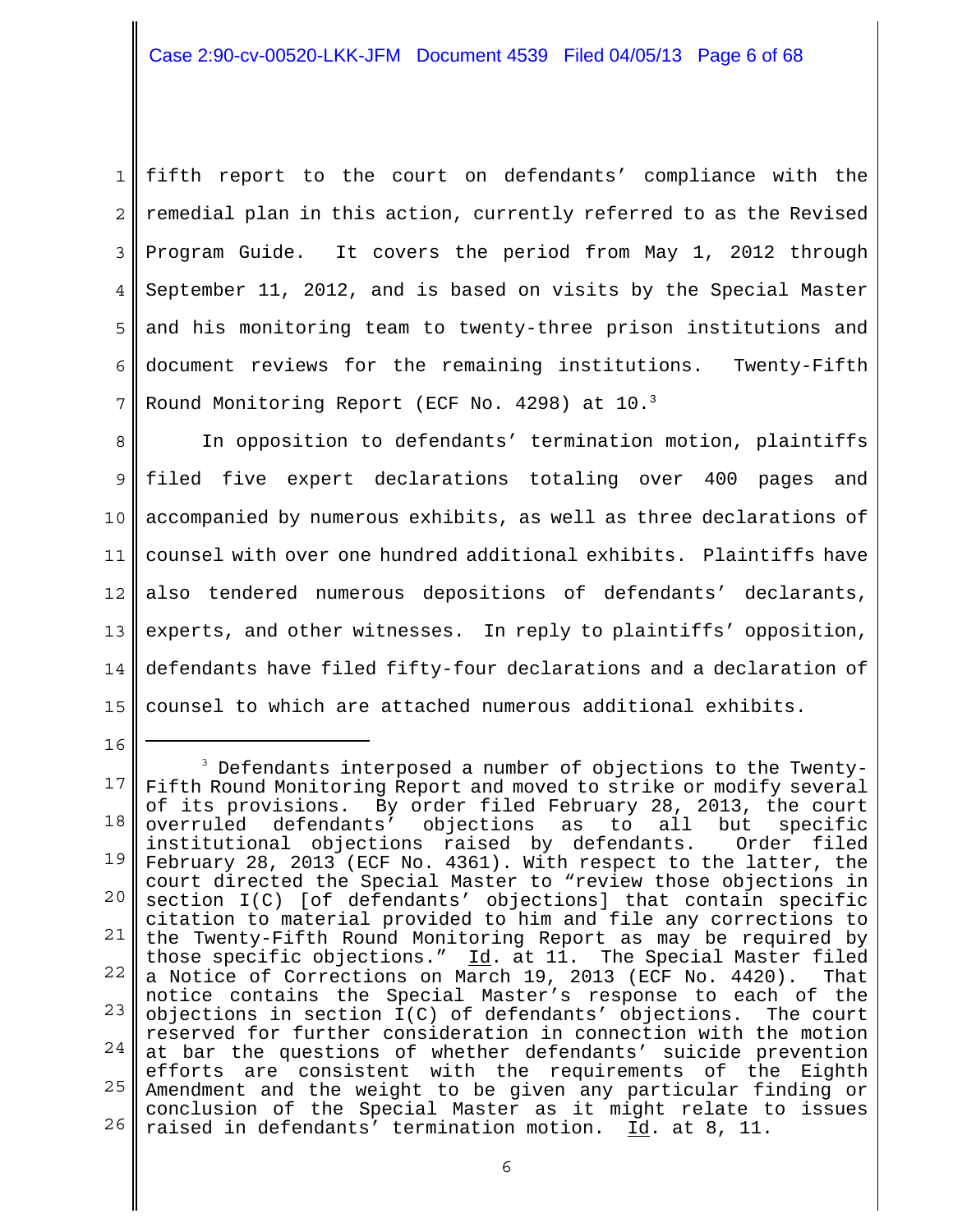1 2 3 4 5 6 7 8 9 10 11 The PLRA requires that the court "promptly rule on any motion to modify or terminate prospective relief,"  $18 \text{ U.S.C.}$  § 3626(b)(1), and an automatic stay goes into effect not later than ninety days after the motion is filed unless the court timely rules on the motion. See 18 U.S.C. § 3626(b)(2). As discussed above, defendants have the burden of proof on the motion at bar, and the motion is resolved with reference to prison conditions at the time the motion is filed. As part of meeting their burden, defendants must first meet their burden of producing evidence that they are in constitutional compliance and that all prospective relief should be terminated.

12 13 14 15 16 17 18 19 20 21 22 The reply declarations filed by defendants are apparently intended to raise factual and credibility disputes with plaintiffs' evidence. The task of resolving these disputes, especially those involving credibility determinations, would normally be accomplished through an evidentiary hearing. However, as in any motion, the court need not address disputes and credibility issues that are not material and can have no effect on the outcome of the motion.4 Moreover, in accordance with the allocation of the burdens of production and proof, unless defendants meet their initial burden of production, their motion must be denied. There would, in that case, be no reason to consider the evidence produced

<sup>24</sup> 25 26  $4$  Some of the disputes defendants raise here, for example, are marginal to the core issues at bar. See, e.g., Reply Declaration of Bradford M. Sanders, Jr., filed March 22, 2013 (ECF No. 4433) (averring that he was present on the tour with plaintiffs' expert, Dr. Craig Haney, and that the cells Mr. Sanders observed "were clean and no odor was present").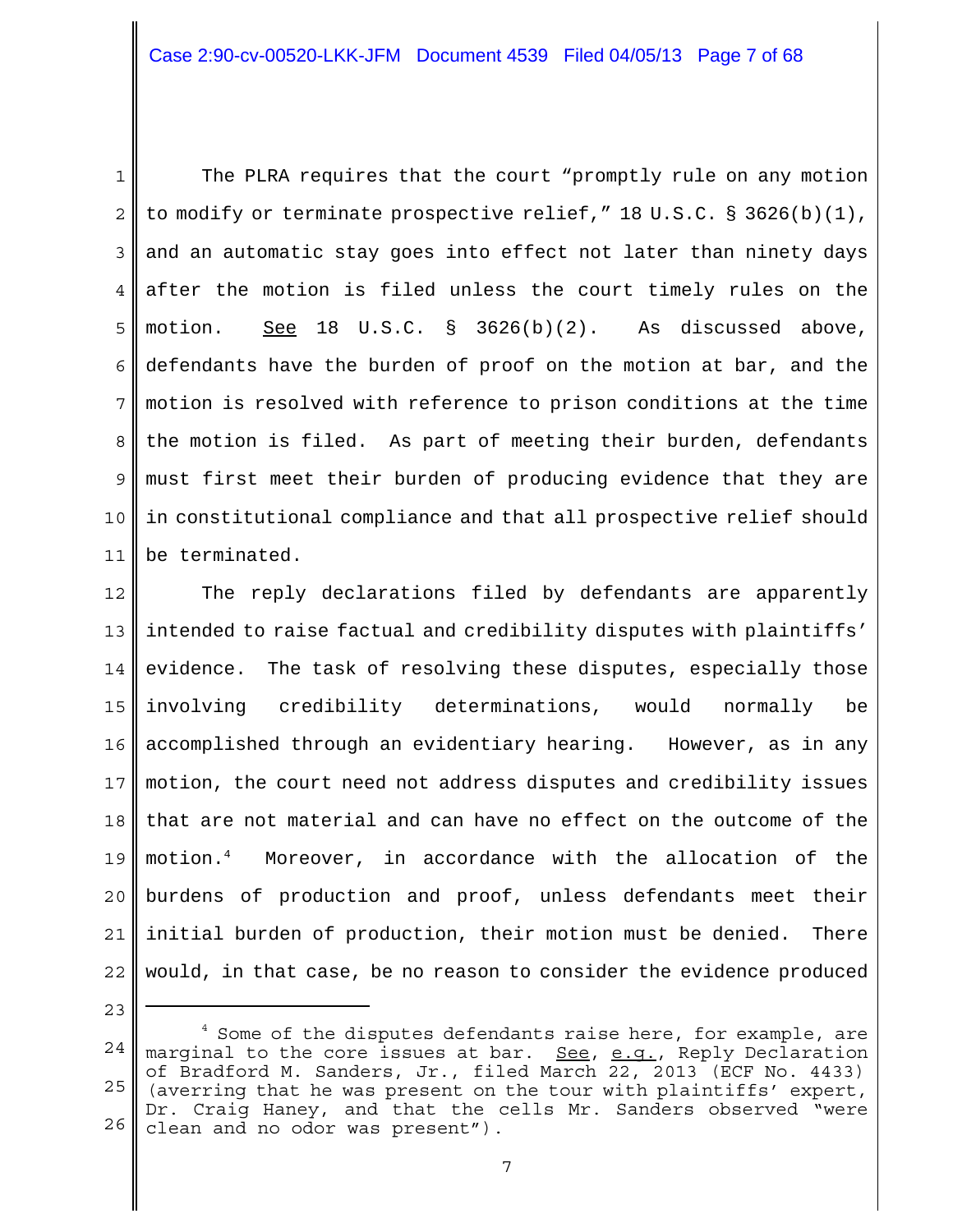1 2 3 4 5 by plaintiffs, except to the degree necessary to protect their due process rights, and no need to consider brand new evidence produced by defendants in reply. In the absence of the required initial showing by defendants, the subsequent disputes are rendered immaterial.

6 7 8 9 10 11 12 13 In accordance with the above, except where due process requires otherwise**,** see Hadix, supra, the court has focused on the evidence tendered by defendants with their motion and the Special Master's most recent monitoring report.<sup>5</sup> As discussed infra, this evidence is analyzed with reference to key issues identified in the court's August 30, 2012 order to determine whether there are ongoing constitutional violations in the delivery of mental health care to seriously mentally ill prisoners in California.<sup>6</sup>

<sup>15</sup> 16 17 18 19 20 5 In an objection to plaintiffs' post-hearing brief filed April 2, 2013, defendants continue to argue that the Special Master's monitoring report does not identify constitutional deficiencies and "in no way establishes that the State is deliberately indifferent to inmates' serious mental health needs." Defendants' Objections and Response to Pls. Post-Hearing Brief, filed April 2, 2013 ("Objs. To Post-Hearing Brief") (ECF No. 4536) at 13. This court has considered and rejected defendants' argument that the Special Master is not monitoring with reference to a constitutional standard. See February 28, 2013 Order (ECF No. 4361) at 3-6.

<sup>21</sup> 22 23 24 25 26 6 Plaintiffs raise at least two issues in their opposition to defendants' motion that do not fit squarely into areas examined by the court on this motion, including clinical staffing shortages at the Department of State Hospital ("DSH") programs for CDCR inmates, particularly the Salinas Valley Psychiatric Program ("SVPP"); and adequacy of mental health care provided to California's condemned inmates. In addition, plaintiffs challenge the adequacy of medication management, medical record keeping, and problems with screening in CDCR's reception centers and administrative segregation unit. The constraints imposed by the automatic stay provisions of the PLRA preclude this court from undertaking in this order an exhaustive resolution of whether there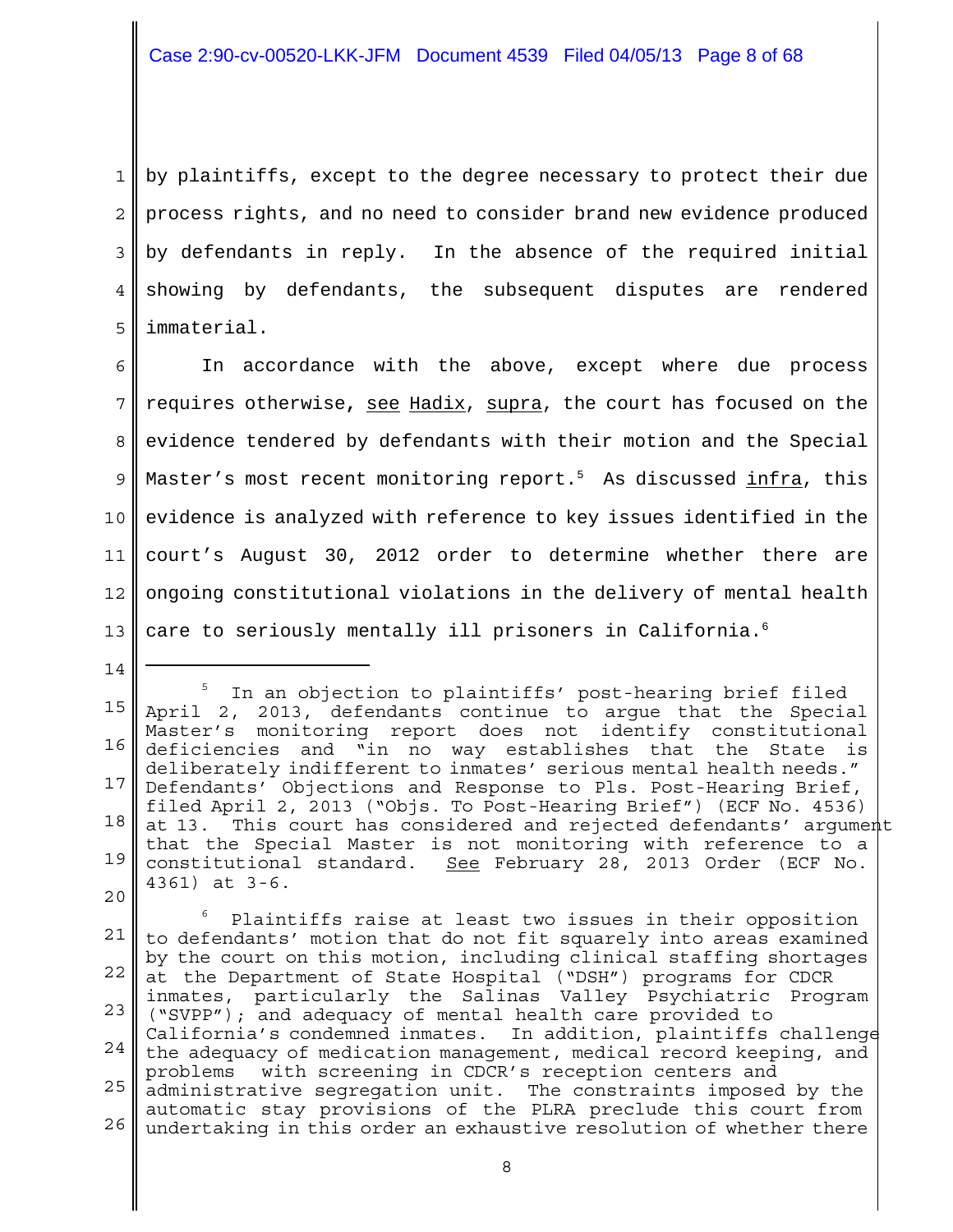1

## B. Defendants' Expert Reports

2 3 4 5 6 7 8 9 10 11 12 13 14 Before turning to the merits of defendants' motion, the court must address serious concerns raised in connection with two expert reports filed by defendants with their motion. Plaintiffs filed objections to these expert reports alleging, among other things, that the experts conducted "secret" inspections of prisons, and that they "conducted unprofessional and unethical interviews with represented class members outside the presence and without the consent of plaintiffs' counsel." Plaintiffs' corrected objections to termination motion, filed March 15, 2013 ("Objs. to Termination Motion") (ECF No. 4423 at  $9-13$ ). Plaintiffs assert that the  $ex$ parte contact with their clients violated defense counsels' ethical obligations under Cal. R. Prof. Conduct 2-100 (the "no-contact" rule).

15 16 17 18 19 20 21 22 Of course, since the attorneys for defendants are members of the California Bar, they are bound by the California rules of ethical behavior. Their conduct is not only of concern to the California Bar, however, as this court has "adopted [those rules] as standards of professional conduct in this court." Local Rules of the United States District Court Eastern District of California, 180(e). Since it is accordingly of concern to this court, the court reviews the matter, below.

<sup>24</sup> 25 26 are ongoing constitutional violations in these or other areas of mental health care delivery. For purposes of this motion and the relief sought by defendants, it is sufficient that ongoing constitutional violations in other areas remain, and that compliance with outstanding orders for prospective relief is required.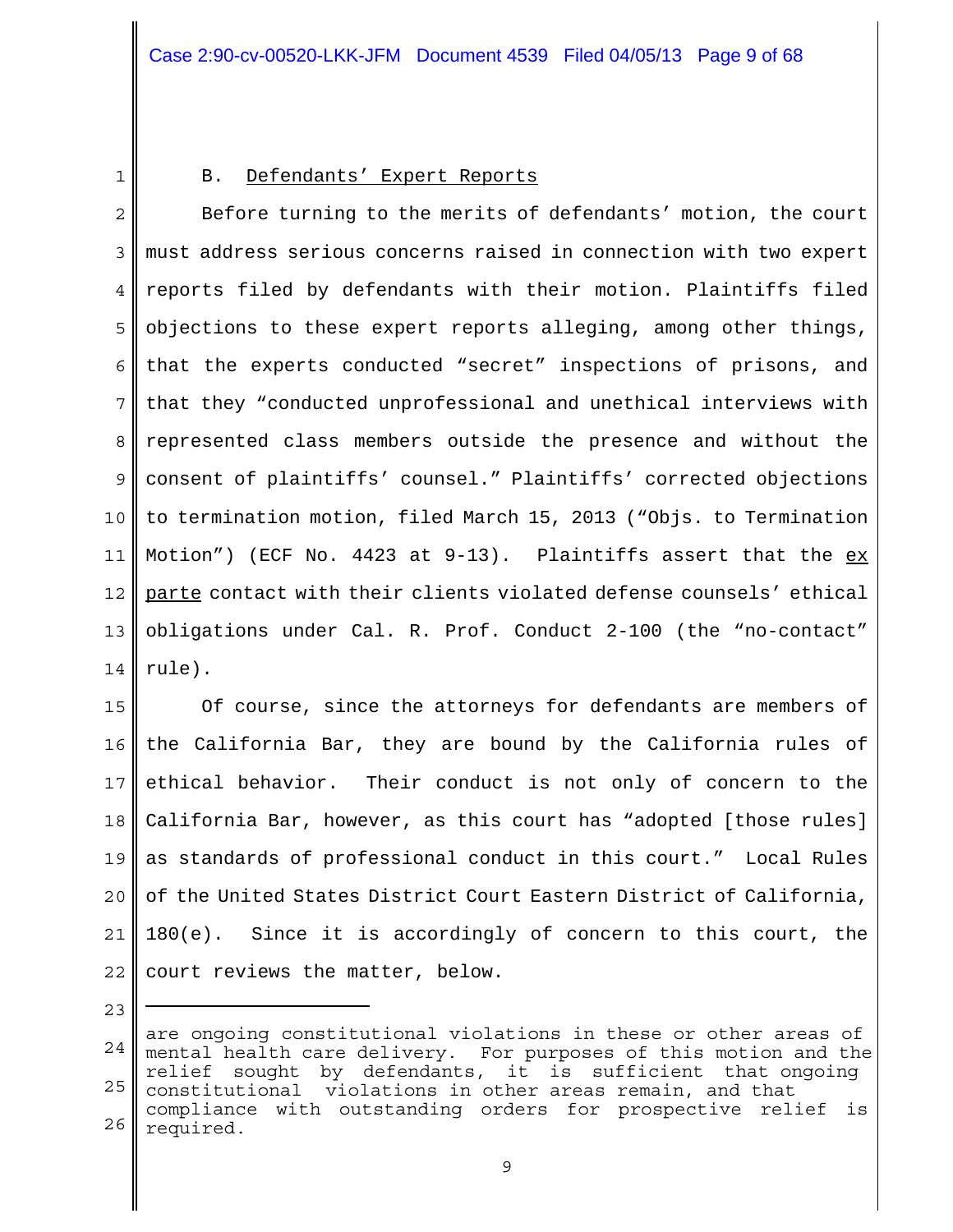1

#### **1. The expert reports.**

2 3 4 5 6 7 8 9 10 11 12 13 14 15 16 17 The first expert report, signed by Drs. Joel A. Dvoskin, Jacqueline M. Moore and Charles L. Scott, makes clear that the experts planned and conducted ex parte interviews with inmates at all thirteen CDCR institutions they visited. Clinical Evaluation of California's Prison Mental Health Services Delivery System by Dyoskin, et al., filed January 7, 2013 ("Clinical Exp. Rpt.") (ECF No. 4275-5) at 18 ("At every facility we visited, we interviewed randomly selected CCCMS inmates"). Those interviews were among the critical pieces of information that formed the "basis" for the experts' report. Id. at 10 ("Basis and Reasons for Opinions: ... Site visits (including confidential and private conversations with inmates and staff)"). It is clear that the author of the second expert report, Steve J. Martin, Esq., also spoke with inmates. See Excerpts of February 28, 2013 Deposition of Steve J. Martin, filed March 26, 2013 ("Excerpts of Feb. 28, 2013 Martin Depo.") (ECF No. 4522-1) at 70-72.

18

#### **2. The scope of the ex parte interviews.**

19 20 21 22 23 24 25 26 The inmate interviews were not, despite defendants' descriptions of them, simply occasional, unintended by-products of the inspections. Rather, at every facility the defense experts visited, they without fail sought out class members – inmates with serious mental disorders – for their interviews. See Clinical Exp. Rpt. (ECF No. 4275-5) at 21 ("At every prison visited with a Mental Health Crisis Bed (MHCB) unit or Correctional Treatment Center serving inmates experiencing mental health crises, a member of our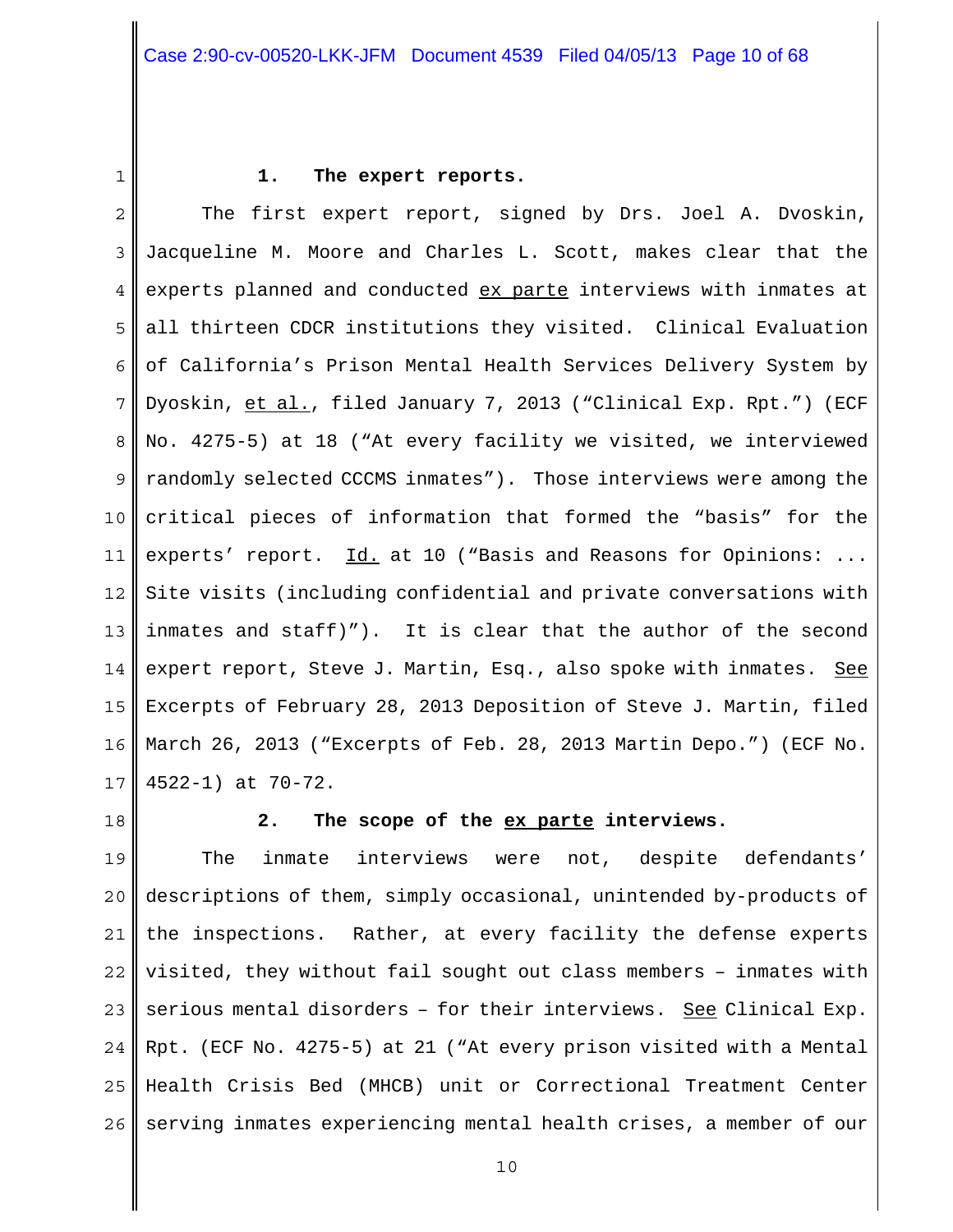1 2 team assessed the program by interviewing randomly selected inmates").7

3

18

#### **3. The reasons for the ex parte interviews.**

4 5 6 7 8 9 10 11 Notwithstanding defendants' descriptions of these interviews, they were not in the nature of pastoral visits to sick patients, in which the experts simply were visiting the inmates because they were "'interested in how you're doing,'" or to "ensure that they were not lacking appropriate care."<sup>8</sup> See Resp. to OSC (ECF No. 4499) at 9 and 16. Nor were the visits conducted to enable defendants to find problems in the system "so that the State could resolve them."<sup>9</sup> See id. at 8.

12 13 14 15 16 17 To the contrary, the experts were retained expressly for litigation purposes in this case. See Exhibit 1 to Declaration of Michael Bien (Excerpts of February 27, 2013 Deposition of Joel Dvoskin, Ph.D), filed March 26, 2013 ("Excerpts of Feb. 27, 2013 Dvoskin Depo.") (ECF No. 4522-1) at 6 (Dvoskin confirms that he was "retained for litigation purposes"), 18 (Ex. 2 to Dvoskin

<sup>19</sup> 20 21 22  $^7$  Moreover, the expert report gives the impression that a large number of inmates were interviewed, since it often refers to "the vast majority of individual inmates we interviewed." See, e.g., Clinical Exp. Rep. (ECF No. 4275-5) at 16, 18, 19, 22, 24, 25, 26 and 29. If a majority of the whole is "vast," the whole itself must be large also (unless the experts were simply exaggerating).

<sup>23</sup>  $2.4$ 8 Defendants describe these contacts as "harmless interactions" and "minimal." Defendants' Response to Order to Show Cause (Resp. To OSC"), filed March 25, 2013 (ECF No. 4499) at 8.

<sup>25</sup> 26  $^{\circ}$  In more candid moments, defendants come close to admitting that the experts were hired for this termination motion. See Resp. to OSC (ECF No. 4499) at 8 (defendants hired the experts to help them "decide whether to bring a termination motion").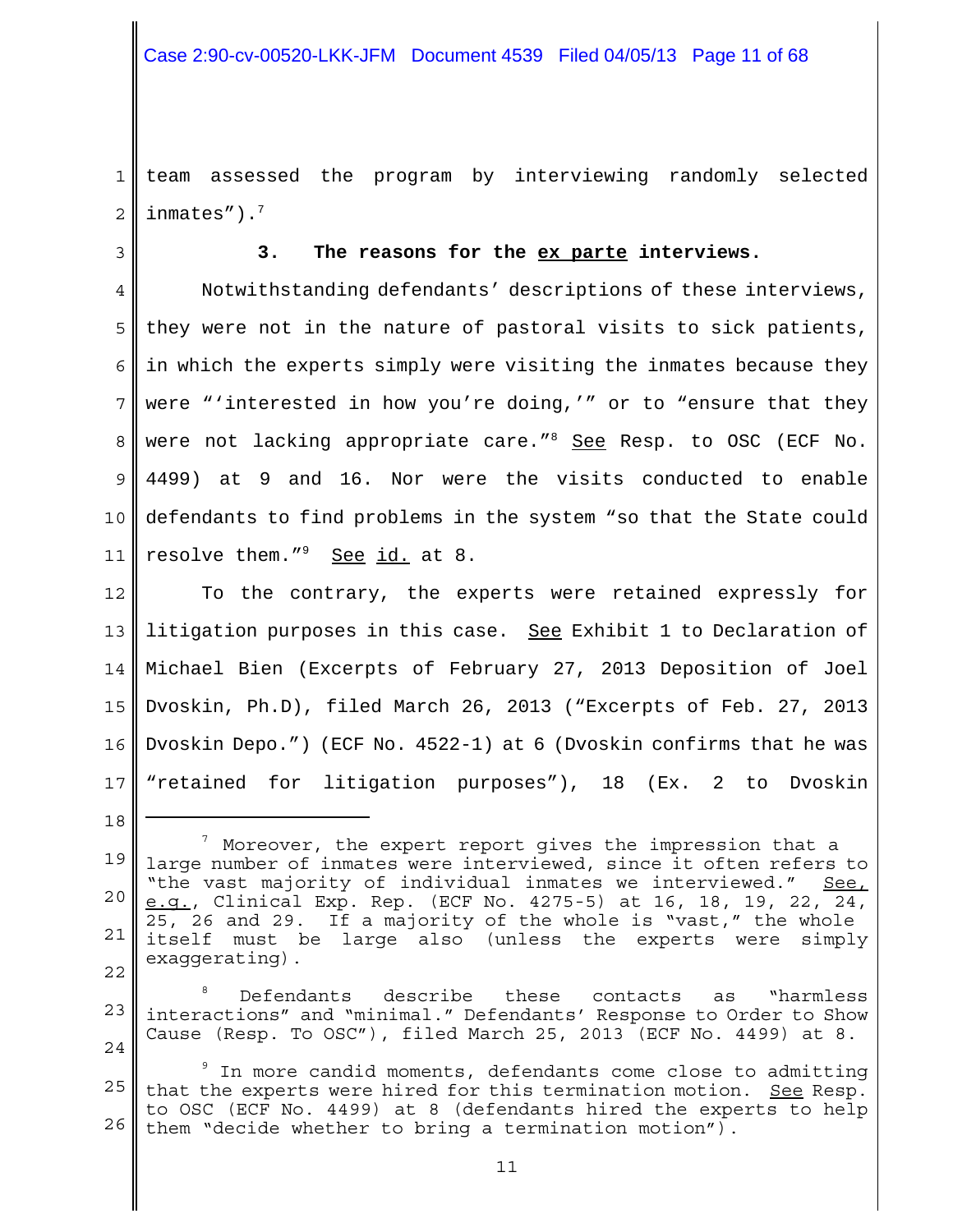1 2 3 4 5 6 Deposition) (Dvoskin retained for the "defense of the case referenced herein"). As defendants themselves put it, the experts inspected the prison and interviewed the inmates "to fairly and accurately determine whether the State's mental health care system remedied the constitutional deficiencies the Court identified in 1995." Termination Motion (ECF No. 4275-1) at 15.

7

#### **4. How the interviews were used.**

8 9 10 Defendants used the information they gleaned from the inmates against the inmates, in support of their motion to terminate and to vacate the injunction.<sup>10</sup> For example:

11 12 13 14 15 16 At every facility we visited, we interviewed randomly selected CCCMS inmates. The vast majority of CCCMS inmates interviewed knew the name of their Primary Clinician, how to contact him or her, the name of their psychiatrist, the name of their medication, the purpose of the prescribed medication, and the process for arranging an earlier appointment with their psychiatrist or primary clinician if they wanted one. In our experience, this is a very unusual finding, and one that speaks to the extensive efforts that have been made to have inmates seen on a timely and predictable basis by their psychiatrist and clinician.

18 19 20 21 22 Clinical Exp. Rpt. (ECF No. 4275-5) at 18, 23 ("We conducted randomly selected interviews of CCCMS inmates housed in Administrative Segregation Units (ASU). All CCCMS inmates we identified in ASU were provided appropriate services and periodically assessed to evaluate if they needed a higher level of

23

<sup>24</sup> 25 26 <sup>10</sup> However, the Court notes that the experts did include some prisoner comments that tended to undermine defendants' motion. See, e.g., Clinical Exp. Rpt. (ECF No. 4275-5) at 12 ("Inmates reported that there were instances where they were forced to choose between their yard time and mental health treatment groups").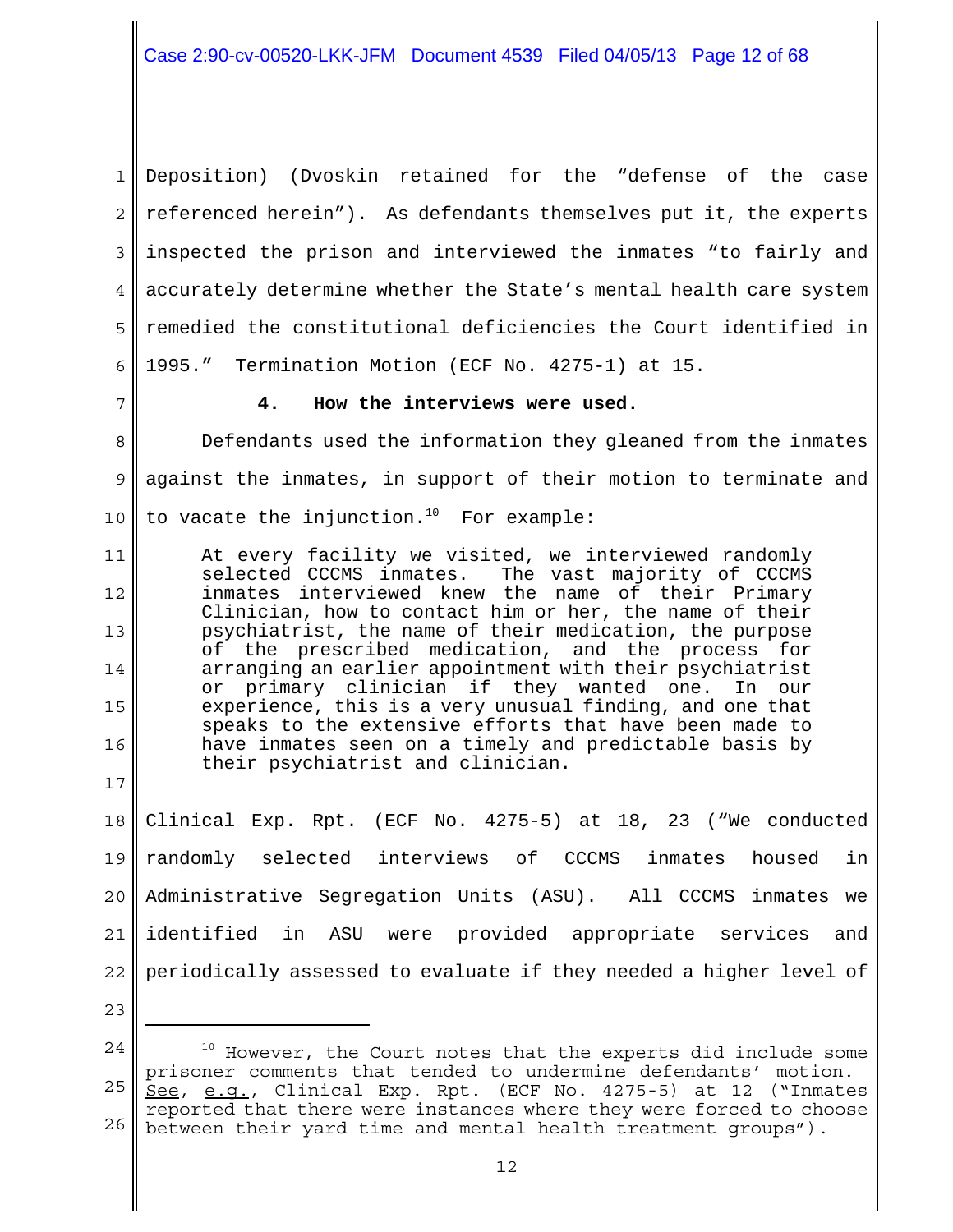1 2 3 4 5 6 care"); see also id. at 14 ("inmates expressed concerns" about participating in mental health treatment), 19 ("Inmates consistently reported that their Primary Clinician met with them according to the Program Guide parameters"), 31 ("interviews with inmates did not confirm" a medication availability problem complained about by a mental health staff member).<sup>11</sup>

7 8 9 10 11 12 13 14 15 The court concludes that these experts were hired for a litigation purpose - to file this termination motion. The ex parte interviews of represented inmates were then used against those inmates, directly, in this motion. The court does not mean to imply that defendants would have filed the motion even if they had interpreted the expert reports as precluding such a motion. However, there is no dispute, from the record before the court, that they were hired in anticipation of filing this motion, and that their resulting reports were submitted for this motion.

16

#### **5. Consent to the interviews.**

17 18 Defendants insinuate that plaintiffs consented to these interviews. Resp. to OSC (ECF No. 4499) at 9. In support,

26 See ECF No. 4275-5 at 16, 17, 20, 22, 23 and 24.

<sup>19</sup>

<sup>20</sup> 21  $11$  The "vast majority" of the inmates who were interviewed by defense experts had the same things to report, all of which would be used against them in this motion:

<sup>22</sup> 23 24 25 The vast majority of [CCCMS / SHU [CCCMS] / MHCB / EOP-ASU / PSU] inmates interviewed knew the name of their Primary Clinician and how to contact him or her if they wished to do so. [The vast majority of EOP / MHCB / EOP-ASU] Inmates also reported that they could request to see their Primary Clinician in addition to the minimum required visit frequency.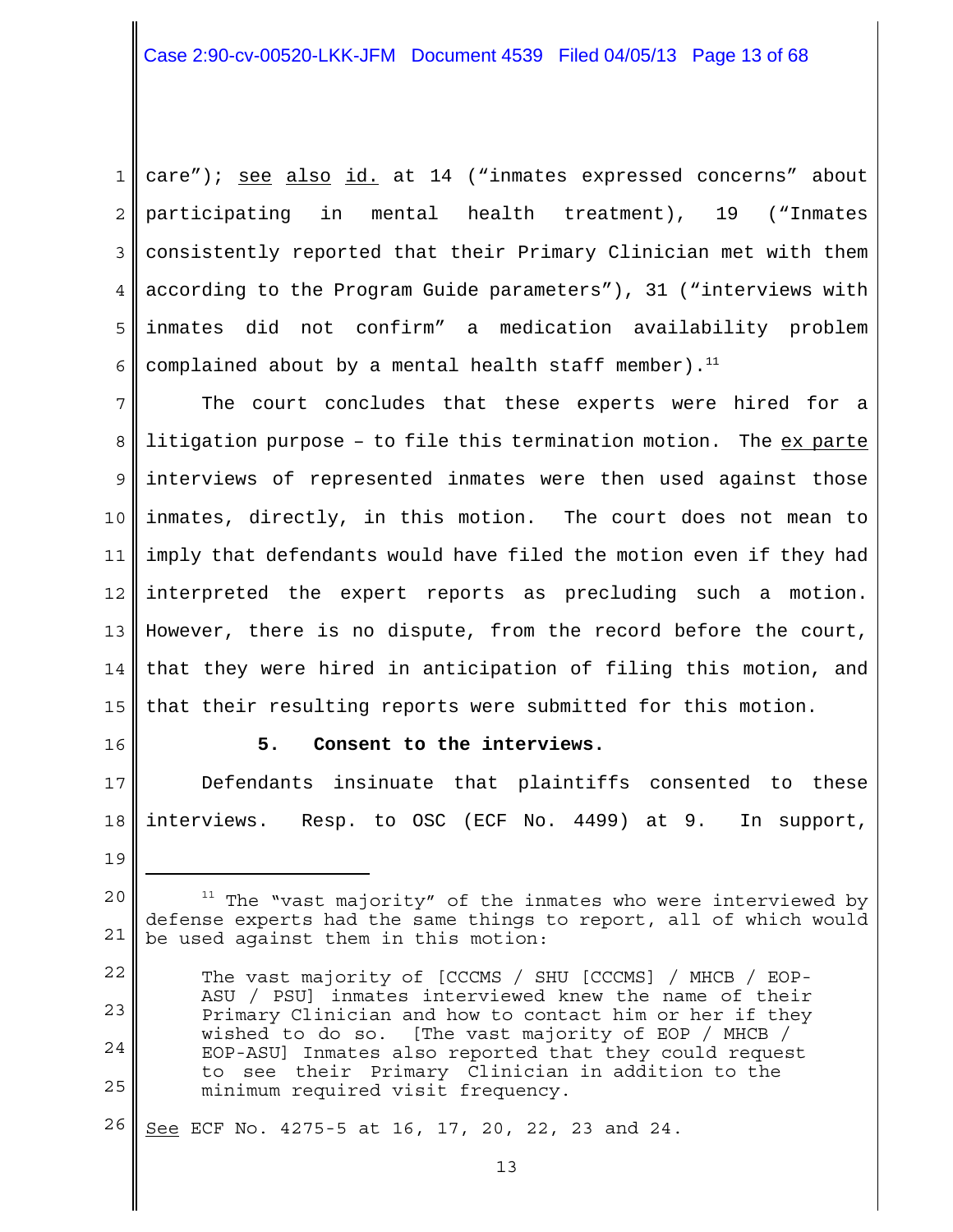1 2 3 4 5 6 7 8 9 10 11 defendants cite a single conversation that Steve Martin, one of the defense experts, had with plaintiffs' counsel Donald Specter: "I believe it was understood that we would be talking to inmates during the site visits, as is the case in any prison tour." See Reply Declaration of Steve J. Martin, Filed March 22, 2013 ("Reply Decl. Martin") (ECF No. 4483)  $\P$  24.<sup>12</sup> This statement establishes nothing. The no-contact rule, Cal. R. Prof. Conduct 2-100, does not concern itself with what defense counsel's expert now claims to "believe" about what was going on in the mind of plaintiffs' counsel. It requires that defense counsel get the consent of plaintiffs' counsel before conducting these types of interviews.

12 13 14 15 16 17 18 19 20 21 In any event, plaintiffs' counsel testified in open court to the conversation at issue. Mr. Specter testified that the conversation was principally a casual conversation between him and Dr. Martin. Reporter's Transcript of Proceedings held on March 27, 2013 ("RT") (ECF No. 4538) at pp. 32-34. While the expert mentioned that he would participate in a site inspection, Specter testified, there was no mention of whether plaintiffs' attorneys would be present, or whether he or any other expert would interview inmates.<sup>13</sup> Id. This is not even a slender reed upon which to base an assertion that plaintiffs' counsel consented to ex parte

<sup>22</sup> 23 24 25  $12$  Martin's reference to "any prison tour," leaves defendants quite a bit of wiggle room, since it leaves open the possibility that he is referring to prison tours where there is no on-going litigation, or prison tours where he is accompanied by the lawyers representing the inmates he is going to interview. In short, it does not explain why he thought he could read counsel's mind.

 $13$  Defendants' counsel declined to cross-examine Mr. Specter.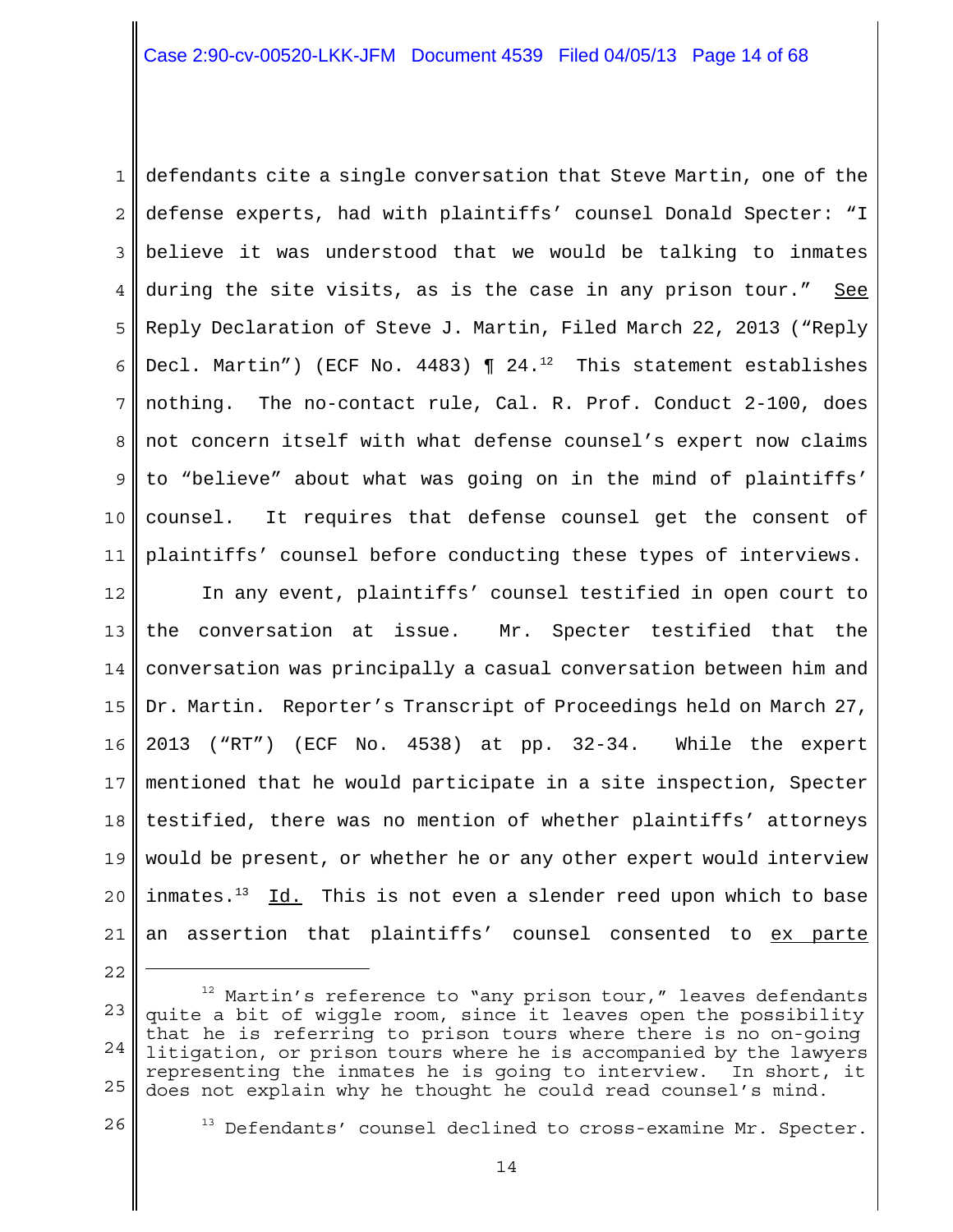1 2 3 contacts with their clients. It is simply culled from thin air. Thus, even if notice were enough, the evidence shows conclusively that such notice was never given.

4 5 6 7 8 9 10 11 12 However, even if the expert had fully disclosed his plans to plaintiffs' counsel, that would not have cured the ethical problem that defense counsel face. Nothing in Rule 2-100 permits counsel (or his expert) to simply inform opposing counsel that he will be talking with a represented party in violation of the Rule. Moreover, the only notice that was even alleged is not enough, since at best it was notice that defense experts would inspect the prisons, not that they would also interview the plaintiff class with no counsel present. $14$ 

13

21

22

23

24

## **6. Applicability of the no-contact rule.**

14 15 16 17 18 19 20 Defendants next assert that the no-contact rule does not apply, or is "relaxed," in the remedial phase of litigation. Resp. to OSC (ECF No. 4499) at 8 and 10. However, they cite no relevant authority for this proposition. Further, they make no mention of the California authority plaintiffs cite, which states that contact by a person retained by counsel for an adverse party is prohibited by Rule 2-100:

There is no question that communication by the investigator for FFOR&K (indirect communication) with Slowe (a covered employee of a corporate party) violated rule 2-100, if FFOR&K knew AT&SF was represented by a lawyer in the Truitt matter at the time of the communication.

<sup>25</sup> 26 <sup>14</sup> Defendants assert that they notified someone on the Special Master's team that the defense experts would be touring the prison system. Assuming this to be true, it has no legal relevance.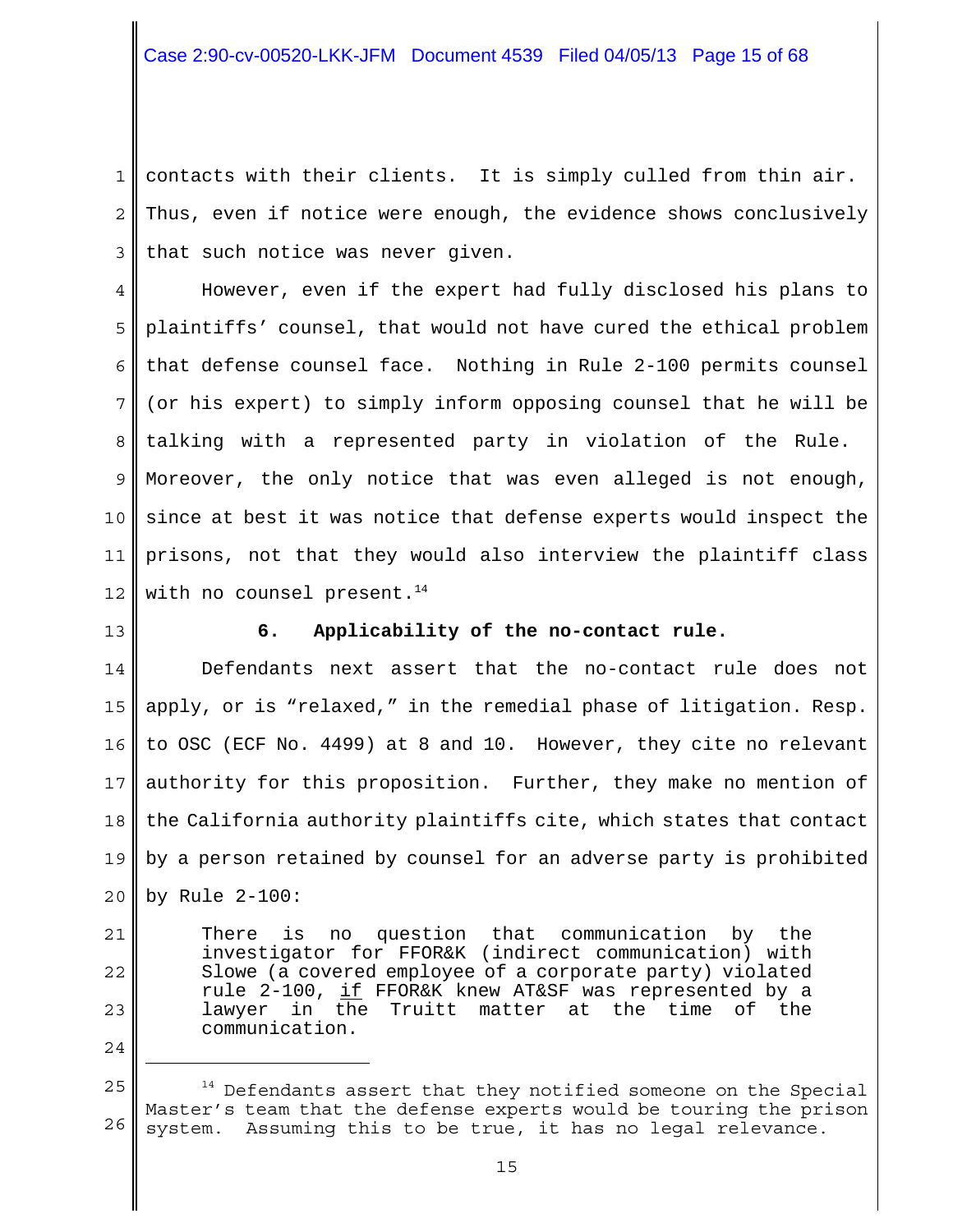2 Truitt v. Superior Court, 59 Cal. App. 4th 1183, 1187-88 (2d Dist. 1997) (emphasis in text).

4 5 6 7 8 9 10 11 12 13 14 15 16 17 18 19 20 Defendants do cite a 1980 opinion from the Supreme Judicial Court of Massachusetts, and a 1979 law review article in support. Id. at 10. The Massachusetts decision has nothing to do with the issue at hand. It addressed an ex parte communication made by a judge. See Perez v. Boston Hous. Auth., 379 Mass. 703, 741-42 (1980) (addressing ex parte communications with defendant). The court did not condone the judge's conduct in talking with the defendant housing authority, but noted that it came in the context of the remedial phase of the case "where the judge tends to be more active in such proceedings and to use less formal procedures." Id. at 741-42 ("We do not condone such communications, but the nature of the case suggests some palliation of the misbehavior").<sup>15</sup> The court made no reference to California's no-contact rule, Massachusetts' equivalent rule, nor to any "model" no-contact rule. The court made no reference to any counsel's ex parte contact with represented opposing parties. That is because the Massachusetts case has absolutely nothing to do with the no-contact rule, which is the only rule at issue here.

21

1

3

22 23 Even if there were authority in support of defendant's

<sup>24</sup> 25 26  $15$  The law review article defendants cite has even less to do with this case, as it addresses the possibility that for the remedial phase of a case, a court might call in "an outside expert judge with similar experience elsewhere who, without vote, might sit in on hearings and consult." Frank M. Coffin, Frontier of Remedies: A Call for Exploration, 67 Cal. L. Rev. 983, 996 (1979).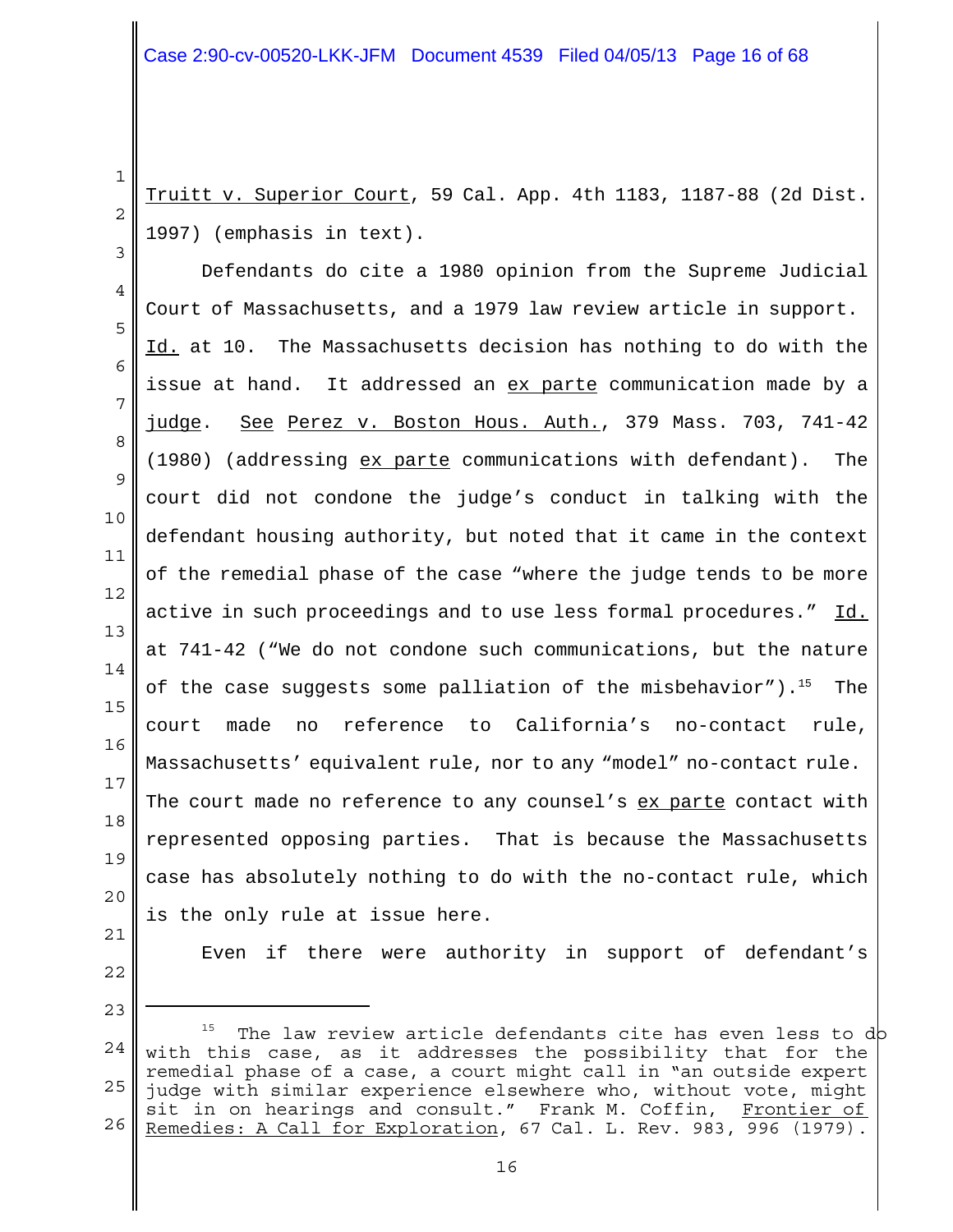1 2 3 4 5 6 7 8 argument, and such contacts could be permitted while all sides were working cooperatively to make a consent decree work – and defendants have cited no such authority – that is not the situation here. The results of these ex parte interviews are being presented in an adversarial litigation context, against the interest of the interviewees, in an attempt to terminate and vacate the injunction plaintiffs had obtained through protracted litigation against defendants.

9

#### **7. Plaintiffs' contacts with CDCR personnel.**

10 11 12 13 14 15 For their remaining responses, defendants assert that plaintiffs engaged in the same conduct.<sup>16</sup> Specifically, they assert that "Plaintiffs' counsel have commonly discussed the substance of this case with Defendants' key decisionmakers without notifying Defendants' counsel or receiving their approval." Resp. to OSC (ECF No. 4499) at 10.

16 17 18 19 20 21 22 23 Even if this were a valid defense to defendants' conduct – and it is not – the declarations cited do not even support the charge. In support of this assertion, defendants cite the Reply Declaration of Martin Hoshino, filed March 25, 2013 ("Reply Decl. Hoshino") (ECF No. 4495), the Reply Declaration of Matthew Cate, filed March 25, 2013 ("Reply Decl. Cate") (ECF No. 4497), and the Reply Declaration of Debbie Vorous, filed March 25, 2013 (Reply Decl. Vorous") (ECF No. 4496).

<sup>25</sup> 26  $16$  Defendants appear to argue that they figured it was okay for them to violate Rule 2-100 because, they say, plaintiffs did it too. As far as the court is aware, this is not a valid defense for grown-ups.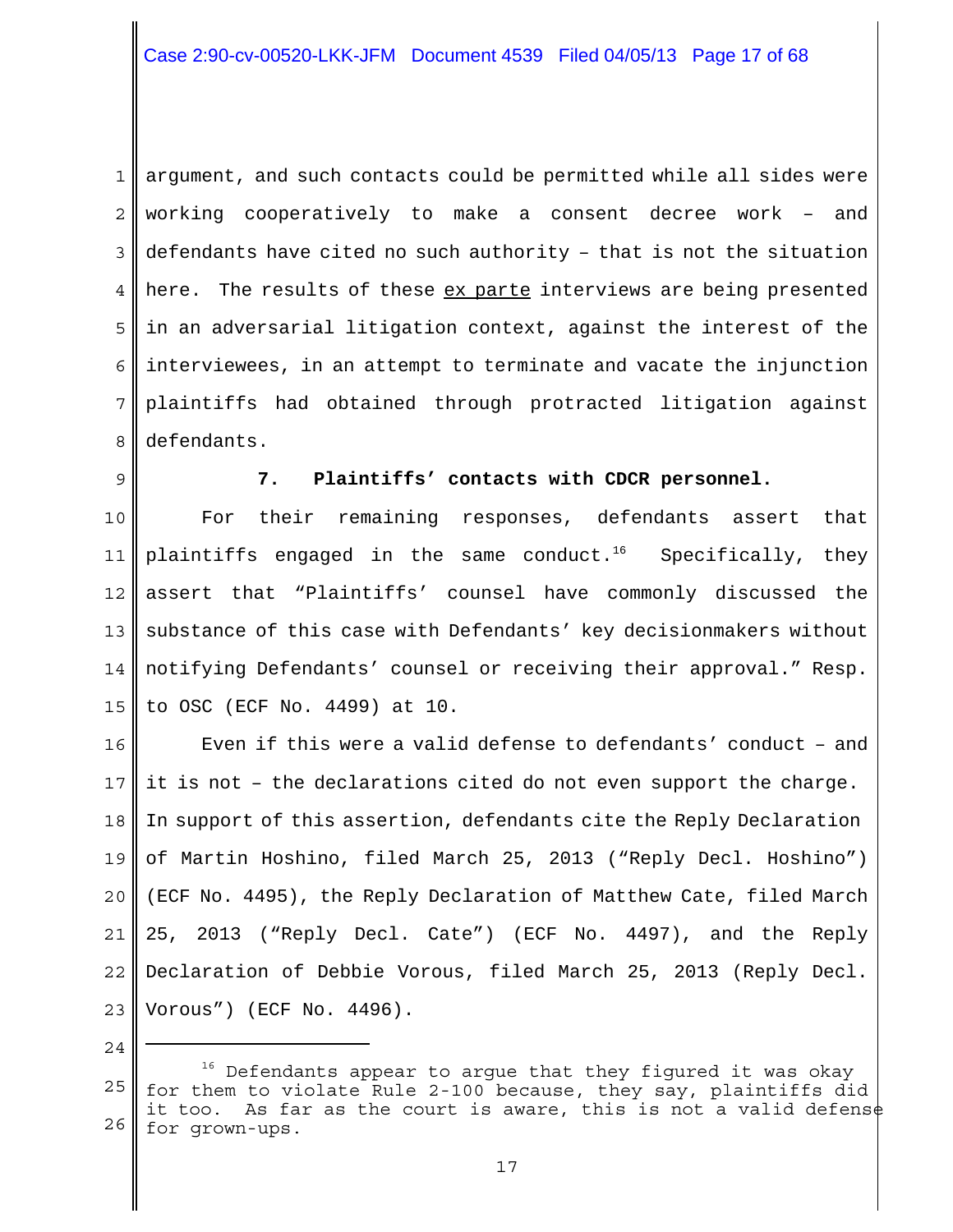1

## **a. Hoshino and Cate Declarations.**

2 3 4 5 6 7 8 9 10 11 12 13 The Hoshino declaration does not state or imply that any conversation Hoshino had with plaintiffs' counsel was done without notice to, or the consent of, defendants' counsel. Reply Hoshino Decl. (ECF No. 4495). It does not even address the issue of notice or consent. Moreover, defendants' assertion that these contacts "commonly" occurred, or were "pervasive," is flatly belied by the Hoshino declaration. Hoshino makes clear that he spoke alone with plaintiffs' counsel "two or three" times. $17$  Id. 12. These "two or three" times, further, included times Hoshino spoke to plaintiffs' counsel about "Hecker."<sup>18</sup> Thus, it is not clear from the declaration that Hoshino ever spoke alone to plaintiffs' counsel about this case.

14 15 16 17 18 19 20 The Cate declaration states that he spoke with plaintiffs' counsel without the presence or "specific" approval of defense counsel. Reply Decl. Cate (ECF No. 4497) ¶ 2. There is no explanation for what "specific" approval refers to, or whether it is distinguished from any "general" or "blanket" approvals that may, or may not, have been given. Cate goes on to state that "to my knowledge," the plaintiffs (who are mentally ill inmates) never

<sup>22</sup> 23 24 <sup>17</sup> Meanwhile, Hoshino spoke with plaintiffs' counsel seven or eight times with CDCR counsel present. Reply Decl. Hoshino (ECF No. 4495 ¶ 2.) The remainder of Hoshino's discussion of these conversations fails to distinguish between times when CDCR counsel was present and those when he was not.

<sup>25</sup> 26 <sup>18</sup> This is apparently a reference to Hecker v. California Dept. of Corr. and Rehab., 2007 WL 836806 (E.D. Cal. Mar. 15, 2007) (Karlton, J.).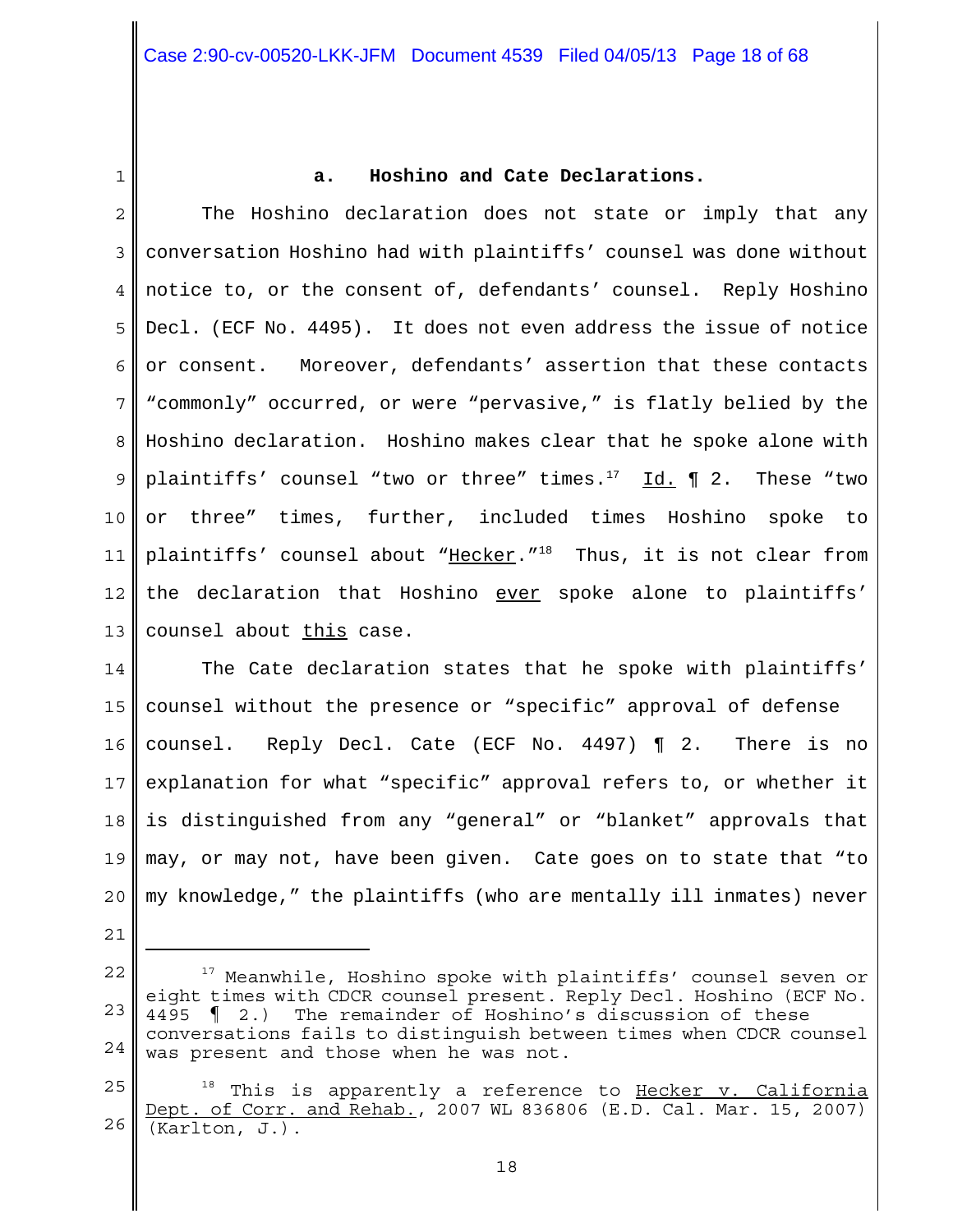1 2 3 4 sought the consent of defense counsel for the conversation. Id. Cate does not, however, set forth why this information would ever be within his knowledge. Accordingly, the fact that he does not know about whether or not consent was given is irrelevant.

5 6 7 8 9 10 11 In contrast, plaintiffs' counsel has presented a declaration stating, of his own personal knowledge, that of his conversations with CDCR officials, including Hoshino and Cate, "[i]n virtually every case, Benjamin Rice, CDCR General Counsel, or another attorney representing the State or CDCR was present, had been informed or gave permission." Declaration of Michael Bien, filed March 26, 2013 ("Becl. Bien") (ECF No. 4522) ¶ 6.

12

#### **b. The Vorous Declaration.**

13 14 15 16 17 18 19 20 21 22 23 The declaration of Debbie Vorous, a Deputy Attorney General for the State, is troubling. Vorous asserts that during a site inspection of a prison by plaintiffs' expert and plaintiffs' counsel, she "observed" plaintiffs' counsel "talking to prison staff without counsel present." Reply Decl. Vorous (ECF No. 4496) ¶ 4. Vorous never addresses the obvious questions raised by this assertion. For example, how could she have been present at the inspection and "observed" this conduct, without being "present" for purposes of Rule 2-100? Also, if she "observed" this conduct, why did she not make her objection known at the time, when it could have been stopped?

24 25 26 Most troubling about this declaration is the insinuation that plaintiffs' counsel spoke with CDCR staff apart from the time Vorous was making her observations. Here, Vorous states that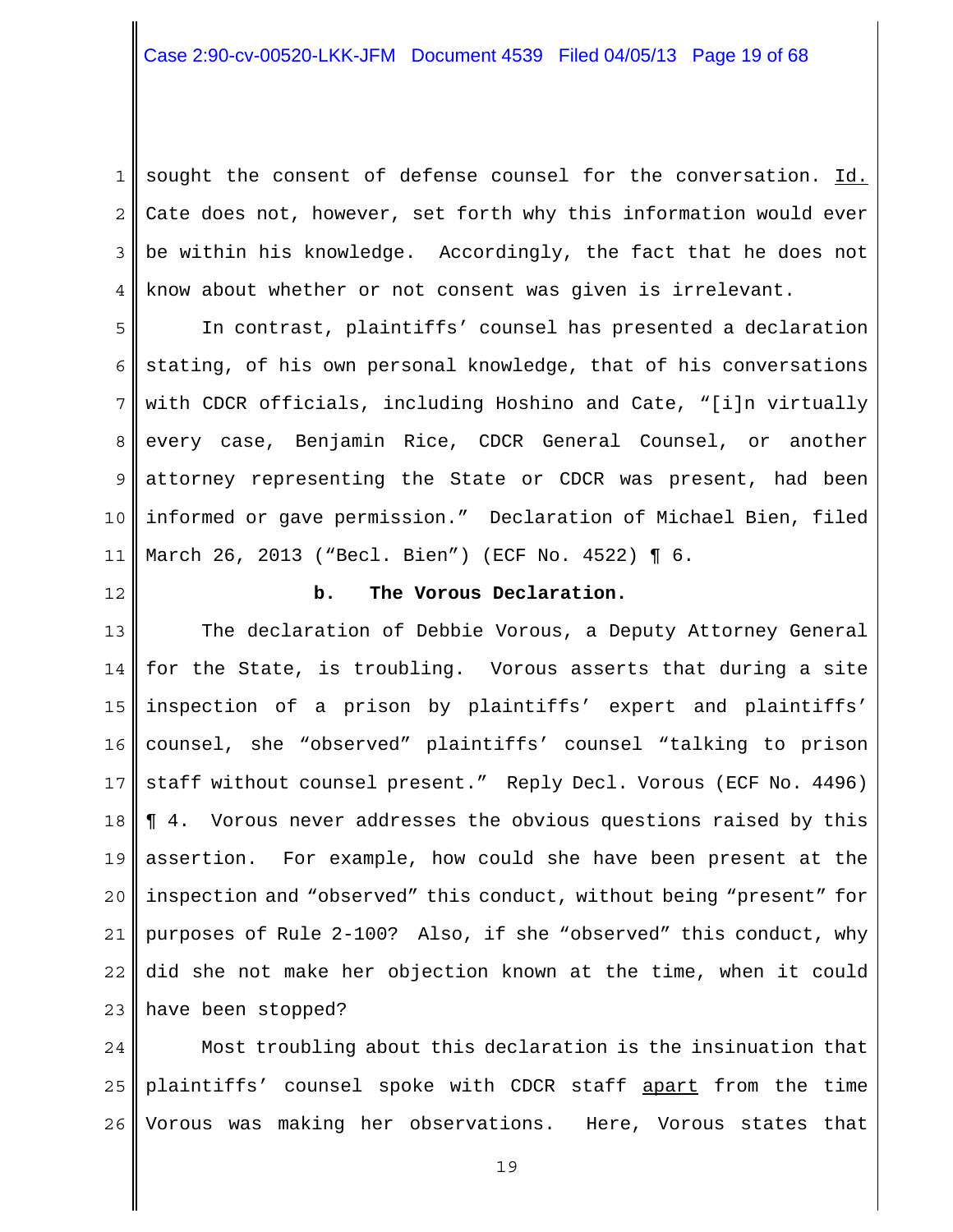1 2 3 4 5 6 7 8 9 10 11 12 counsel engaged prison staff "without my ability to participate," and "without my presence." Id. Vorous does not indicate whether her participation or presence was even relevant, since she does not indicate whether other defense lawyers were present who did participate or were present. In fact, plaintiffs' counsel states in his declaration that Vorous was not alone on that inspection. Rather, she was accompanied by two other defense lawyers, Katherine Tebrock and Heather McCray. Decl. Bien ¶ 17. Vorous does not state that any conversation with plaintiffs' counsel took place outside of the presence or consent of any of the other two CDCR lawyers who were present. If the other CDCR lawyers were present, then the declaration gives a decidedly false impression.<sup>19</sup>

13 14 15 16 17 18 19 Defendants also seem to complain that plaintiffs' counsel spoke with the inmates, their own clients, with defense counsel not present. Resp. to OSC (ECF No. 4499) at 14. It hardly needs explaining that plaintiffs' counsel and agents are entitled to speak privately with their own clients without violating either Rule 2-100, or any prior order of this court or for that matter, the three-judge court.

20

## **8. Disposition of defendants' expert reports.**

21 22 23 In sum, it appears clear that defendants' conduct violated Cal. R. Prof. Conduct 2-100, in having its experts conduct these ex parte interviews with represented class members, especially

<sup>25</sup> 26 <sup>19</sup> In addition, Vorous does not explain how these matters came her knowledge such that she can now testify about them, since she says that she did not observe them.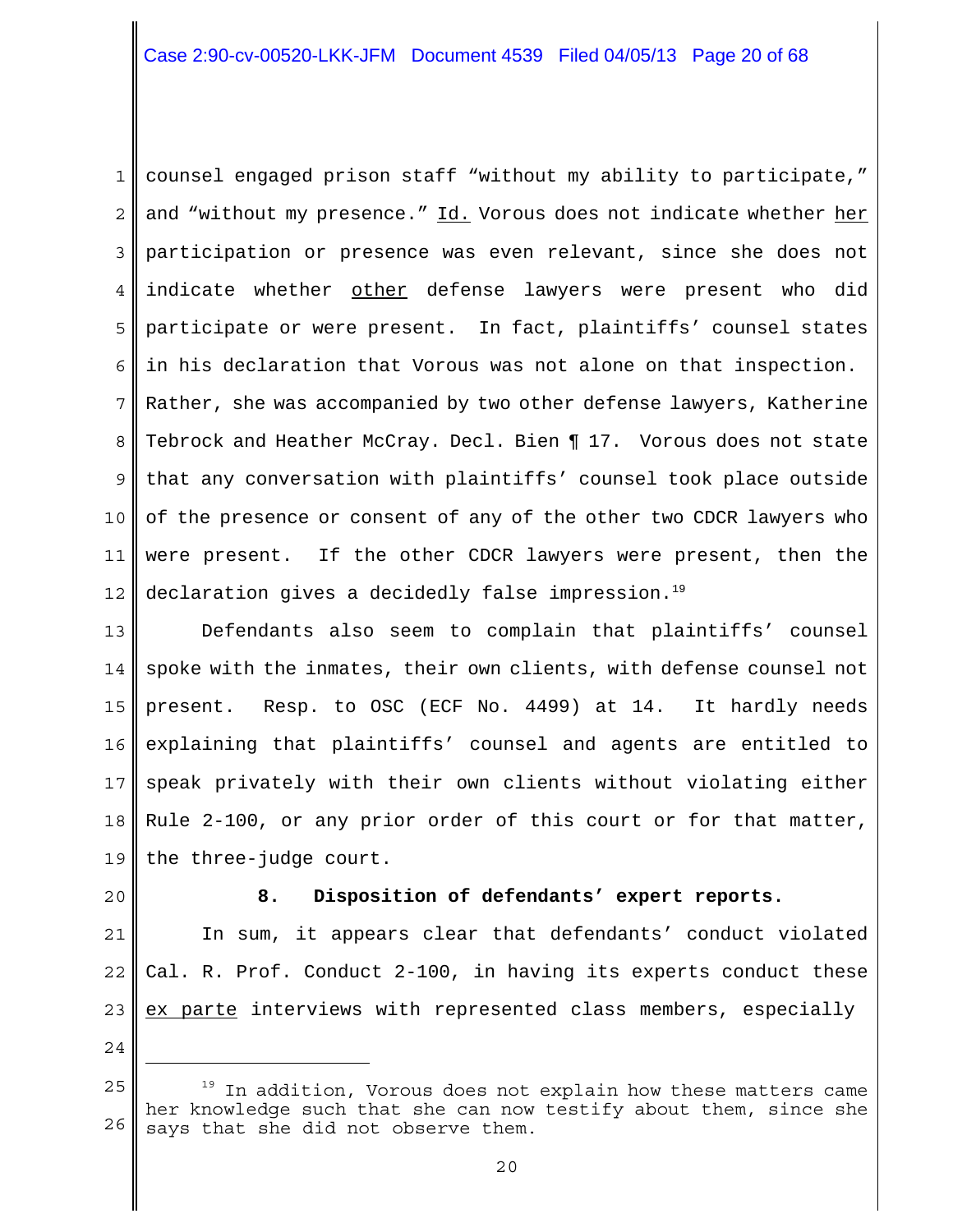1 2 since those interviews were used against the plaintiffs in support of defendants' Termination Motion.

The reports are problematic for an additional reason.

3

4 5 6 7 8 9 10 11 12 13 14 15 16 17 18 During the time period when defendants' experts were carrying out the prison inspections and inmate interviews that went into their reports, defendants were opposing efforts by plaintiffs, in the three-judge court, to conduct their own discovery. See Defendants' Response and Motion To Strike Plaintiffs' "Application for Limited Discovery and Order To Show Cause re Contempt" filed September 5, 2012 ("Response to App. for Limited Discovery")(ECF No. 4234). Plaintiffs' discovery request was for information relating to defendants' efforts to reduce prison overcrowding, the principal cause of the constitutional violations. The court denied the discovery request. Order of three-judge court filed September 7, 2012 (ECF No. 4235). This raises issues of fairness to plaintiffs, who were denied discovery they could have used for their own expert reports, while defendants were conducting ex parte communications for their expert reports.

19 20 21 22 23 24 25 26 Given all the above, it is clear that plaintiffs were prejudiced. Defendants' assertion that this conduct was "harmless" is plainly belied by the expert reports themselves, which directly use these tainted interviews against the interviewees in this termination motion. However, the defense experts made no attempt to hide the fact of interviews – after they had occurred. Thus the court can theoretically attempt to discount those portions of the report that appear to be based upon, or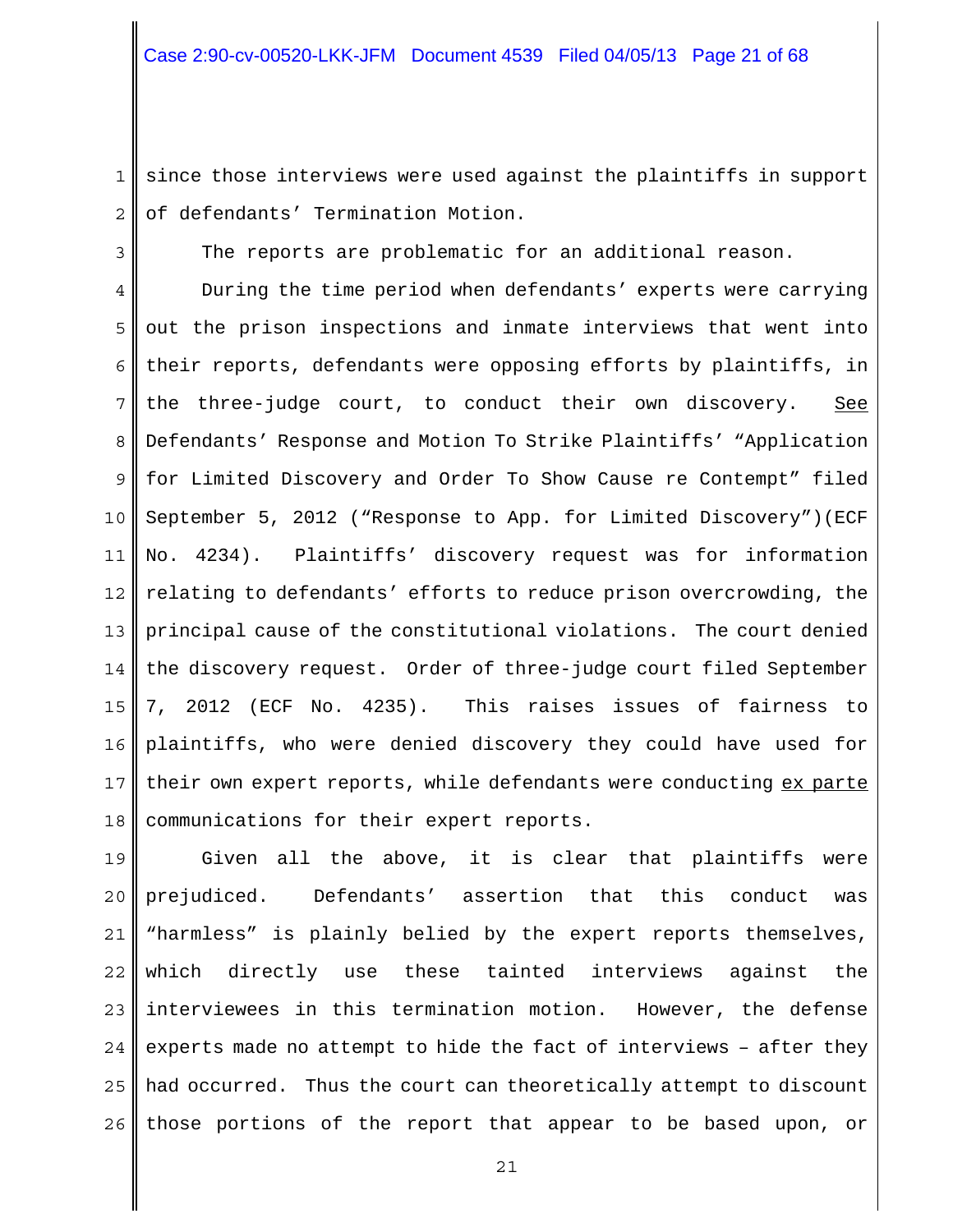1 2 3 4 5 6 influenced by, those statements.<sup>20</sup> This is problematic, however, as the court cannot really know what portions of the report are dependent upon the tainted inmate interviews. Moreover, Dr. Martin's report makes no reference to his interviews with inmates, leaving the court completely unable to identify which portions of his report are tainted.

7 8 9 10 11 12 13 14 15 16 The court thus believes that it is entirely proper to strike these expert reports and not consider them in connection with this motion. Under normal circumstances, defendants could then correct this problem by retaining untainted experts to re-inspect the prisons, and give their report. However, the PLRA places such a strict time limit on the court's decision-making that this approach is not possible. As a consequence of striking these reports, the court must deny the motion, since defendants' remaining evidence is plainly insufficient to meet their burden to show that they have cured the constitutional violations.

17 18 19 20 21 In sum, the court finds that defendants violated their professional duty and the plaintiffs were prejudiced thereby. Accordingly, the court strikes the experts' reports, and finds therefore that there is insufficient evidence to support defendants' motion, and thus, denies it.

<sup>23</sup> 24 In the absence of unfair advantage, it may be that the possible ethics violations here are best left to be dealt with by the California Bar. See Continental Ins. Co. v. Superior Court, 32 Cal. App. 4th 94, 111 n.5 (1995).

<sup>25</sup> 26 In addition, the Clerk is directed to deliver a copy of this order to the State Attorney General, to ensure that she is made aware of the conduct.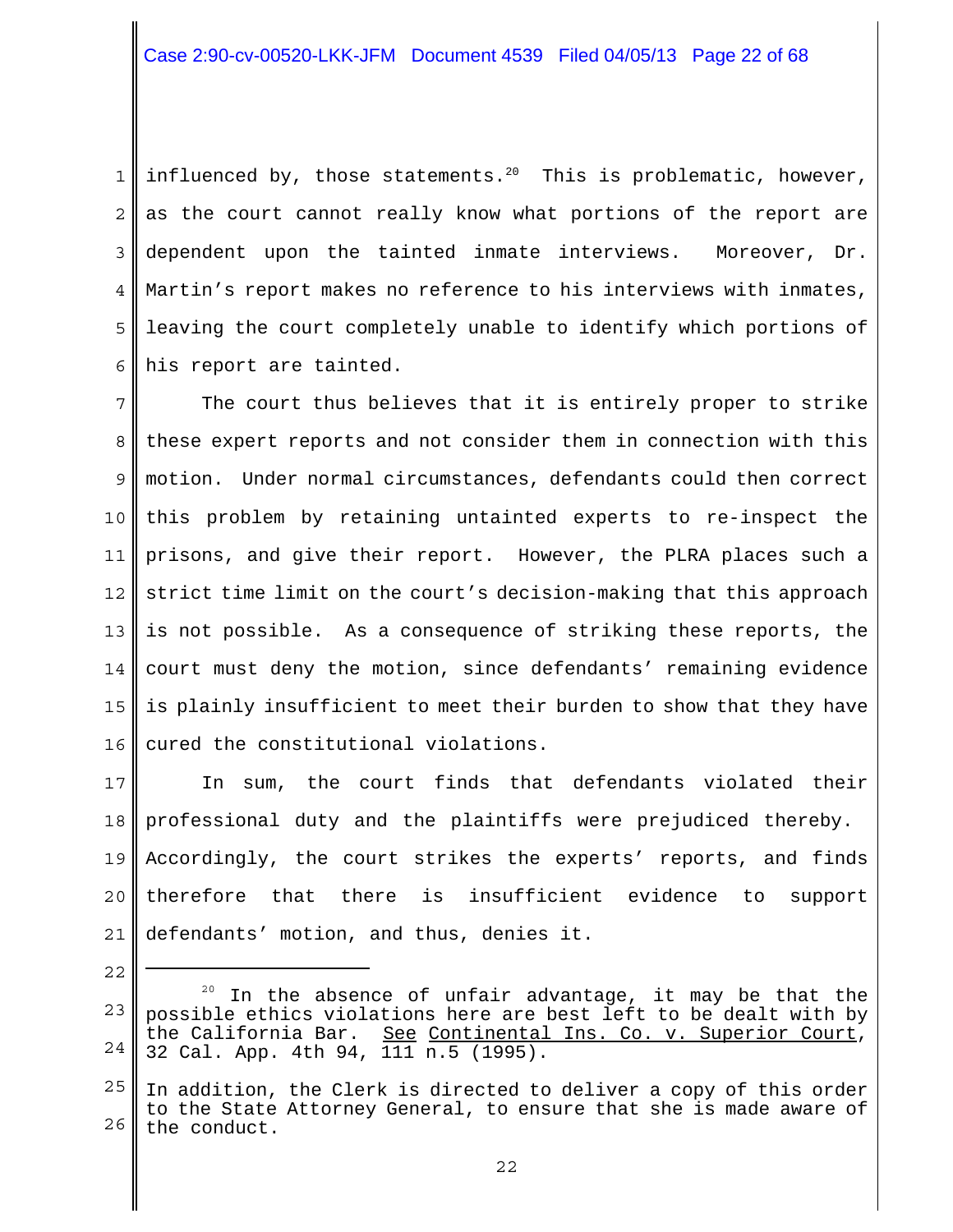1 2 3 4 5 6 Nonetheless, the court recognizes that, given the paucity of authority, a reviewing court might find the sanction inappropriate. Accordingly, the court will consider whether, even considering the affidavits, the defendants have made their case. $^{21}$  Having done so, the court concludes as an additional ground to deny the motion, that defendants have not borne their burden of proof.

7

C. Standards for Eighth Amendment Violation

8 9 10 11 12 13 14 15 16 17 18 19 20 21 22 23 24 The Eighth Amendment violation in this action is defendants' "severe and unlawful mistreatment" of prisoners with "serious mental disorders," through "grossly inadequate provision of . . . mental health care." Brown v. Plata, 131 S. Ct. at 1922 & 1923. As the United States Supreme Court noted, the serious and persistent constitutional violation in this action is based on "systemwide deficiencies in the provision of . . . mental health care that, taken as a whole, subject ... mentally ill prisoners in California to 'substantial risk of serious harm' and cause the delivery of care in the prisons to fall below the evolving standards of decency that mark the progress of a maturing society." Id. at 1925 n.3 (quoting Farmer v. Brennan, 511 U.S. 825, 834 (1994)). "For years the . . . mental health care provided by California's prisons has fallen short of minimum constitutional requirements and has failed to meet prisoners' basic health needs. Needless suffering and death have been the well-documented result." Id. at 1923.

<sup>26</sup> In any event, under the circumstances, the weight to be given those affidavits is significantly diminished.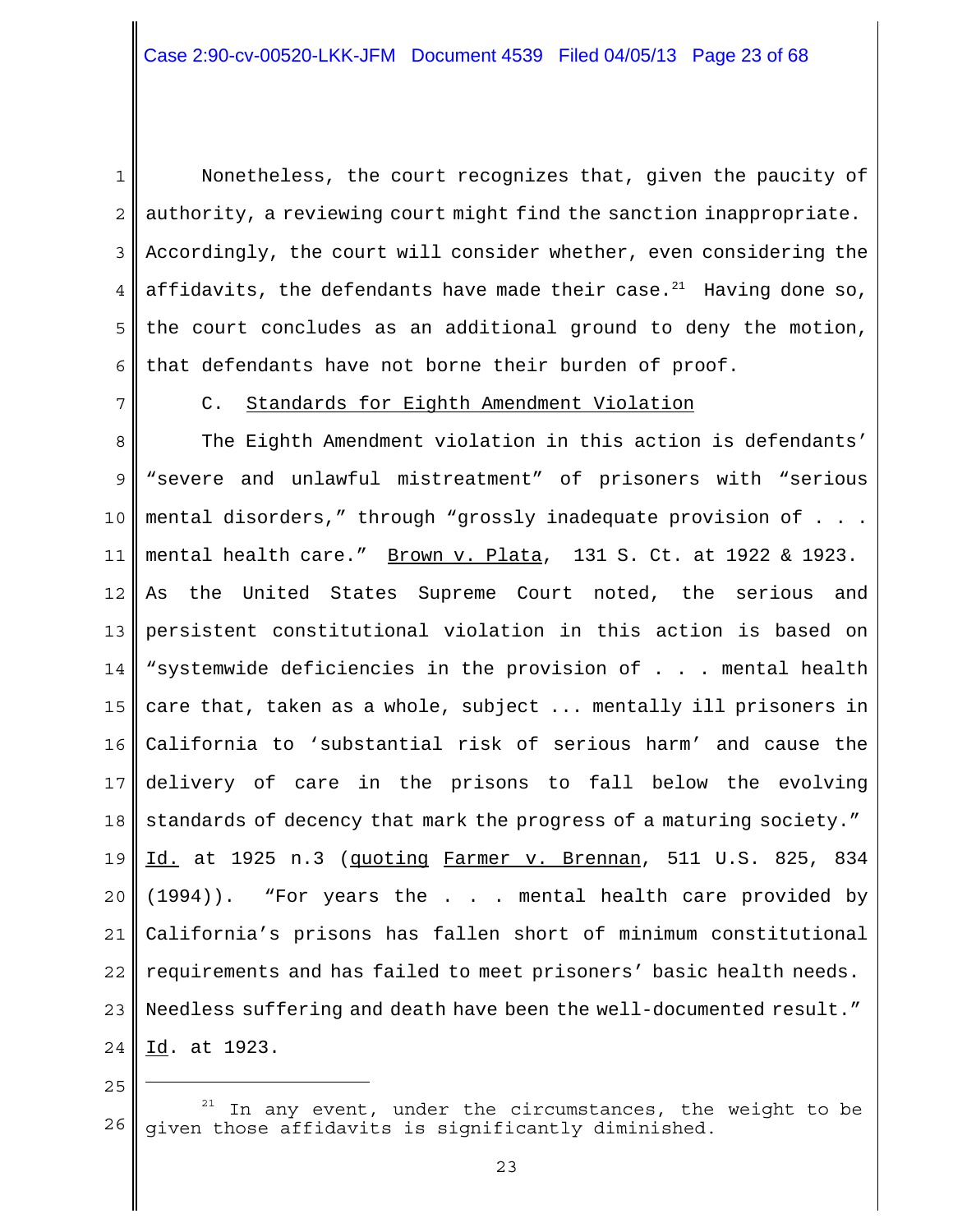I

| $\mathbf 1$    | As recently as August 30, 2012, this court identified several                                                                  |
|----------------|--------------------------------------------------------------------------------------------------------------------------------|
| $\overline{c}$ | "critically important" goals which are necessary to remedy the                                                                 |
| 3              | Eighth Amendment violation in this action. These include:                                                                      |
| 4              | Re-evaluation<br>and updating of<br><b>CDCR</b>                                                                                |
| 5              | prevention policies<br>suicide<br>and<br>practices;                                                                            |
| 6              | Ensuring that seriously mentally ill<br>inmates are properly<br>identified,                                                    |
| 7              | referred, and transferred to receive<br>necessary higher levels of mental health                                               |
| 8              | including inpatient care only<br>care,<br>available from $DMH^{22}$ ;                                                          |
| 9              | Addressing ongoing issues related to                                                                                           |
| 10             | placement of EOP (Enhanced Outpatient)<br>inmates in administrative segregation,                                               |
| 11             | particularly those housed in such units<br>for over 90 days;                                                                   |
| 12             | Completion of the construction of mental                                                                                       |
| 13             | health treatment space and beds for<br>inmates at varying levels of care;                                                      |
| 14             | Full implementation of defendants' new                                                                                         |
| 15             | mental health staffing plan; and                                                                                               |
| 16             | Refinement and implementation of MHTS.net<br>to its fullest extent and benefit. <sup>23</sup>                                  |
| 17             |                                                                                                                                |
| 18             | See Order, filed August 30, 2012 (ECF No. 4232) at 5 n.3.<br>These                                                             |
| 19             | goals, identified by the Special Master two years ago in his                                                                   |
| 20             |                                                                                                                                |
| 21             | Twenty-Second Round Monitoring Report, have been the most recent                                                               |
| 22             | focus of the extended remedial phase of this litigation.                                                                       |
| 23             | The specific goals track ongoing violations identified by this                                                                 |
| 24             | 22<br>Department of Mental Health, now known as Department of                                                                  |
| 25             | State Hospitals.                                                                                                               |
| 26             | 23<br>MHTS.net is defendants' internet-based mental health<br>tracking system. Twenty-Fifth Round Report (ECF No. 4298) at 11. |
|                |                                                                                                                                |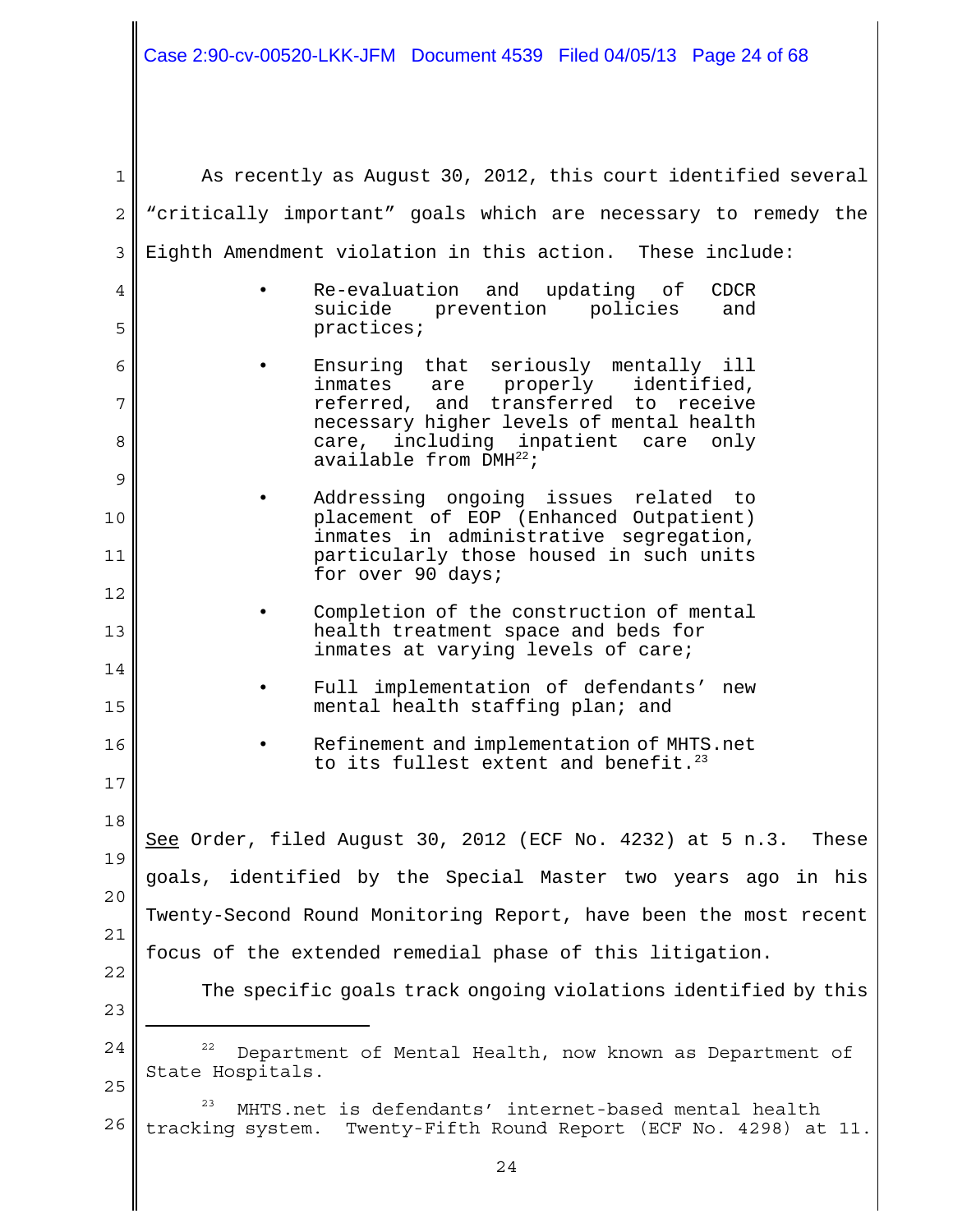1 2 3 4 5 6 7 8 9 10 11 12 13 14 15 16 court in its July 23, 2007 order recommending that a three-judge court be convened to consider a prisoner release order. See Order, filed July 23, 2007 (ECF No. 2320) at 6 (ongoing violations include delays in access to mental health crisis beds, acute inpatient care, and intermediate inpatient care; inadequate capture, collection, and analysis of data necessary to long-range planning for adequate delivery of mental health care; unacceptably high staffing vacancies; insufficient program space; and insufficient beds for mentally ill inmates). The specific goals also directly connect to evidence of conditions through August 2008 presented to the three-judge court, which showed serious ongoing constitutional violations in the delivery of mental health care to CDCR inmates, including severe shortages in treatment space, beds, and staffing; inadequate medication management; inadequate medical recordkeeping; and an unacceptably high number of inmate suicides. See Order of three-judge court, filed August 4, 2009 (ECF No. 3641) at 60-87.

17 18 19 20 21 Finally, several of the goals set forth in the court's August 30, 2012 order (ECF. No. 4232) are tied to constitutional deficiencies described by the United States Supreme Court in its 2011 Opinion affirming the three-judge court's population reduction order, which include:

23 24 25

26

22

inmates to be "held for prolonged periods in telephone-booth sized cages without toilets", other inmates to be "held for months in administrative segregation, where they endure harsh and isolated conditions and receive only limited mental health services," and inmates to commit suicide while awaiting treatment. 131 S. Ct. at 1924, 1933.

25

A shortage of treatment beds, causing suicidal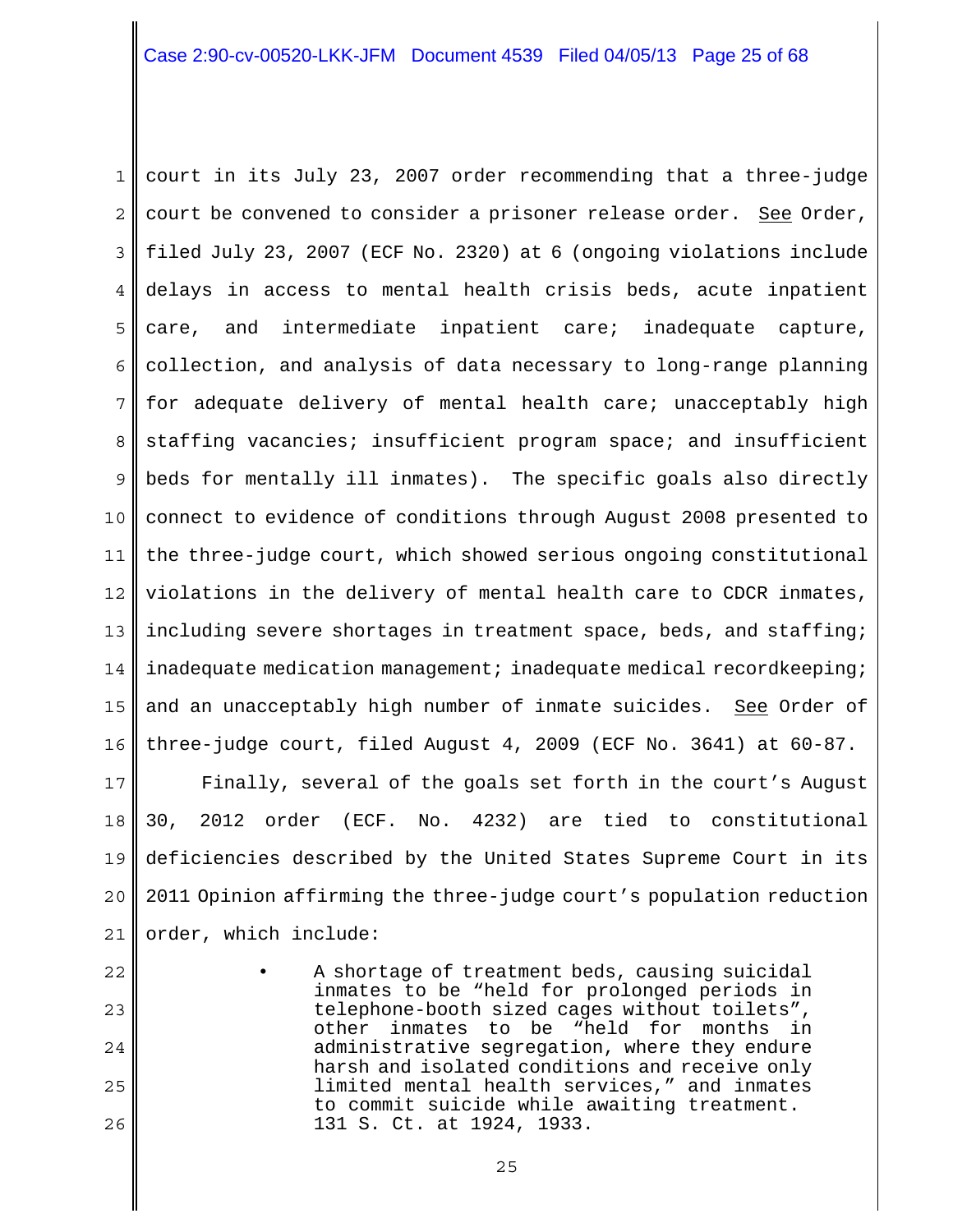- "Wait times for mental health care rang[ing] as high as 12 months." Id. at 1924.
- A suicide rate that in 2006 "was nearly 80% higher than the national average for prison populations;" and "72.1% of suicides involved 'some measure of inadequate assessment, treatment, or intervention, and were therefore most probably foreseeable and/or preventable.'" Id. at 1924-25 (internal citation omitted). See also id. at 1925 n.2.
- An "absence of timely access to appropriate levels of care at every point in the system." Id. at 1931 (quoting 2009 Special Master report).
- Unacceptably high staffing vacancy rates when measured against the state's staffing formula, with expert testimony showing that the staffing need had been significantly underestimated. Id. at 1932 & n.5. Mental health staff "managing far larger caseloads than is appropriate or effective" and a prison psychiatrist reporting that they are "doing about 50% of what we should be doing to be effective."  $Id.$  at 1932.
- 16 17 Insufficient space in which to perform "critical tasks and responsibilities" and staff operating out of "makeshift facilities." Id. at 1933.
- 19 D. Analysis

1

2

3

4

5

6

7

8

9

10

11

12

13

14

15

18

20 21 22  $23<sub>1</sub>$ 24 //// 25 //// 26 //// Defendants' motion is premised on their contention that they now have a mental health care delivery system that includes each of the "six basic, essentially common sense, components of a minimally adequate prison mental health care delivery system,"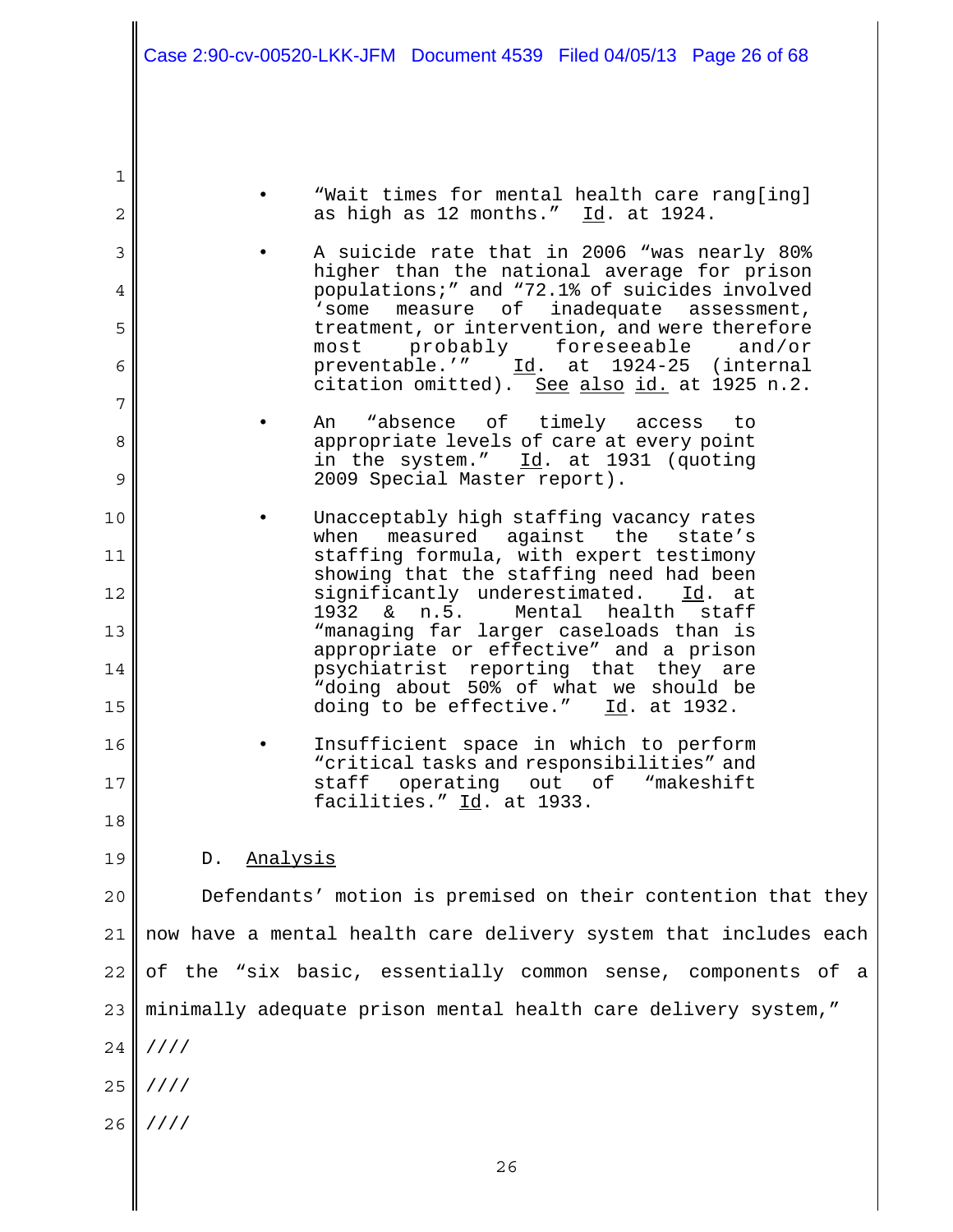Case 2:90-cv-00520-LKK-JFM Document 4539 Filed 04/05/13 Page 27 of 68

1 2 3 4 5 Coleman, 912 F. Supp. at 1298,  $24$  and that those components have been adequately implemented.<sup>25</sup> Defendants' motion, which proceeds from the erroneous assumption that plaintiffs bear the burden of proof on a motion to terminate under 18 U.S.C. § 3626(b), is itself woefully inadequate.<sup>26</sup>

6

14 15 16 17 18 25 In their motion, defendants contend that in its 1995 decision this court "did not find that the State's mental health care delivery system was inadequate, but rather that it did not provide 'reasonably speedy' access to care." Termination Motion (ECF No. 4275-1) at 10 (citing Coleman, 912 F. Supp. at 1308). This cramped reading of the foundational order in this case is without merit. See, e.g., Coleman, 912 F. Supp. at 1318 ("Whatever variances exist between the various studies that have been made, they consistently find a woefully inadequate system of mental health care with all its tragic consequences.")

19 20 21 22 23 24 25 Department of Corrections and Rehabilitation January 1, 2012 - June 26  $26$  In the analysis that follows, the court frequently relies on the Special Master's reports. This is both sensible and appropriate. Unlike the parties, who have viewpoints colored by their status, the Special Master is responsible only to the court, a responsibility that he has discharged with both care and great propriety. The defendants' initial attempt to deprecate his reports, based upon monetary interests, and subsequently withdrawn see ECF Nos. 4414 and 4353, is both plainly false and unworthy of consideration. Indeed, Dr. Patterson, the Special Master's suicide expert, is leaving his position because of his frustration arising from the defendants' repeated failure to implement his recommendations. See Report on Suicides completed in the California 30, 2012, filed March 13, 2013 ("First Half 2012 Suicide Report") (ECF No. 4376) at 23.

<sup>7</sup> 8 9 10 11 12 13  $24$  "The six components are: (1) a systematic program for screening and evaluating inmates to identify those in need of mental health care; (2) a treatment program that involves more than segregation and close supervision of mentally ill inmates; (3) employment of a sufficient number of trained mental health<br>professionals; (4) maintenance of accurate, complete and professionals; (4) maintenance of accurate, complete and confidential mental health treatment records; (5) administration of psychotropic medication only with appropriate supervision and periodic evaluation; and (6) a basic program to identify, treat, and supervise inmates at risk for suicide." Id. at 1298 n.10 (citing Balla v. Idaho State Board of Corrections, 595 F. Supp. 1558, 1577 (D. Idaho 1984)).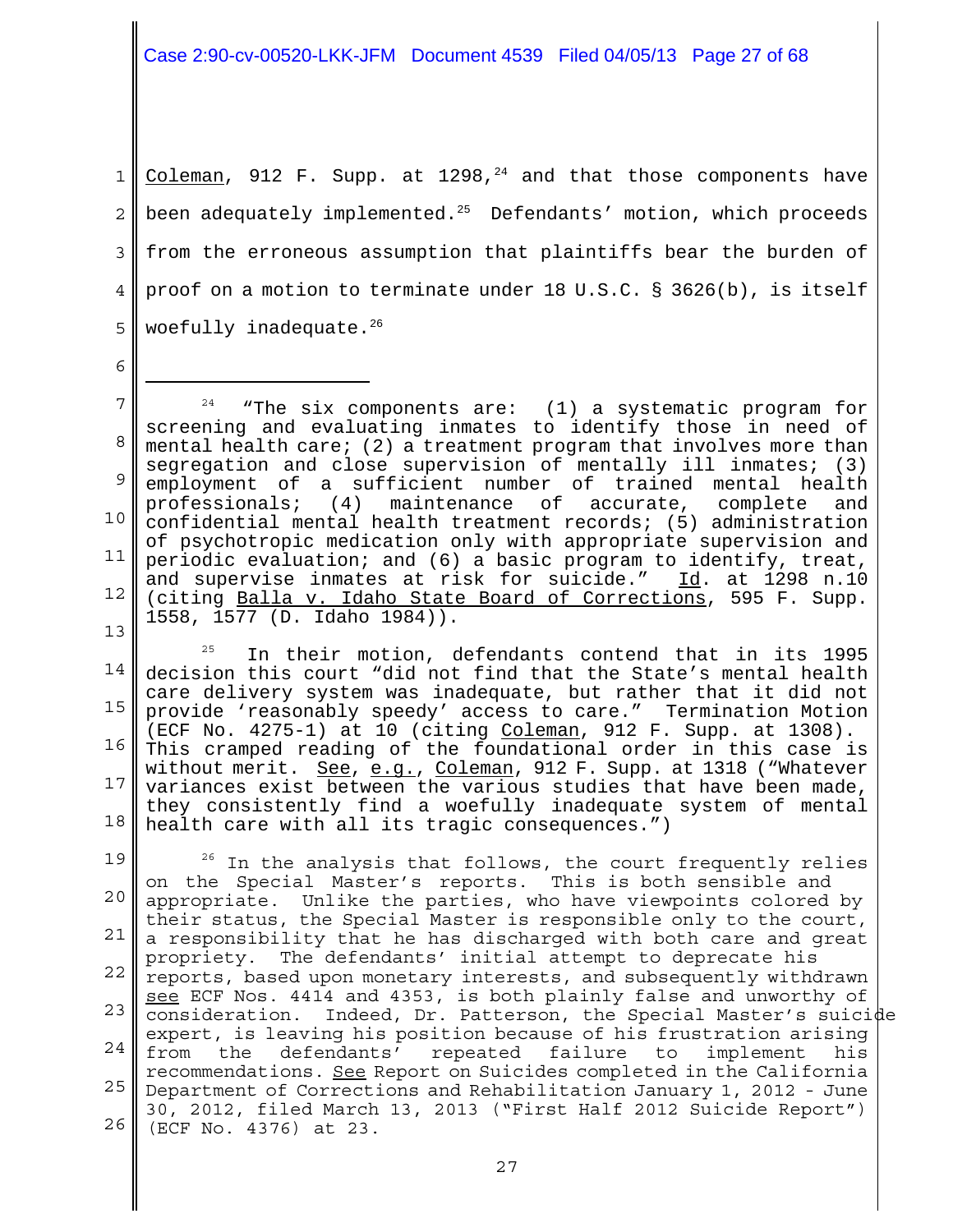1 2 3 4 5 6 7 8 9 10 11 12 13 The motion also disregards most of the relevant context in which it arises. As a general proposition, proof of an Eighth Amendment violation in the delivery of health care to inmates has two components: an objective component that identifies deficiencies in the provision of inmate health care, and a subjective component that requires a finding that defendants are "deliberately indifferent" to those deficiencies. See Estelle v. Gamble, 429 U.S. 97, 106 (1976); see also Wilson v. Seiler, 501 U.S. 298-99 (1991). Here, the objective component turns generally on whether there are ongoing deficiencies in the delivery of mental health care to class members that subject them to "substantial risk of serious harm," see Brown v. Plata, supra. The subjective component is discussed infra.

14 15 16 17 18 19 20 21 22 23 24 25 26 As this court observed in its 1995 decision, the standards for compliance with the Eighth Amendment must and indeed "can only be developed contextually." Coleman, 912 F. Supp. at 1301. At the time of trial in this matter, among other "woeful inadequacies," defendants did not "have a systematic program for screening and evaluating inmates for mental illness." Id. at 1305. Evidence at trial in 1994 showed that in 1987, the state prison system had identified 2,966 inmates with psychiatric classifications, while studies estimated that there were over 4,000 inmates suffering from serious mental disorders who had not been detected. Id. at 1306 n.29. By July 1997, a year and a half into the remedial phase of this action, the state prison system had identified 14,293 inmates with serious mental disorders. As of November 2, 2012, there were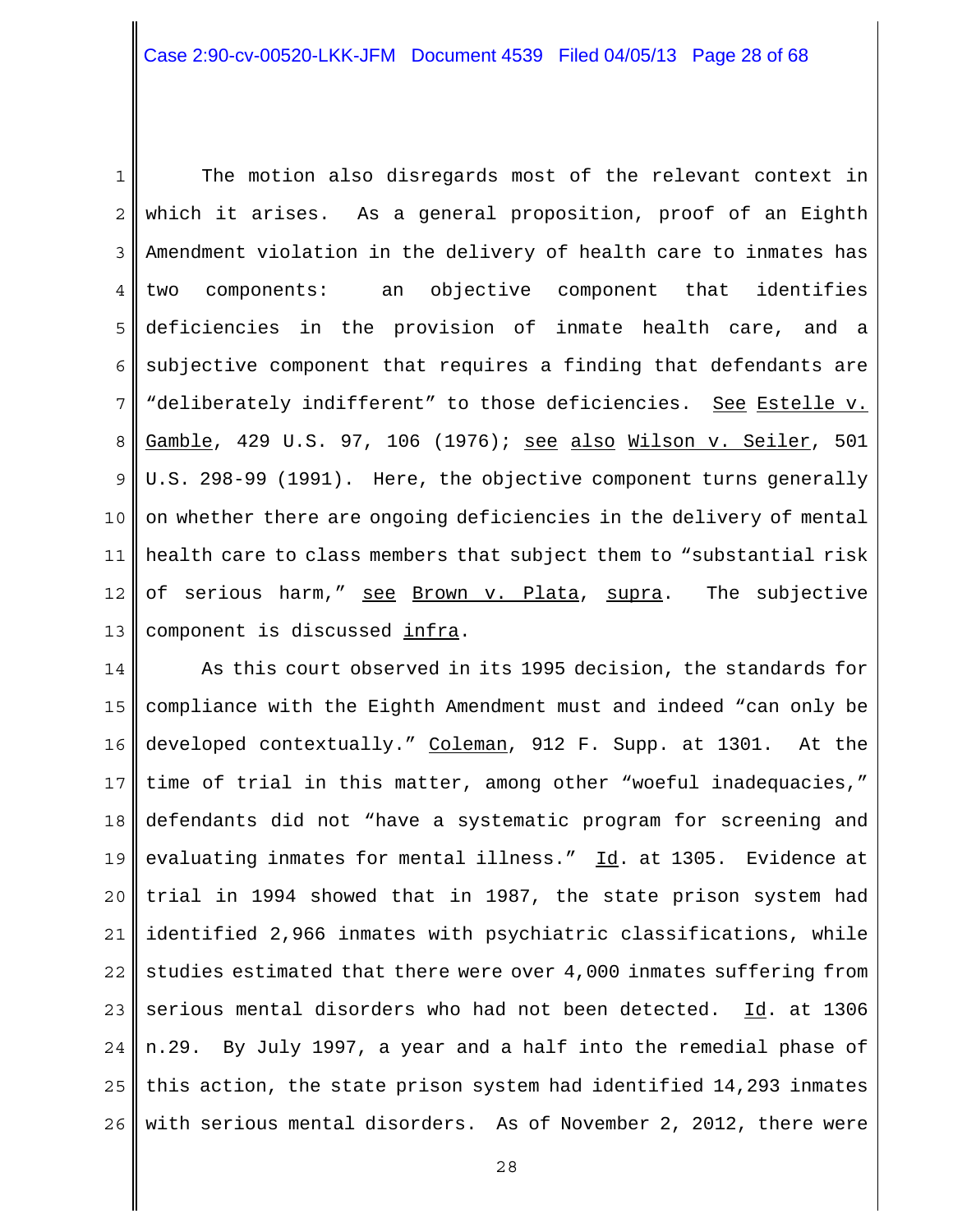1 2 32,106 inmates in CDCR's mental health services delivery system. See February 28, 2013 Order (ECF No. 4361) at 6 n.6.

3 4 5 6 7 8 9 In order to prevail on this motion, defendants must prove that there are no ongoing constitutional violations in the delivery of mental health care to the plaintiff class. $27$  This contention must be analyzed with reference to its particular context: delivery of mental health care to over 32,000 mentally ill inmates housed throughout the thirty-three prisons in the California Department of Corrections and Rehabilitation.<sup>28</sup>

10 11 12 13 14 15 16 17 18 As the history of this "complex and intractable constitutional violation" shows, the prospective relief required for the delivery of constitutionally adequate mental health care to over 32,000 mentally ill prison inmates is not "susceptible of simple or straightforward solutions." Brown v. Plata, 131 S. Ct. at 1936. See also Armstrong v. Schwarzenegger, 622 F.3d 1058, 1070 (9th Cir. 2010)("Prospective relief for institutions as complex as prisons is a necessarily aggregate endeavor, composed of multiple elements that work together to redress violations of the law.")

23

24 25 26 <sup>28</sup> Only twenty-eight of California's prisons have a "designated mental health mission." Declaration of Rick Johnson, filed January 7, 2013 ("Decl. Johnson") (ECF No. 4276) at  $\P$  5. Inmates at the other five prisons are not without mental health issues; they are, however, transferred to one of the other twentyeight prisons. Id.

<sup>19</sup>

<sup>20</sup> 21 22 Had defendants moved for termination of specific orders, they might have been required to show, in the alternative, that "the relief ordered exceeds what is necessary to correct an ongoing constitutional violation." Graves, 623 F.3d at 1048. plaintiffs observed at the hearing, however, with this motion defendants have "gone for the home run ball." RT (ECF No. 4538) at 26:4-5.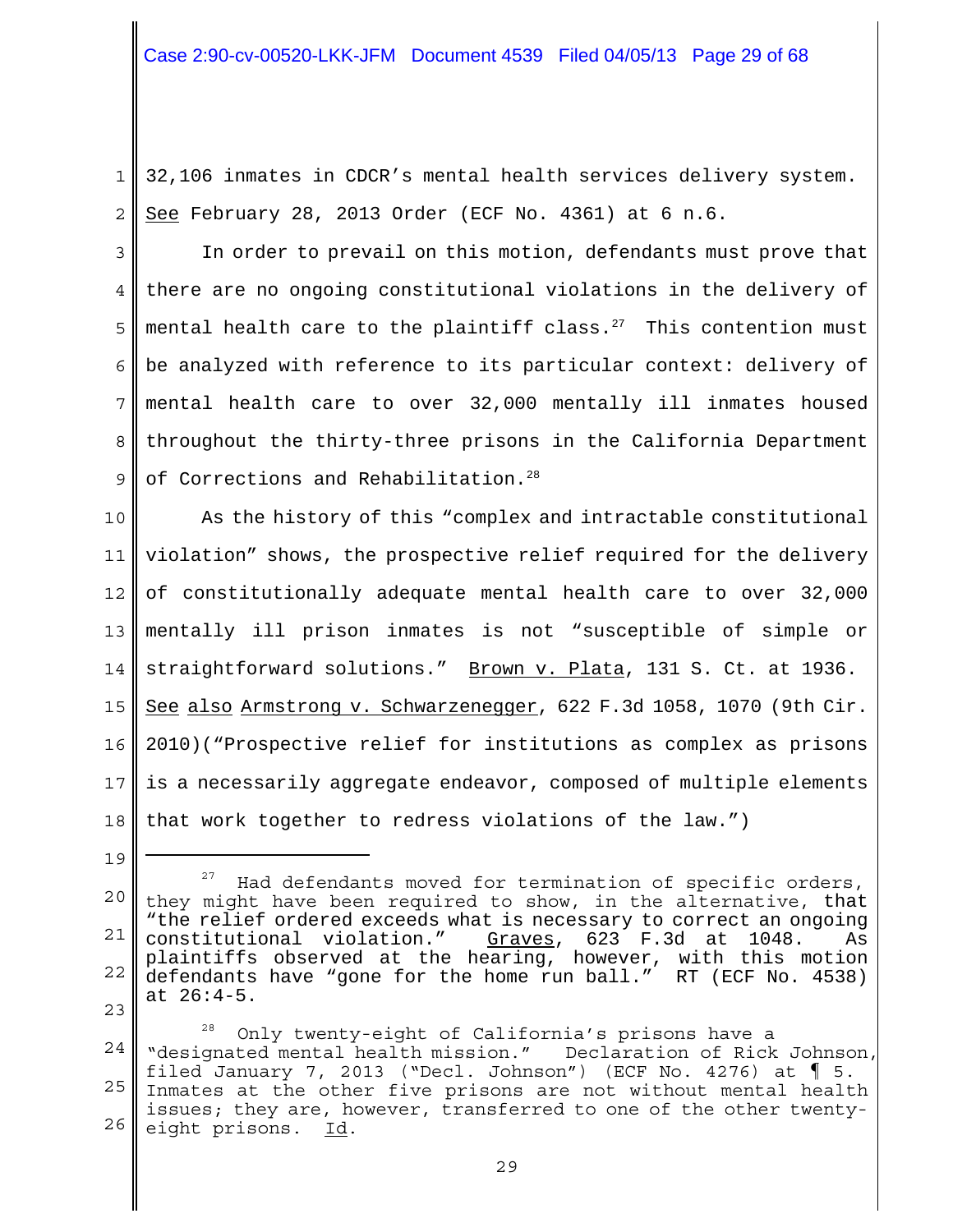1 2 3 4 5 6 7 8 9 10 11 12 13 The first remedial order in this action directed defendants to work with the Special Master and his staff to develop and implement plans to remedy the Eighth Amendment violation. See Coleman, 912 F. Supp. at 1323-24.<sup>29</sup> Over a decade of effort led to development of the currently operative remedial plan, known as the Revised Program Guide. The Revised Program Guide "represents defendants' considered assessment, made in consultation with the Special Master and his experts, and approved by this court, of what is required to remedy the Eighth Amendment violations identified in this action and to meet their constitutional obligation to deliver adequate mental health care to seriously mentally ill inmates." February 28, 2013 Order (ECF No. 4361) at  $3.^{30}$  Over seven years ago, this court ordered defendants to immediately

15 16 17 18 19 20 21  $29$  "The remedial phase of this litigation has been guided by the court's core view that the obligation to comply with the Constitution rests with the defendants and that it is defendants who must choose and implement the mechanisms for meeting that obligation." Order, filed August 15, 2011 (ECF No. 4069) at 5. See also Coleman, 912 F. Supp. at 1301 ("The Constitution does not . . . prescribe the precise mechanisms for satisfying its mandate to provide access to adequate mental health care.  $\ldots$  . [I]n cases challenging conditions of prison confinement, courts must strike a careful balance between identification of constitutional deficiencies and deference to the exercise of the wide discretion enjoyed by prison administrators in the discharge of their duties.")

14

22 23 24 25 26  $30$  In most of the papers filed recently in this action, defendants have argued that the Special Master is not monitoring to a constitutional standard when he monitors their compliance with the Revised Program Guide. However, at the hearing, defense counsel acknowledge that "[t]he program guide is the remedial plan designed to get the State up to a constitutional level of care . . . .  $\mu$  RT (ECF No. 4538) at 27:5-7. Thus, the degree to which defendants are complying with the Revised Program Guide is an appropriate way to assess whether defendants are meeting their constitutional obligations.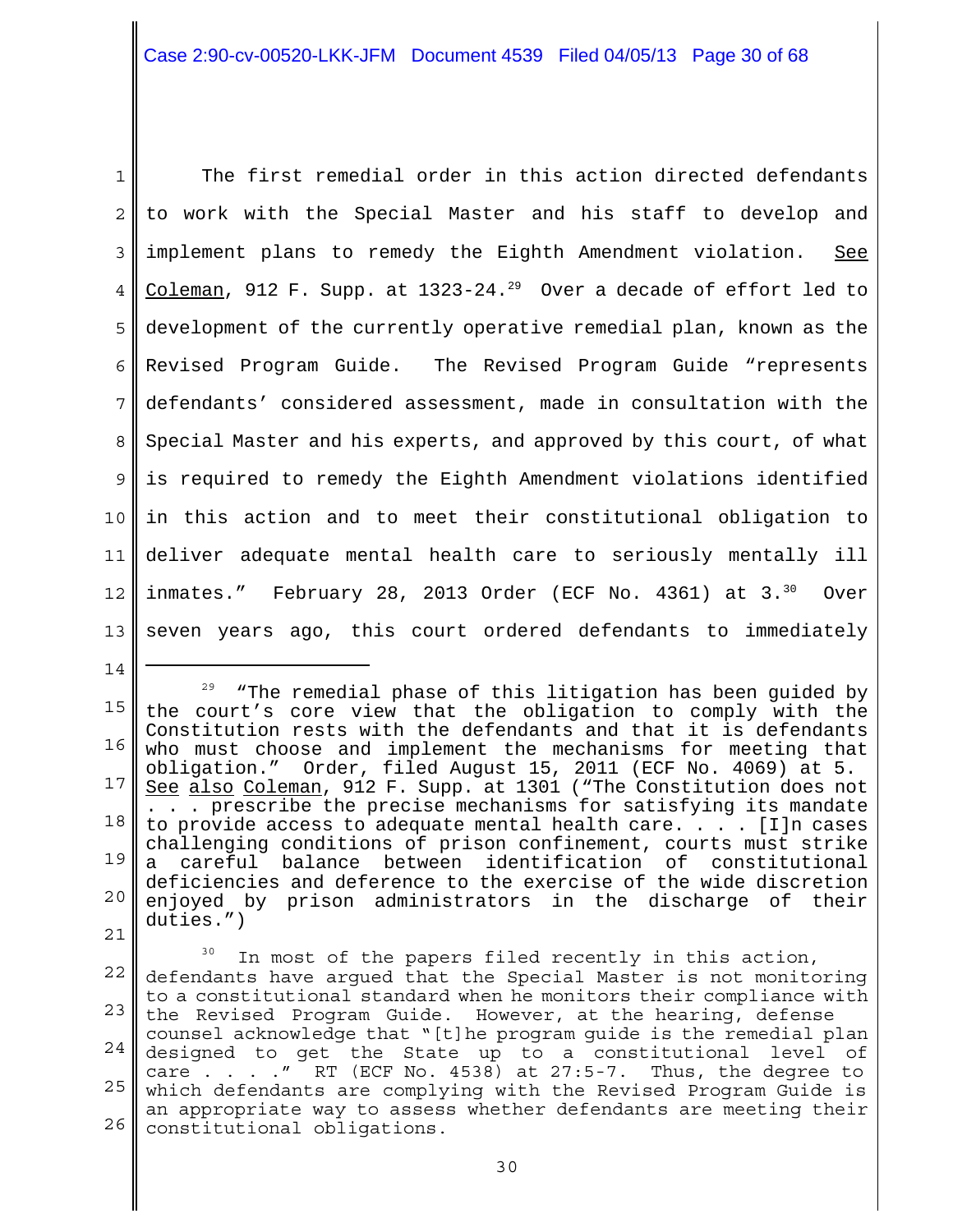1 2  $\parallel$  implement all undisputed provisions of the Revised Program Guide.<sup>31</sup> Id. at 5-6.

3 4 5 6 7 8 9 10 11 12 Over the past seventeen years this court has issued over one hundred other substantive orders to defendants in an ongoing effort to bring the CDCR's mental health care delivery system into compliance with Eighth Amendment standards. $32$  Those orders have been focused on core issues including but not limited to staffing, bed planning, suicide prevention, and access to inpatient care. Monitoring of defendants' remedial efforts has been ongoing as well, and the Special Master has filed periodic monitoring reports which both report on defendants' progress and the tasks that remain.33 See, e.g., Twenty-Second Round Monitoring Report, filed

<sup>14</sup> 15 16 Ninety-five percent of the provisions of the Revised Program Guide were undisputed by the parties when submitted to the court in 2006. See Special Master's Report and Recommendations on Defendants' Revised Program Guide, filed February 3, 2006 (ECF No. 1749) at 4.

<sup>17</sup> 18 19 20  $32$  As of July 2007, prior to the convening of the three-judge court, this court had issued over seventy-seven such orders. See July 23, 2007 Order (ECF No. 2320) at 4 & n.3. Since that time, this court has issued at least thirty-five additional orders directed at adequate design and implementation of necessary remedial measures.

<sup>21</sup> 22 23 institutional mental health programs progess toward adequately 24 25 longer be needed, and monitoring and review of institutional 26 The Special Master has also observed, correctly, that "[t]he ultimate goal of *Coleman* monitoring is to eventually render itself obsolete as more and more institutions obtain adequate compliance levels and are prepared to assume self-monitoring responsibilities. . . . The hope is that as more and more higher levels of functioning, they too will be shifted to a selfmonitoring and reporting status. If their progress proves to be stable and maintainable, the special master's oversight will no performance will eventually be turned back over to CDCR." Twenty-Fourth Round Report (ECF No. 4205) at 62.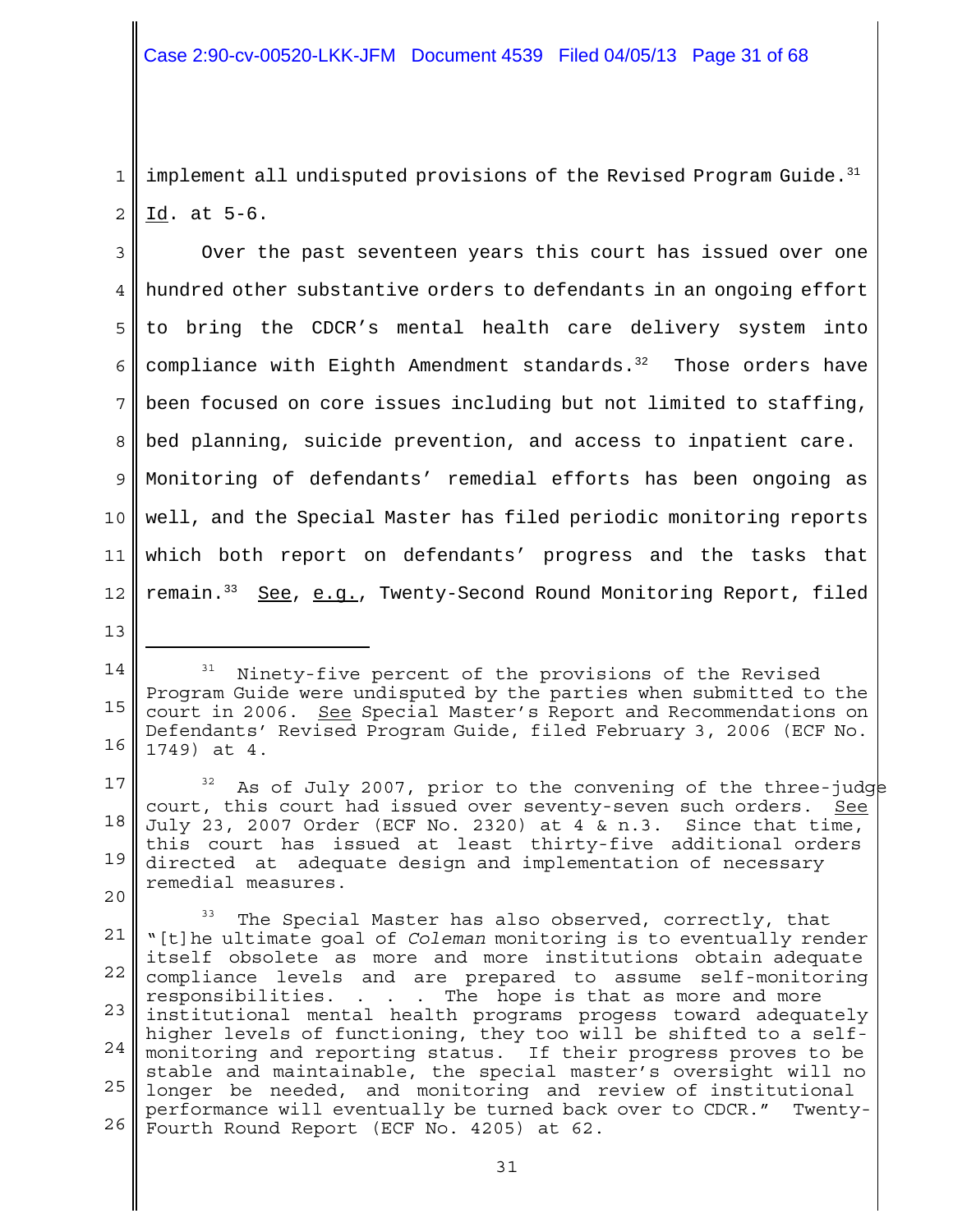# Case 2:90-cv-00520-LKK-JFM Document 4539 Filed 04/05/13 Page 32 of 68

1 2 3 4 5 6 7 8 9 10 11 12 March 9, 2011 (ECF No. 3990) at 461-62; Twenty-Third Round Monitoring Report, filed December 1, 2011 (ECF No. 4124) at 74-77; Twenty-Fourth Round Monitoring Report, filed July 2, 2012 (ECF No. 4205) at 59-66; Twenty-Fifth Round Monitoring Report, (ECF No. 4298) at 16-51. As this court recently reminded defendants, "[b]ecause the Revised Program Guide is grounded in the requirements of the Eighth Amendment as they have been developed in the context of this action,  $\ldots$ , the Special Master's Report to the court on defendants' compliance with the provisions of the Revised Program Guide is also grounded in the requirements of the Eighth Amendment . . . . " February 28, 2013 order (ECF No. 4361) at 3.

13 14 15 16 17 18 19 20 21 22 This motion comes before the court focused on a basic structure identified by the court almost two decades ago. Defendants have, through the Revised Program Guide, designed an adequate system for the delivery of mental health care to prison inmates. Their motion fails to address in any meaningful way the more recent specific findings concerning ongoing constitutional violations that have continued to plague adequate implementation of that system. This failure notwithstanding, the court must determine whether defendants have met their burden of proving that those ongoing violations no longer exist.

23

#### 1. Suicide Prevention

24 25 26 In 2011, the United States Supreme Court cited California's inmate suicide rate and the percentage of those suicides that involved "'some measure of inadequate assessment, treatment, or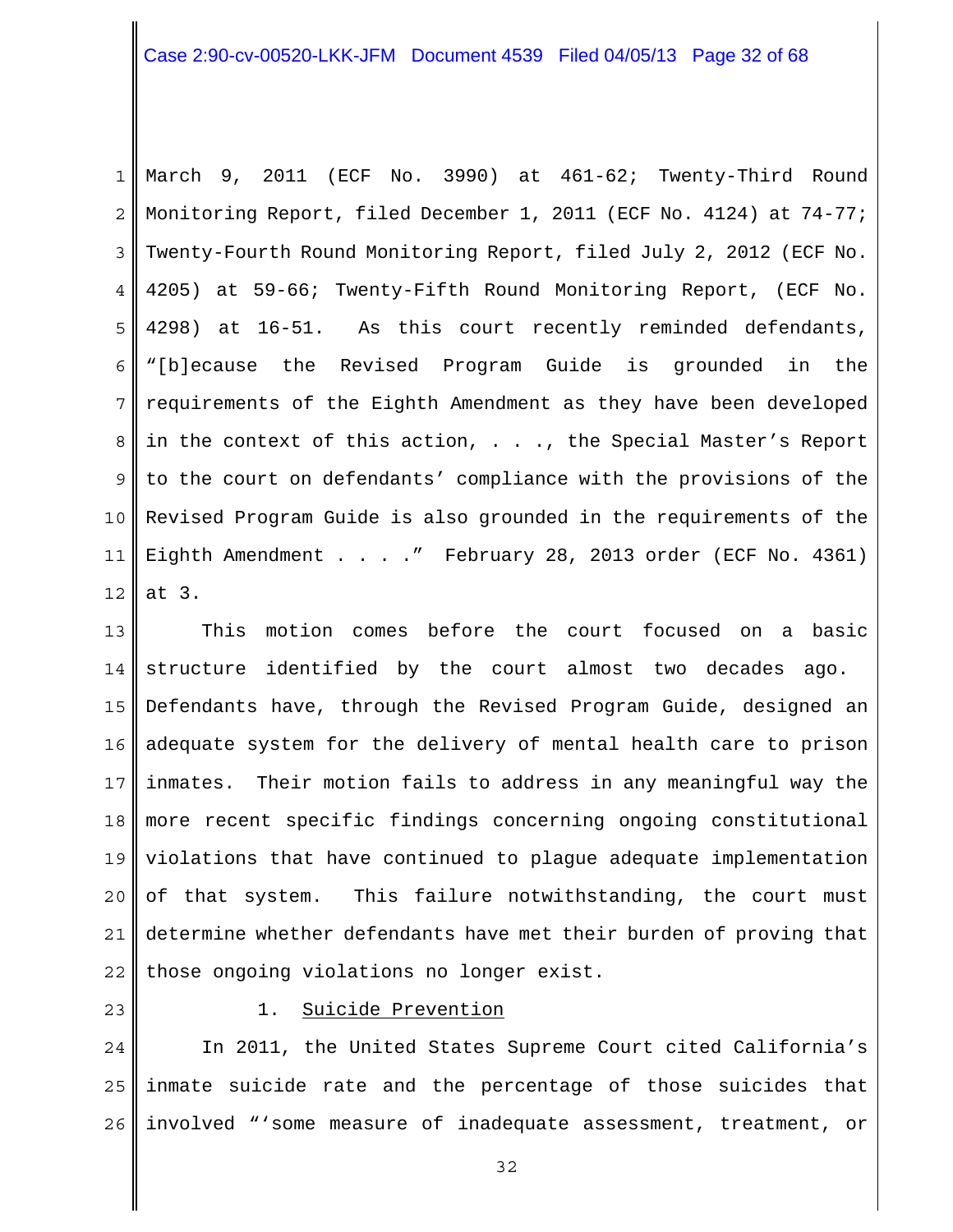1 2 3 4 5 6 7 8 9 10 11 12 13 14 15 16 intervention, and were therefore most probably foreseeable and/or preventable'" as evidence that "[p]risoners in California with serious mental illness do not receive minimal, adequate care." Brown v. Plata, 131 S. Ct. at 1924-25. The Court cited the following specific facts: California's 2006 inmate suicide rate was "nearly 80% higher than the national average for prison populations" and that pattern appeared to have continued in 2007; 72.1 percent of the inmate suicides in 2006 involved "'some measure of inadequate assessment, treatment, or intervention, and were therefore most probably foreseeable and/or preventable'", and that percentage rose to 82% in 2007; the Special Master's report that those "'numbers clearly indicate no improvement in this area during the past several years, and possibly signal a trend of ongoing deterioration,'"; and the Special Master's report that "'the data for 2010 so far is not showing improvement in suicide prevention.'" Brown v. Plata, 131 S. Ct. at 1924-25 & 1925 n.2.

17 18 Despite the fact that current evidence shows that inmate suicides are occurring at virtually the same rate $34$  and with

<sup>20</sup> 21 22 23 24  $34$  California's inmate suicide rate reached an all-time high of 26.2 inmates per 100,000 in 2005, and was not significantly better in 2006, at 25.1 per 100,000. Report on Suicides Completed in the California Department of Corrections and Rehabilitation in Calendar Year 2011, filed January 25, 2013 ("2011 Suicide Report") (ECF No. 4308) at 7. In 2009, the suicide rate dipped to 15.7 per 100,000, near the national average of  $15.2$  per  $100,00$ .  $\underline{Id}$ . at  $7-8$ . Since then, however, it has climbed back up to 23.72 per 100,000 inmates in 2012.  $Id.$  at 8. The suicide rate is going in the wrong direction.

<sup>25</sup> 26 The percentage of suicides that involved "'some measure of inadequate assessment, treatment, or intervention, and were therefore most probably foreseeable and/or preventable'" has been at or above 72.1 percent since 2006. See discussion infra.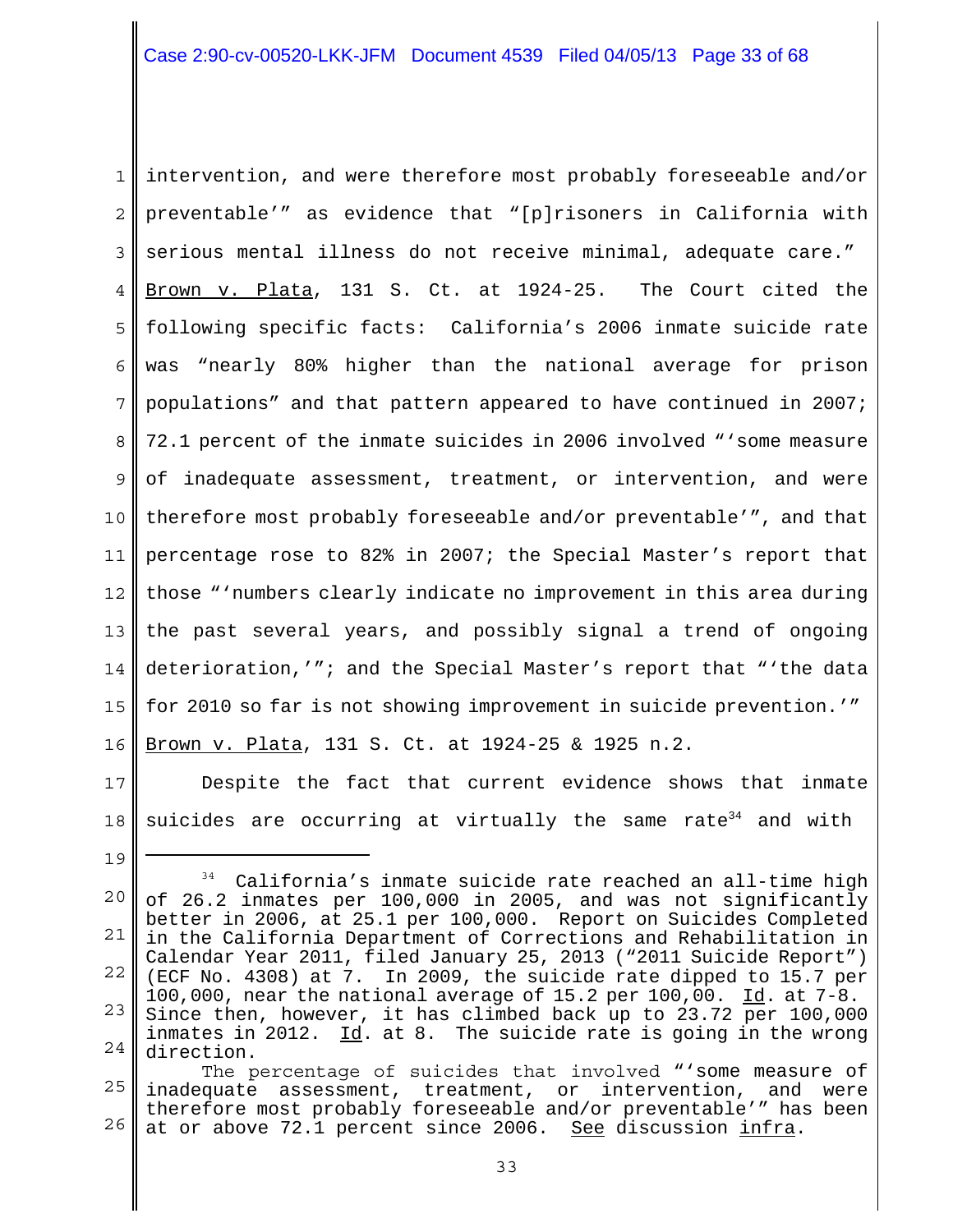1 2 3 4 5 6 7 8 virtually the same degree of inadequacies in assessment, treatment and intervention, defendants now seek termination of all relief in this action. The facts show, however, that the rate of inmate suicide is not declining, and more than seventy percent of inmate suicides in California involve significant inadequacies about which defendants have known for years. These facts demonstrate an ongoing violation of the Eighth Amendment rights of members of the plaintiff class.

9 10 11 12 13 With respect to suicide prevention, defendants' motion is premised on two basic contentions. First, they contend that "[t]he Eighth Amendment does not mandate that prisons eliminate all suicide risks." Termination Motion (ECF No. 4275) at 27 (citations omitted).<sup>35</sup> Second, they assert that they have "fully implemented

14

15 16 17 18 19 20 21 22 23  $2.4$  $35$  In their reply brief, defendants contend that they "successfully prevented 347 attempted suicides" in 2012. They support this assertion with a citation to paragraph 4 of the Reply Declaration of Kathleen Allison, Deputy Director of the Division of Adult Institutions (DAI), Facilities Support, for CDCR and Exhibit A to said declaration. See Reply Declaration of Kathleen Allison filed March 22, 2013 (ECF No. 4478)  $\parallel$  4, Ex. A. In part, Ms. Allison avers that "CDCR is able to successfully prevent suicides throughout the state through timely and professional clinical intervention but also through good communication and observation by custodial staff. Attached as Exhibit A is a report reflecting that CDCR successfully prevented 347 attempted suicides between January 1, 2012, and December 31, 2012." Id. Plaintiffs object to this evidence as new evidence presented for the first time in a reply brief, and to Exhibit A as inadmissible hearsay on the grounds that it has no identifying information and is not authenticated in any way. Plaintiffs' objections to this evidence are well-taken. [... Plaintiffs' objections to this evidence are well-taken.]

25 26 The time and place for defendants to submit this declaration, along with properly authenticated exhibits, was in their moving papers, not in their Reply. Defendants' error creates no hardship for them however, as the PLRA appears to permit them to file successive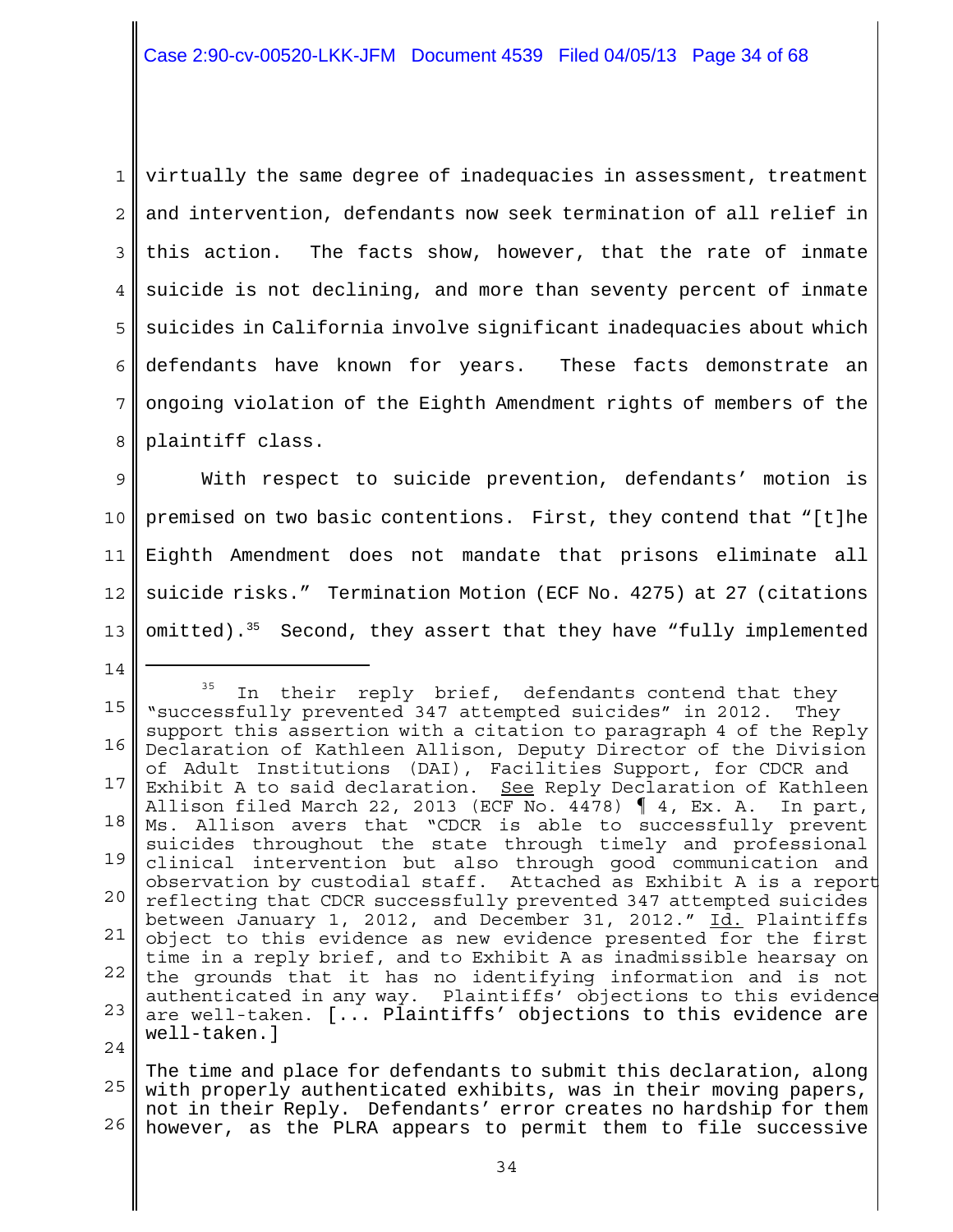# Case 2:90-cv-00520-LKK-JFM Document 4539 Filed 04/05/13 Page 35 of 68

1 2 3 4 and staffed a thorough, standardized program for the identification, treatment, and supervision of inmates at risk for suicide." Id. at 28 (case citations omitted). Defendants' first argument misses the mark, and they have not proved the second.

5 6 7 8 9 10 11 12 13 To state the obvious, "'suicide is a serious harm.'" Estate of Miller, ex rel. Bertram v. Tobiasz, 680 F.3d 984, 989 (7th Cir. 2012) (internal citation omitted). The suicide rate, and the number of inmate suicides, provide notice to defendants that inmates in their custody have been, and continue to be, suffering the serious harm of suicide. Defendants seek to avoid responsibility for the problem of inmate suicide in California's prisons by making a number of arguments concerning particular statistical methodologies. $36$  This analysis misses the point

<sup>15</sup> 16 17 18 motions to terminate at appropriate times in the future. See 18 U.S.C. § 3626(b)(1)(A)(ii). If defendants do so, they will be able to file their papers next time with an awareness of their burden of production and proof. Defendants will also have the benefit of this court's order, which identifies for them at least some of the work that remains to be done to bring the prison's mental health system into constitutional compliance.

<sup>19</sup> 20 21 22 23 1999 through 2012, 437 inmates have committed suicide in 24 25 was substantially higher than any other prison system in the United 26 <sup>36</sup> The court is persuaded that suicide rate is the proper method for assessment of suicide trends. As Dr. Patterson suggests in his most recent report, "even assuming that the raw number of suicides was a meaningful metric for evaluating" CDCR's suicide prevention, Report on Suicides Completed in the California Department of Corrections and Rehabilitation January 1, 2012 - June 30, 2012, filed March 13, 2013 (First Half 2012 Suicide Report) (ECF No. 4376) at 13, those numbers do not help defendants. From California's prisons.  $\underline{Id}$ . Three hundred twenty-six of those suicides were committed in the decade from 2001 to 2010. Id. at 13. California's total number of inmate suicides for that period States, including the federal prison system. Id. Texas had the next highest number of inmate suicides from 2001-2010, with 248. Id.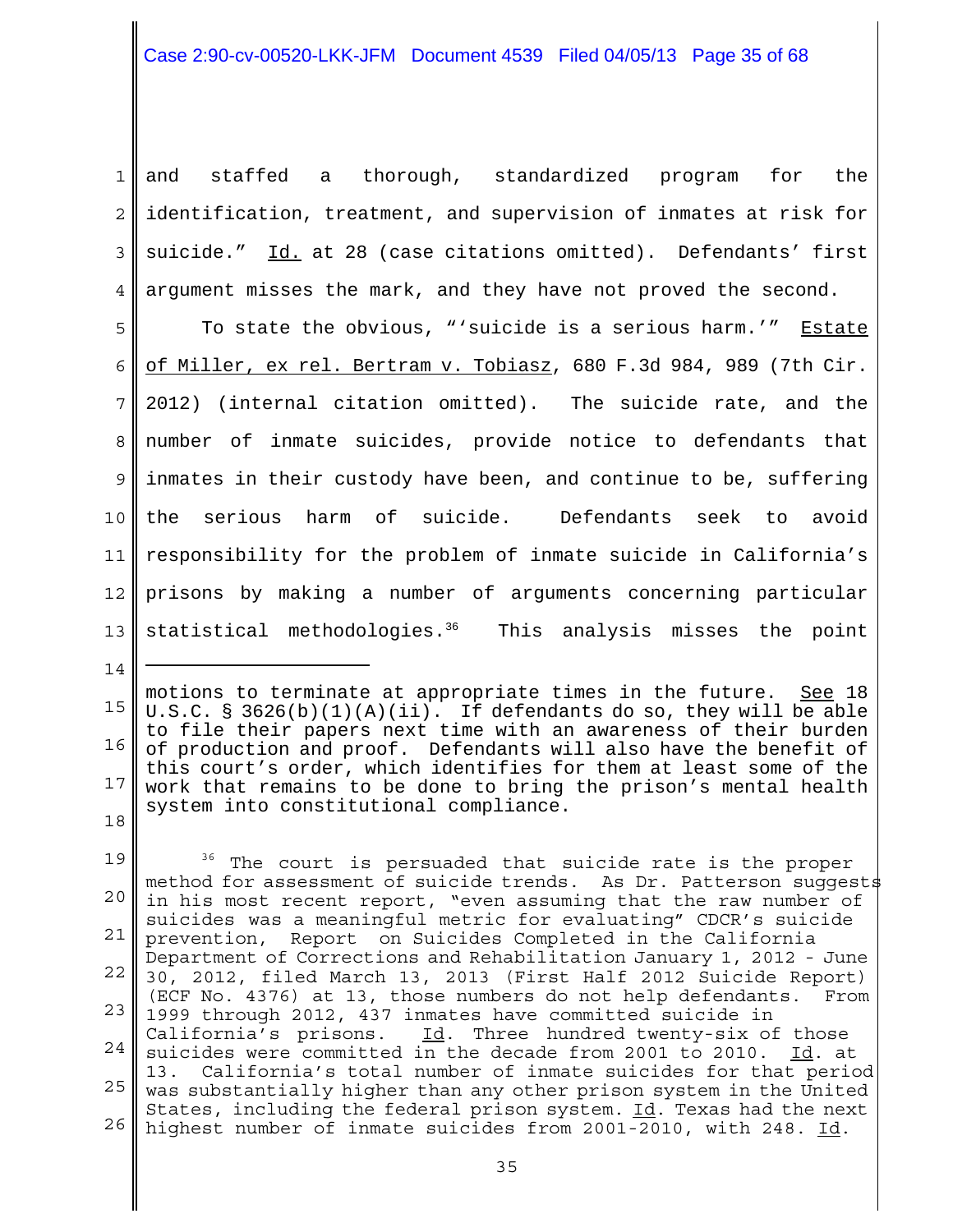1 2 3 4 relative to termination of this action. Where, as here, defendants know that they house prison inmates at risk for suicide, they are required to take all reasonable steps to prevent the harm of suicide.

5 6 7 8 9 10 11 12 13 14 15 16 17 18 19 20 For the past several years, and continuing, over seventy percent of inmate suicides in California have involved "'at least some degree of inadequacy in assessment, treatment, or intervention," also described as "significant indications of inadequate treatment." See, e.g., 2011 Suicide Report (ECF No. 4308) at 3, 28; Report on Suicides Completed in the California Department of Corrections and Rehabilitation in calendar years 2008 and 2009, filed May 15, 2011 (ECF No. 4009) at 9 (82 percent rate in 2007 suicides; 78.4 percent rate in 2008 suicides); Report on Suicides Completed in the California Department of Corrections and Rehabilitation in calendar year 2010, filed November 9, 2011 (ECF No. 4110) at 9-10 (84 percent rate in 2009 suicides; 74 percent rate in 2010). In 2011, 25 of 34 completed suicides, or 73.5% of the suicides involved significant indications of inadequate treatment and "were, therefore, most probably foreseeable or preventable." 2011 Suicide Report (ECF No. 4308) at 3, 10.<sup>37</sup> On

<sup>22</sup> 23 24 25 26 <sup>37</sup> Defendants take issue with the findings of the Special Master's suicide expert, Dr. Raymond Patterson, concerning foreseeability or preventability, contending that many of the 25 suicides should not be categorized as "foreseeable and/or preventable." Defendants' Objections to 2011 Suicide Report, filed Marc h28, 2013 ("Objs. to 2011 Suicide Report") (ECF No. 4526) at 12-31. A review of Dr. Patterson's report, however, indicates that defendants, in their characterization of Dr. Patterson's analysis, failed to acknowledge or address a number of probative facts underlying Dr. Patterson's conclusions.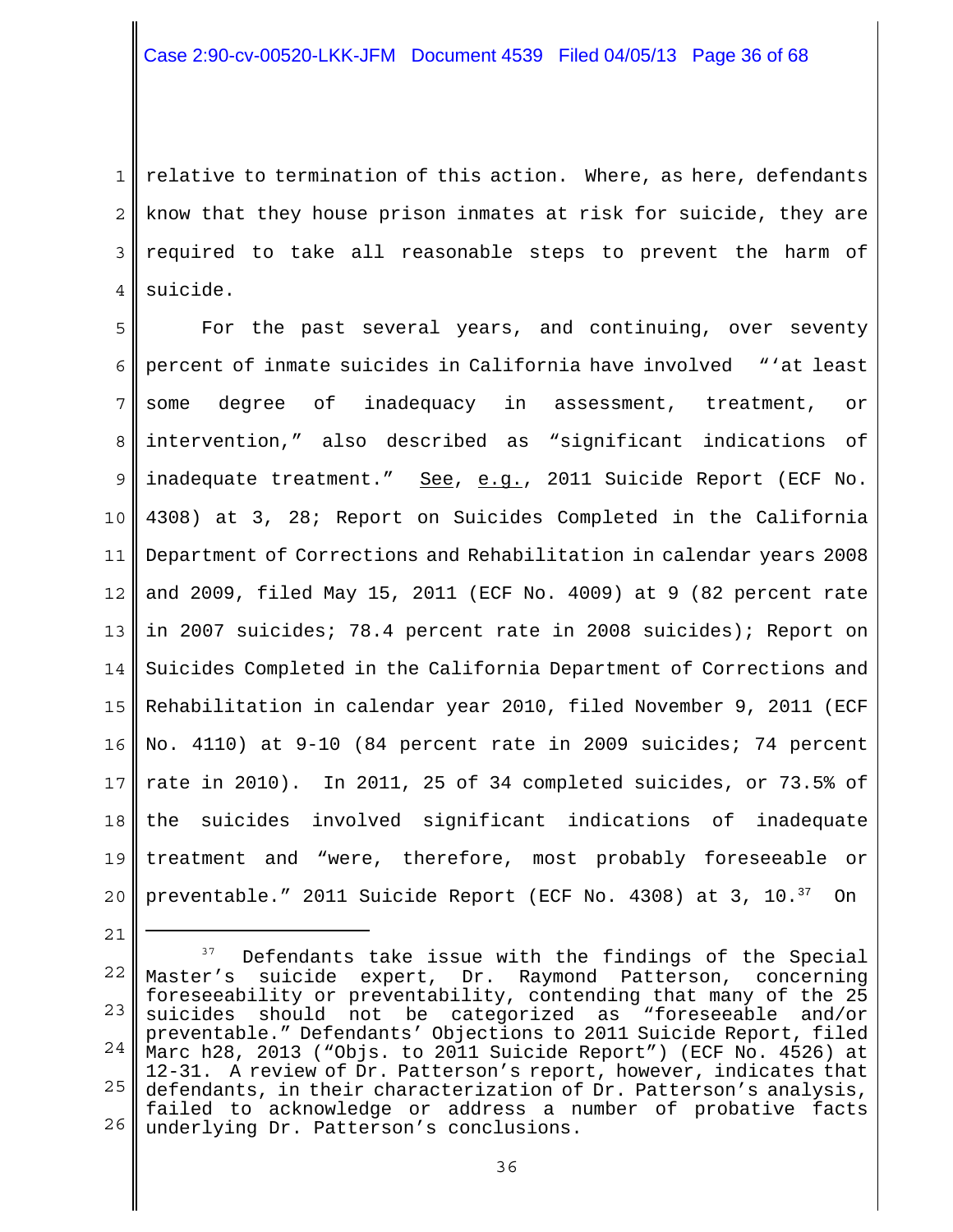1

2 3 4 5 6 7 8 9 10 11 12 13 14 15 16 17 18 19 20 21 22 23 24 As an example, defendants objected to Dr. Patterson's assessment of Inmate H, finding that "[Inmate H's] statement to his psychiatrist that he would be going home to Mexico and that his mother was there may very well have been an indication of his intent to go home to Mexico after his death given that his mother was already dead,'" as "retroactive speculation" without a "factual basis for th[e] assertion." Objs. To 2011 Suicide Report (ECF No. 4526) at 17. However, defendants failed to note Dr. Patterson's overt reliance on the fact that a suicide risk evaluation ("SRE") performed at Salinas Valley Psychiatric Program ("SVPP"), before his release to a lower level of care, failed to recognize Inmate<br>H's "serious suicide attempt in 2010" and his "imminent H's "serious suicide attempt in 2010" and his "imminent deportation." See 2011 Suicide Report (ECF No. 4308) at 107. Even CDCR's suicide reviewer acknowledged the inadequacies in the SRE performed at SVPP prior to Inmate H's discharge, because it was "not completed with the aid of an interpreter, nor was there more than a cursory record review." Id. at 106. As to Inmate P, defendants contended that Dr. Patterson's finding that Inmate P's suicide was "very likely preventable" lacks foundation because "[d]espite a challenging clinical presentation, staff continued to provide this inmate with mental health care–-immediately prior to his death, his treatment team considered a Keyhea petition, but determined he did not meet the grave disability requirement." Objs. to 2011 Suicide Report (ECF No. 4526)at 19-20. Defendants further argued that "given the staff's efforts to treat this inmate, [it] should not be considered an error in clinical care." Id. at 20. Defendants, however, omitted reference to: (1) the inmate's "clear deterioration in mental health functioning," which Dr. Patterson found required that Inmate P be "referred to a higher level of care for more comprehensive and adequate examination"; (2) the inmate's placement in SHU, "despite the requirement that inmates with serious mental illness be placed in a PSU," and with only "minimal consideration that he should have had an evaluation to determine his ability to remain mentally healthy in a SHU"; and (3) the fact that, because a "recently hired psychiatrist inappropriately completed a Removal Chrono after his first meeting with the inmate because the inmate [had] refused medications and treatment," the inmate was "errantly removed from the MHSDS on 2/10/11 and was not seen again until 5/5/11," even though his condition "had clearly deteriorated and continued to do so." 2011 Suicide Report (ECF No. 4308) at 168, 170-71. The CDCR suicide reviewer in Inmate P's case similarly noted that "it was concerning that the response and decision making of the IDTT with respect to the primary clinician's concerns as to the

25 26 inmate's increasing symptoms and possible need for a level of care change, especially in the context of no established therapeutic relationship and extreme diagnostic uncertainty, was 'concerning'," given that "ample clinical justification was present for a level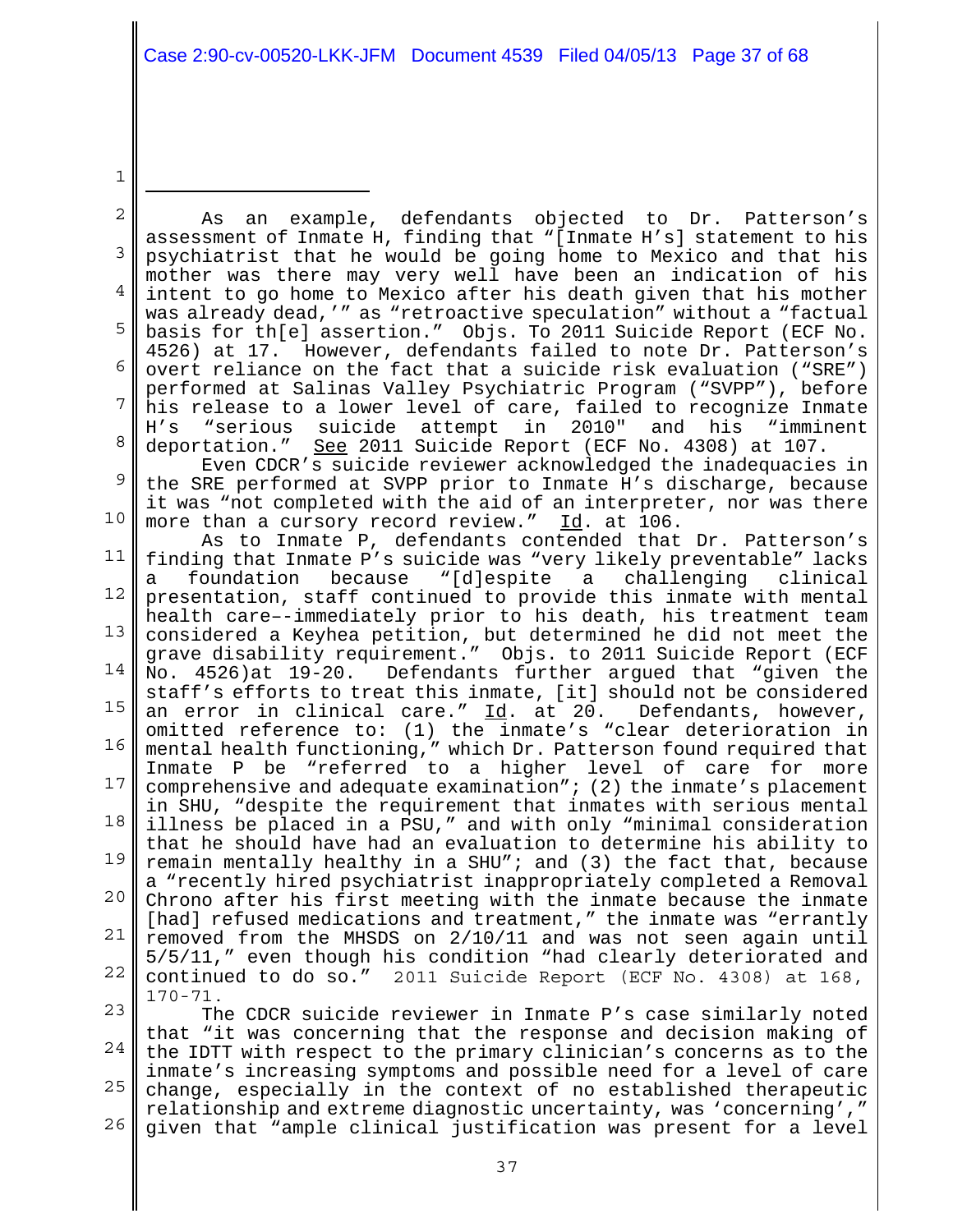1 2 3 4 5 6 March 13, 2013, the Special Master filed Dr. Patterson's Report on Suicides Completed in the First Half of 2012. Dr. Patterson reports that for the first half of 2012, the rate climbed to 86.6 percent, or 13 of the 15 suicides. First Half 2012 Suicide Report, filed March 13, 2013 (ECF No. 4376) at 3. Defendants have objected to that report; their objections to that report are still pending.

7 8 9 10 11 These "significant indications" continue to fall into an ongoing pattern of repeating inadequacies. In the 2011 Suicide Report, Dr. Patterson's findings as to each of the suicides in question repeatedly include the following (or some combination of the following) systemic inadequacies: (1) failures to refer inmates

12

13 14 15 16 17 18 19 20 21 22 23 24  $25 \parallel$ 26 of care change at IDTT reviews on 6/9/11 and 6/16/11," including "the inmate's deteriorating condition and that his functioning was 'most definitely no longer stable'." Id. at 166-67. The CDCR reviewer further found that no SREs "were completed during the inmate's second term of incarceration," despite the inmate's documented history of a suicide attempt in 2006, and that "another SRE should have been completed at some time during the obvious decline in his functioning beginning at the end of May 2011." Id. at 167. The reviewer also noted that two areas of concern "ultimately under the control of custody" were "the inmate's single cell status without adequate documentation," given that single cell housing is a risk factor for suicide, and the lack of "out-of-cell time for the inmate to have had regular breaks from SHU confinement," even though "regular breaks from the confinement of a SHU cell is an important stress reducer." Id. at 167-68. As a final example, defendants objected to Dr. Patterson's assessment that Inmate R's suicide was "very likely . . . preventable", and argued that Dr. Patterson's finding that the inmate "was discharged from APP to an EOP level of care in a psychiatrically fragile state," lacks a foundation because "[i]mprovement had been noted." (ECF No. 4308) Objs. To 2011 Suicide Report (ECF No. 4526) at 20-21. Defendants, however, failed to address either Dr. Patterson's finding that "the level of improvement d[id] not appear to have justified his return to an EOP level of care" or the fact that "the inmate was discovered in rigor mortis, which raised appropriate questions from the warden regarding monitoring by custody staff." 2011 Suicide Report (ECF No. 4308) at 192.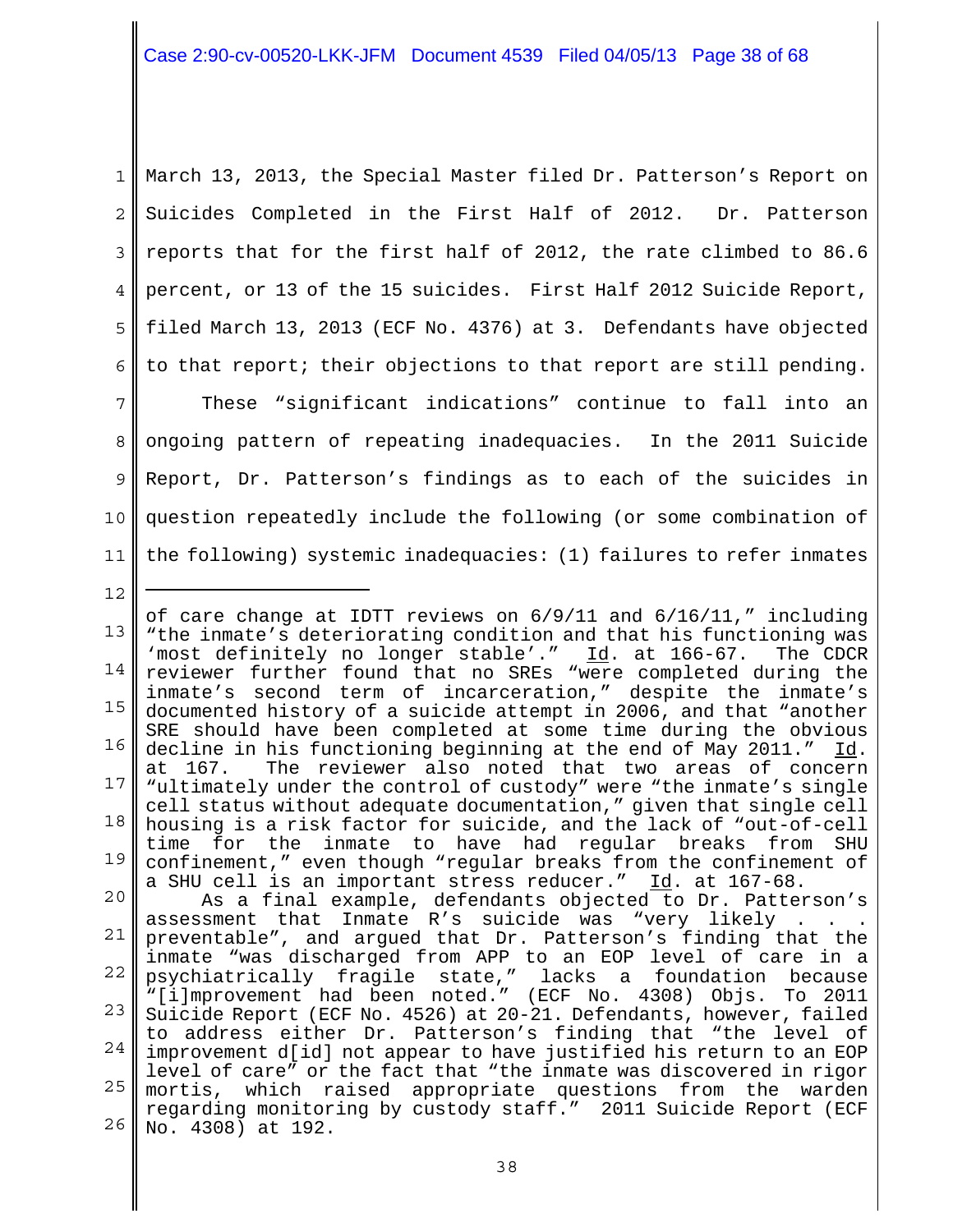1 2 3 4 5 6 7 8 9 to higher levels of care when clinically appropriate; (2) failures to conduct indicated mental health evaluations and/or assessments; (3) failure to conduct adequate or timely mental health status examinations; (4) failure to carry out basic clinical procedures, such as consultations between mental health and medical providers, conducting UHR/eUHR reviews following discharges from DSH, or obtaining necessary clinical records from the UHR/eUHR; (5) inadequate completion of SRE's; or (6) inadequate emergency responses. 2011 Suicide Report at 9.

10 11 12 13 14 15 16 As to the suicides that occurred in segregated housing units, Dr. Patterson repeatedly found systemic failures as to (1) documentation and completion of 30-minute welfare checks; (2) completion of the 31-item screen for newly-arriving inmates in administrative segregation; (3) emergency response protocols; and (4) clinical follow-up for inmates discharged from crisis care. Id. at 10.

17 18 19 20 21 In the First Half of 2012 Suicide Report (ECF No. 4376), Dr. Patterson surveys the suicide prevention measures that he has repeated over the past fifteen years and which defendants have failed to implement. First Half 2012Suicide Report (ECF No. 4376) at 8-10. These recommendations fall into three areas:

Ongoing failure in compliance with specific existing requirements, including five-day clinical follow-ups; custody staff adherence to policies and procedures regarding conduct of custody welfare checks and others; and proper supervision of inmates who have histories of increased suicide risk.

22

23

24

25

26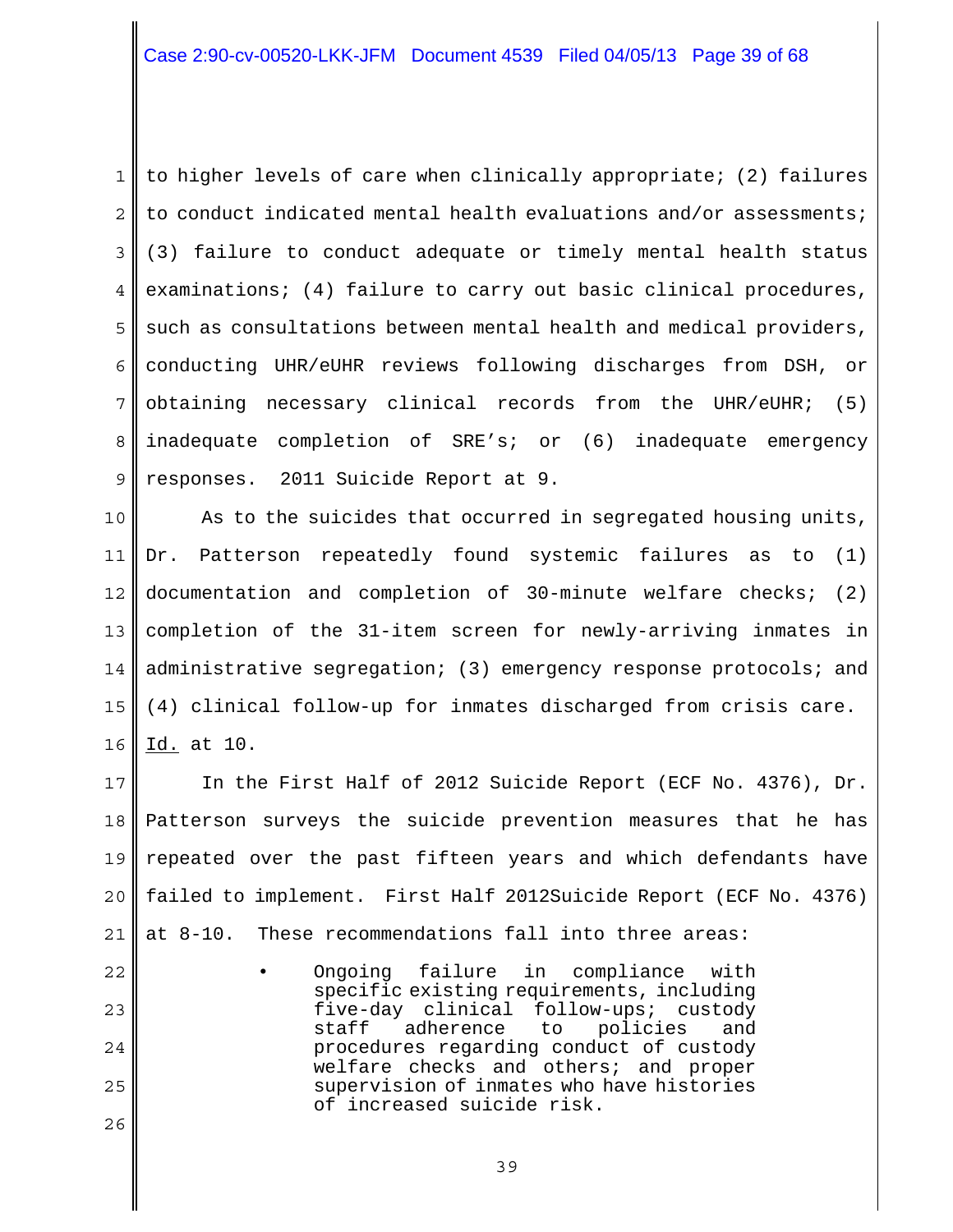|                                 | Case 2:90-cv-00520-LKK-JFM Document 4539 Filed 04/05/13 Page 40 of 68                                                                                                                                                                                                                                                                                                                                                                                                                          |
|---------------------------------|------------------------------------------------------------------------------------------------------------------------------------------------------------------------------------------------------------------------------------------------------------------------------------------------------------------------------------------------------------------------------------------------------------------------------------------------------------------------------------------------|
| 1<br>2<br>3<br>4<br>5<br>6<br>7 | Close clinical monitoring of suicidal<br>inmates; proper and timely referral of<br>decompensating inmates to higher levels<br>of care, particularly mental<br>health<br>beds<br>and inpatient care;<br>crisis<br>appropriate clinical management<br>оf<br>suicidal inmates pending referral<br>to<br>higher levels of care, including proper<br>assessment of suicidal risk factors,<br>particularly upon placement<br>in<br>administrative segregation.<br>Improvement in necessary emergency |
| 8                               | response procedures.                                                                                                                                                                                                                                                                                                                                                                                                                                                                           |
| 9                               | Id. These recommendations have been repeated periodically since                                                                                                                                                                                                                                                                                                                                                                                                                                |
| 10                              | 1999. See id. These and other repeatedly identified inadequacies,                                                                                                                                                                                                                                                                                                                                                                                                                              |
| 11                              | including "the need for adequate consideration of information                                                                                                                                                                                                                                                                                                                                                                                                                                  |
| 12                              | available in the medical records of Coleman class members" were                                                                                                                                                                                                                                                                                                                                                                                                                                |
| 13                              | also described in this court's April 14, 2010 order. Order, filed                                                                                                                                                                                                                                                                                                                                                                                                                              |
| 14                              | April 14, 2010 (ECF No. 3836) at 4-6.                                                                                                                                                                                                                                                                                                                                                                                                                                                          |
| 15 <sup>1</sup>                 | Defendants' clinical experts also report on inmate suicides. <sup>38</sup>                                                                                                                                                                                                                                                                                                                                                                                                                     |
| 16                              | 38<br>Much of this part of defendants' clinical expert report is                                                                                                                                                                                                                                                                                                                                                                                                                               |
| 17                              | not particularly useful to the issues at bar. Whether or not the<br>Department has or lacks "a passionate commitment to the prevention                                                                                                                                                                                                                                                                                                                                                         |
| 18                              | and elimination of suicides," Clinical Exp. Rpt. (ECF No. 4275-5)<br>at 32, for example, is not relevant to whether defendants have                                                                                                                                                                                                                                                                                                                                                            |
| 19                              | taken all reasonable steps to remedy the identified pattern of<br>deficiencies in suicide prevention. In addition, the suggestion                                                                                                                                                                                                                                                                                                                                                              |
| 20                              | that the Special Master's suicide reports should be provided more<br>timely to defendants, see Id. at 36-37, is completely misquided.                                                                                                                                                                                                                                                                                                                                                          |
| 21                              | The report of Dr. Patterson, the Special Master's expert, is based<br>entirely on CDCR's own information and data about inmate suicides.                                                                                                                                                                                                                                                                                                                                                       |
| 22<br>23                        | noted above, Dr. Patterson<br>reported a pattern of<br>As<br>has<br>inadequacies for years. This pattern has been known to defendants                                                                                                                                                                                                                                                                                                                                                          |
| 24                              | and can and should have provided a useful framework for defendants<br>to apply in their own internal reviews of inmate suicides, as well                                                                                                                                                                                                                                                                                                                                                       |
| 25                              | as their assessment of required measures going forward.<br>It is,<br>after all, defendants who are responsible for timely investigating                                                                                                                                                                                                                                                                                                                                                        |
| 26                              | and reviewing inmate suicides and for implementing procedures to<br>address recurring issues that, if corrected, might have prevented<br>suicides in the past and may prevent them in the future.                                                                                                                                                                                                                                                                                              |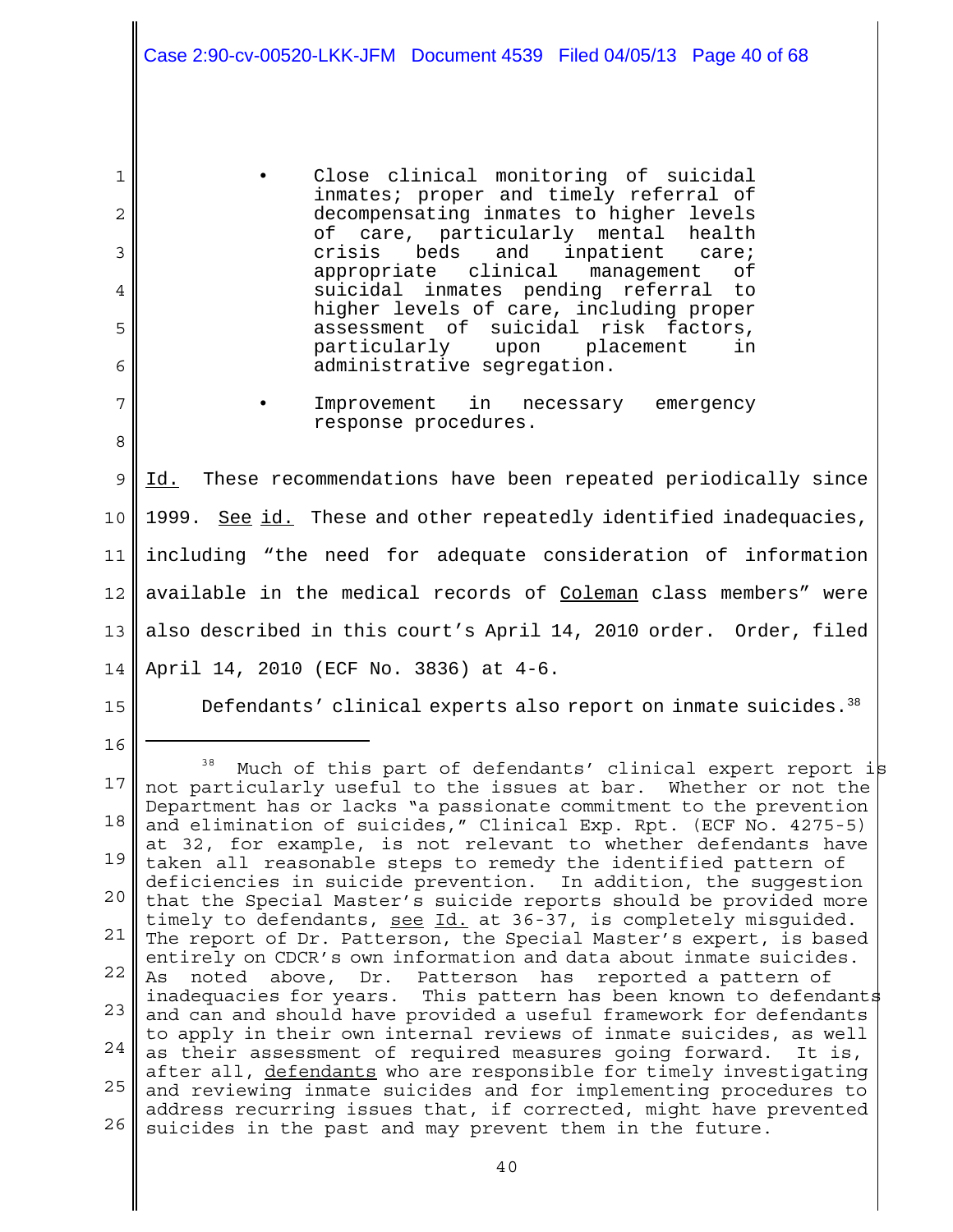1 2 3 4 5 6 7 8 9 10 11 12 13 They report that they "are aware that CDCR has experienced a rate of suicide that is higher than the reported national average for state prisons for the last several years" and they report on "statistical overrepresentation" of inmate suicides that occur in the "non-therapeutic" environment of administrative segregation. Clinical Evaluation of California Prison Mental Health Services Delivery System by Dvoskin, et al., filed January 7, 2013 ("Clinical Exp. Rpt.") (ECF No. 4275-5) at 20, 23, 34. They also note the critical importance of appropriate consideration and accurate documentation of suicide risk factors on the suicide risk evaluation instrument now available. Id. at 4, 39 (quality of suicide risk evaluations "remains an area of concern.") These findings are congruent with relevant findings by Dr. Patterson.<sup>39</sup>

<sup>15</sup> 16 17 18 19 20 21 22 23 24 25 no plan to systematically collect data on attempts as a way to 26 <sup>39</sup> In addition, plaintiffs have presented evidence that in 2010 defendants hired a nationally recognized expert on suicide prevention, Lindsay Hayes. The contract between CDCR and Mr. Hayes recognizes that "[i]n the last ten years the CDCR has experienced an increase in the rate of suicide," that "[f]or most years in the last decade the suicide rate in CDCR has exceeded the national rate of suicide among state prisoners," and that "[r]ecently the CDCR has stumbled in the timeliness of its suicide reviews and the adequacy of the responses to these reviews by institutions and the CDCR as a whole." Exhibit 113 to Declaration of Michael Bien, filed March 15, 2013 (ECF No. 4404) at 2. The contract further provided that Mr. Hayes was hired as a consultant for the express purpose of addressing numerous deficiencies in CDCR's suicide prevention efforts, including "subpar and inadequate" assessments that in turn lead "to poor follow-up trajectories that may contribute to an eventual suicide"; developing assurance that institutional policies and practices reflect department standards and are "consistent across institutions"; and remedying CDCR's inability to "adequately track, monitor, and prevent suicide attempts [which] ha[d] eroded until at the current time [of Hayes' contract] the CDCR has no active database of suicide attempts and better understand who may and who may not attempt and ultimately complete a suicidal act.  $\ldots$   $\ldots$  Id. In short, CDCR contracted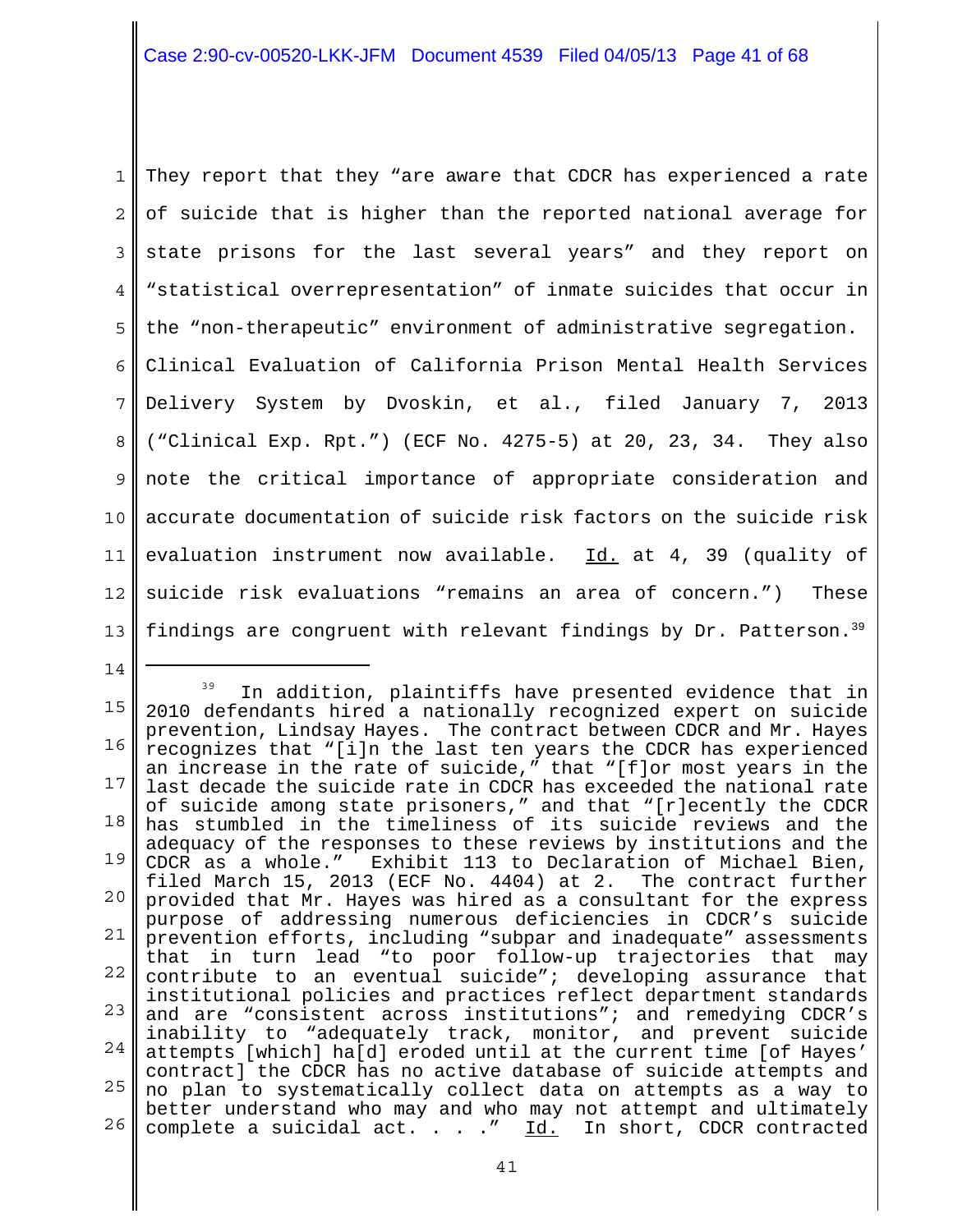1

2 3 4 with Lindsay Hayes so that his "experience (more than 25 years) with correctional suicide prevention programs will allow the CDCR to make immediate, short-term, and long-term changes in its suicide prevention program to begin to decrease the overall rate of suicide over the long term. . . [and] to implement a more effective suicide prevention policy . . . . " Id.

5 6 7 8 In August 2011, the first year of the three year contract, Mr. Hayes delivered a report to defendants with his findings and recommendations. See Order, filed February 14, 2013 (ECF No. 4341) at 5 (citing Declaration of Lindsay Hayes, filed February 12, 2013 ("Decl. Hayes") (ECF No. 4328) ¶ 5). The "report was written with the explicit intent to provide CDCR with a strategy to reduce inmate suicides within the prison system." Decl. Hayes ¶ 5. Despite explicit contractual provisions for

9 10 additional services, Mr. Hayes was not contacted by CDCR again except to redact his report in order for certain parts to be provided to the Special Master and plaintiffs' counsel. See February 14, 2013 Order (ECF No. 4341) at 5.

11 12 13 14 15 16 17 18 In what he now describes as an "unfortunate off-hand remark," in June 2012, Robert Canning, PhD, CDCR's Suicide Prevention and Response Coordinator, told Mr. Hayes in an email that when his "report landed it was not roundly applauded and in fact was buried." Reply Declaration of Robert Canning, Ph.D.), filed March 22, 2013 (ECF No. 4474) at ¶ 4. He now avers that he asked additional questions in the same email because he "wanted to know whether the department could have done anything else to help Mr. Hayes produce a more useful product for the department." Id. at ¶ 5. Dr. Canning also avers that CDCR has "analyzed" all of the recommendations in Mr. Hayes' report and "has acted on several of them, including installing hundreds of suicide resistant beds in the Mental Health Crisis Bed Units." Id. at 1 6; see also Reply Declaration of Tim Belavich, filed March 22, 2013 (ECF No. 4472) at ¶¶ 5, 20 (same). No explanation, however, is provided as to why the other recommendations were not adopted.

19 20 21 22 23 24 25 26 In fact, the Special Master recommended that defendants develop a plan for installation of suicide resistant beds in mental health crisis bed units in a report and recommendations on defendants' review of their suicide prevention policies filed September 27, 2010. See Order, filed September 27, 2010 (ECF No. 3918). Of five recommendations contained in that report, defendants objected only to the recommendation to furnish suicide resistant beds in mental health crisis bed units. See Order, filed November 18, 2010 (ECF No. 3954) at 3. Defendants' objections were overruled on July 21, 2011 (ECF No. 4044) and defendants were ordered to file with the court and submit to the Special Master a plan to furnish suicide resistant beds. Order, filed July 21, 2011 (ECF No. 4044) at 8. While this court is refraining from making credibility assessments in connection this alternative disposition of defendants' motion, defendants' representation concerning the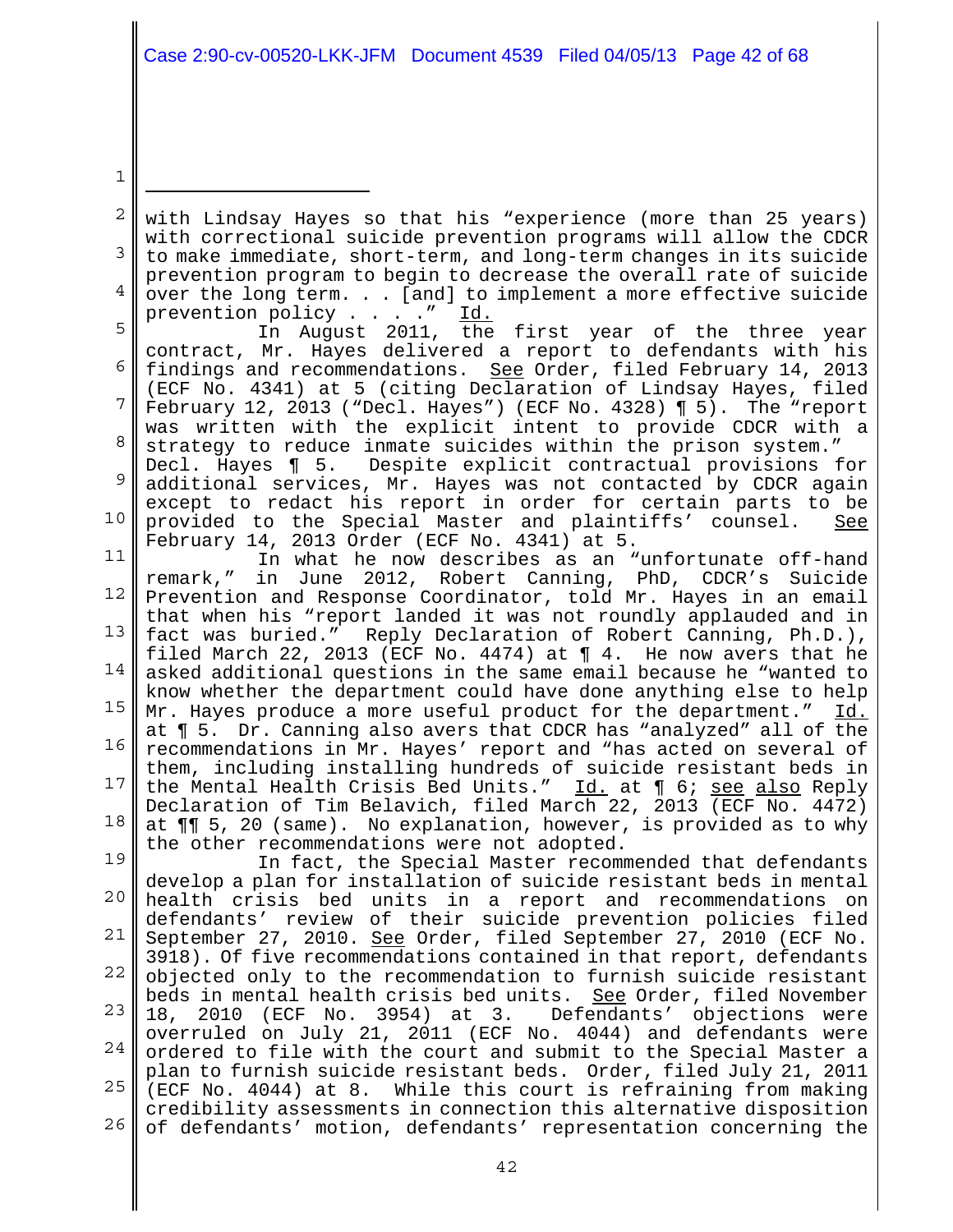1 2 3 4 5 6 7 8 9 10 In summary, for over a decade a disproportionately high number of inmates have committed suicide in California's prison system. Review of those suicides shows a pattern of identifiable and describable inadequacies in suicide prevention in the CDCR. Defendants have a constitutional obligation to take and adequately implement all reasonable steps to remedy those inadequacies. The evidence shows they have not yet done so. In addition, while defendants represent that they have fully implemented their suicide prevention program, they have not. $40$  An ongoing constitutional violation therefore remains.

11

15

## 2. Administrative Segregation

12 13 14 Another "critical goal" centers on treatment of mentally ill inmates in administrative segregation, particularly those whose stays in these units exceed ninety days and those who are placed

16 17 implementation of this recommendation by Mr. Hayes would appear to ignore some relevant history with respect to the provision of suicide resistant beds in their mental health crisis bed units.

18 19 20 21 22 23 24 25 26 For example, in opposition to defendants' motion, plaintiffs present evidence that on January 19, 2013, Shama Chaiken, the Chief of Mental Health at California State Prison-Sacramento (SAC) and other prison mental health chiefs received an email from the CDCR Supervisor of the Suicide Risk Evaluation Mentor Program, Kathleen O'Meara. It reads: "Suicide remains 'the low hanging fruit for coleman. Please MAKE SURE your SRE Mentor Program is up and running." Exhibit 61 to Declaration of Michael Bien, filed Marc h15, 2013 ("Ex. 61 to Decl. Bien") (ECF No. 4402) at 3. Dr. Chaiken replied on the same day: "OK – This has been on the back burner at SAC, but we'll come up with an implementation plan next week." Id. Ms. O'Meara requested that the plan be forwarded "upon completion," to which Shama Chaiken replied that she and the person taking over the program at SAC "want to go through the mentoring so we understand what is required, and then Catherine will likely take some supervisors through the process so we will have a team of mentors." Id. Ms. O'Meara's response was: "Call me . . . . I'm floored by what you're telling me." Id.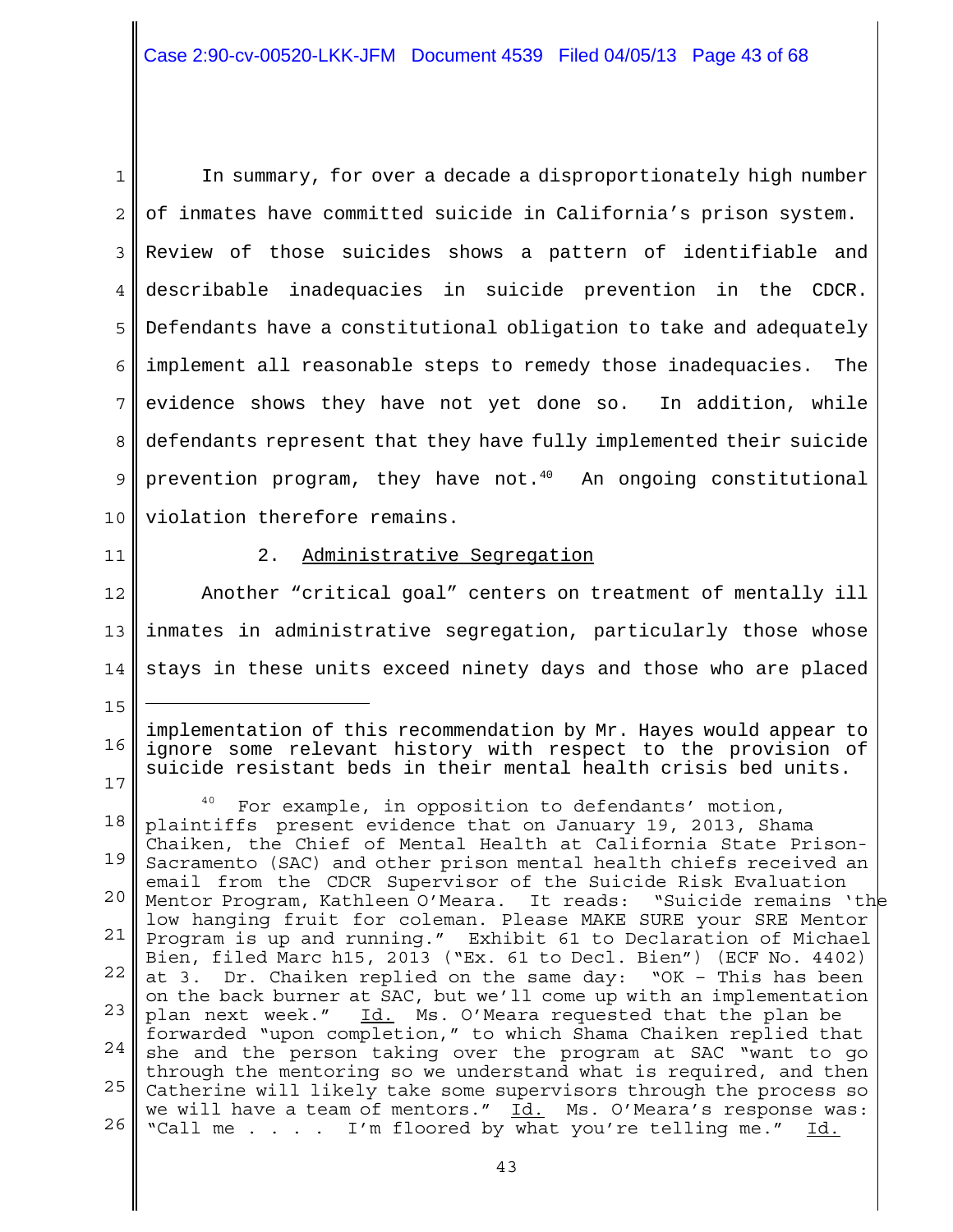1 2 3 4 5 6 7 8 9 10 in administrative segregation for non-disciplinary reasons. These inmates face substantial risk of serious harm, including exacerbation of mental illness and potential increase in suicide risk. See Twenty-Fifth Round (ECF No. 4298) at 36. The evidence before the court shows that a disproportionate number of inmate suicides occur in administrative segregation units. Remedial efforts over the past six years have focused on reducing the length of time EOP inmates remain in administrative segregation and providing appropriate clinical care for EOP inmates housed in such units. See id. at 34-35.

11 12 13 14 15 16 17 18 In their motion, defendants contend that they have "developed and implemented procedures for placing and retaining inmates with mental health needs in any administrative segregation or security housing unit." Termination Motion (ECF No. 4275-1) at 29. Defendants contend that while mentally ill inmates are in these units their mental health needs are "being appropriately met" and that there is no evidence to the contrary. Id. This contention is not supported by defendants' own experts.

19 20 21 22 23 Defendants' experts describe the "environment of administrative segregation" as "generally non-therapeutic." Clinical Exp. Rpt. (ECF No. 4275-5) at 20. They recommend that housing inmates with serious mental disorders be "as brief as possible and as rare as possible." Id. at  $25.^{41}$  Defendants'

<sup>25</sup> 26 They also "applaud CDCR's efforts to expedite the transfer of EOP inmates out of administrative segregation" but they don't describe what those efforts are. Id. at 20.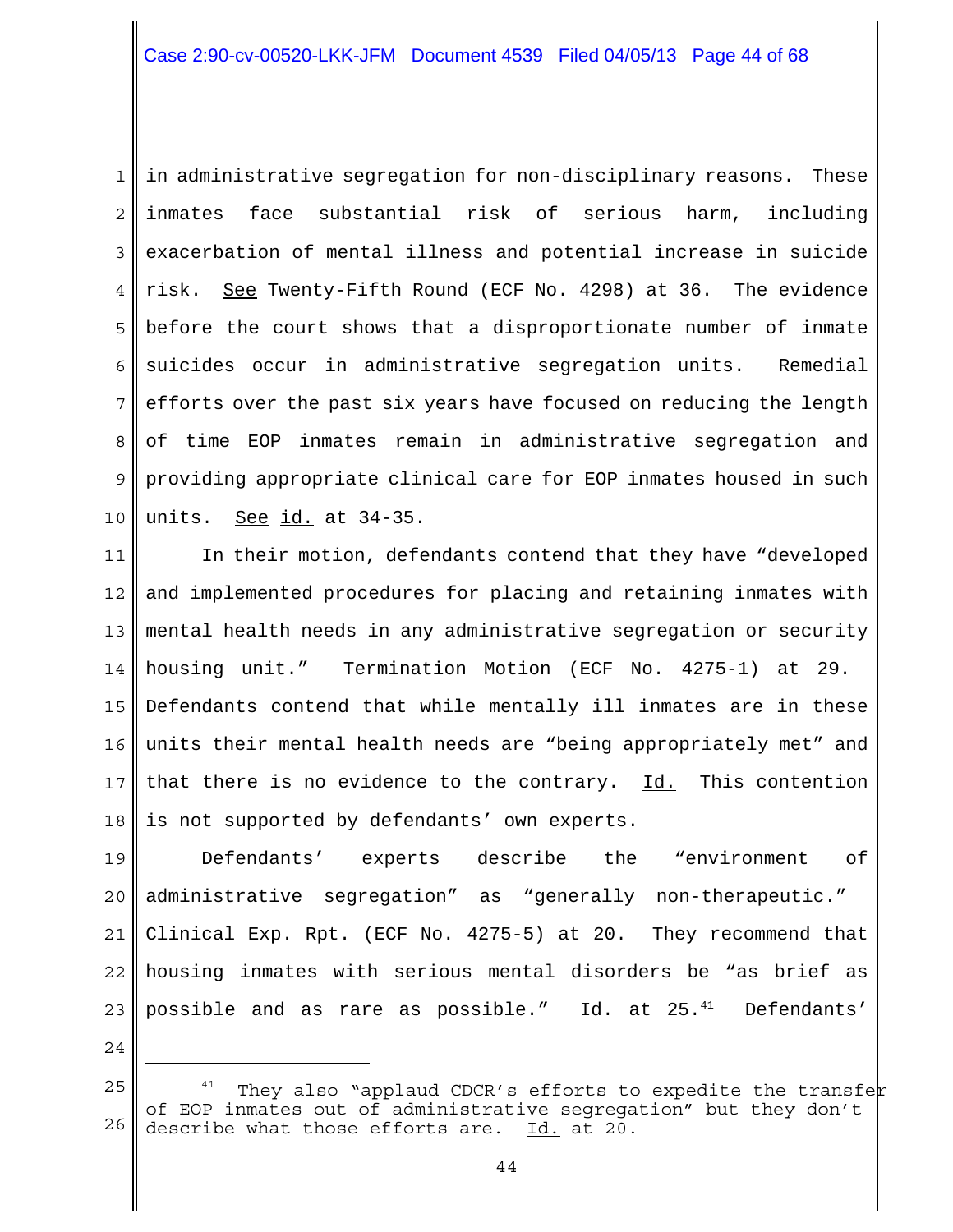1 2 3 4 5 6 7 8 9 10 11 12 experts noted the "statistical overrepresentation of completed suicides" in administrative segregation units when compared to other housing units, accordingly, recommend that "placement of inmates who require an EOP level of care be housed in Administrative Segregation Units only when absolutely necessary for the safety of staff or other inmates, and only for as long as it absolutely necessary."  $Id.$  at 23. They also reported finding, at two prisons, "some inmates waiting for EOP Special Needs Yard beds and reportedly housed in an Administrative Segregation Unit for their own protection; not because they posed a danger to others." Id. at 21.<sup>42</sup> They recommended that such inmates be "placed in the front of any waiting list." Id.

13 14 15 16 17 18 19 20 In the Twenty-Fifth Round Report, the Special Master reported an ongoing need for improvement in treatment provided to inmates needing an Enhanced Outpatient (EOP) level of care who are placed into administrative segregation units. See Twenty-Fifth Round Report (ECF No. 4298) at 34-38. The Special Master reports an "elevated proportion of inmates in administrative segregation who are mentally ill" and describes a series of issues to be addressed, including

- 21
- 22

23

24

reduction of risks of decompensation and/or suicide, alternatives to use of administrative segregation placements for non-disciplinary reasons, access to treatment/mitigation of harshness of conditions in the administrative

<sup>25</sup> 26 Defendants' experts describe a single case at California Medical Facility (CMF) as having "no systemic implications" but they reiterate their recommendation that such inmates be "moved to the top of the transfer list." Id. at 24.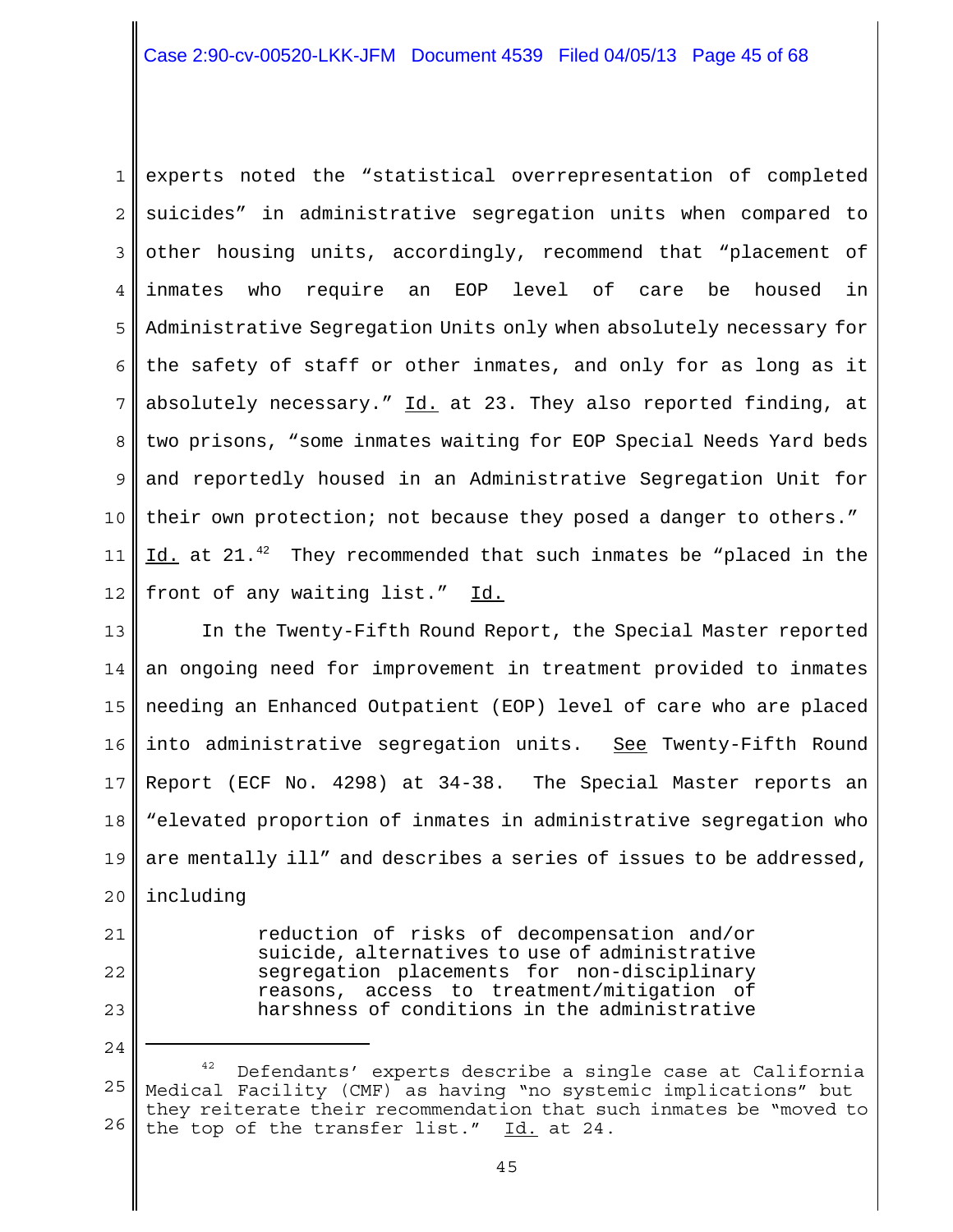1

2

segregation units, suicide prevention, and reduction of lengths of stay in administrative segregation.

3 4 5 6 7 Id. at 38. The Special Master's findings identify remaining issues that are also identified by defendants' experts. These issues, until remedied, mean that seriously mentally ill inmates placed in administrative segregation units continued to face a substantial risk of harm.

8

## 3. Transfer to Higher Levels of Care

9 10 11 12 13 14 15 16 17 18 19 20 21 Evidence of ongoing constitutional violations in this action has included evidence of "an 'absence of timely access to appropriate levels of care at every point in the system.'" Brown v. Plata, 131 S. Ct. at 1931 (quoting report filed by Special Master in July 2009). Delays in access to inpatient care have been shown by evidence in this action dating back to 1993, and serious delays have existed until as recently as last year. See Order, filed July 22, 2011 (ECF No. 4045), *passim* (discussing history of delays in access to inpatient care and ordering specific relief); Order, filed July 13, 2012 (ECF No. 4214) at 1 (commending "the parties and the Special Master for the remarkable accomplishments to date in addressing the problems in access to inpatient mental health care.") $^{43}$  Defendants assert they have remedied this

<sup>22</sup>

<sup>23</sup> 24 25 26  $43$  Significant events in the long history of efforts to remedy ongoing delays in timely access to care, particularly inpatient care, are described by the Special Master in his Twenty-Fifth Round Report. See Twenty-Fifth Round Report (ECF No. 4298) at 25-31. Among other things, that history shows the interrelationship between bed shortages and failures to identify and treat inmates in need of higher levels of care. An insufficient number of beds has led to long wait lists for inpatient care; the two assessments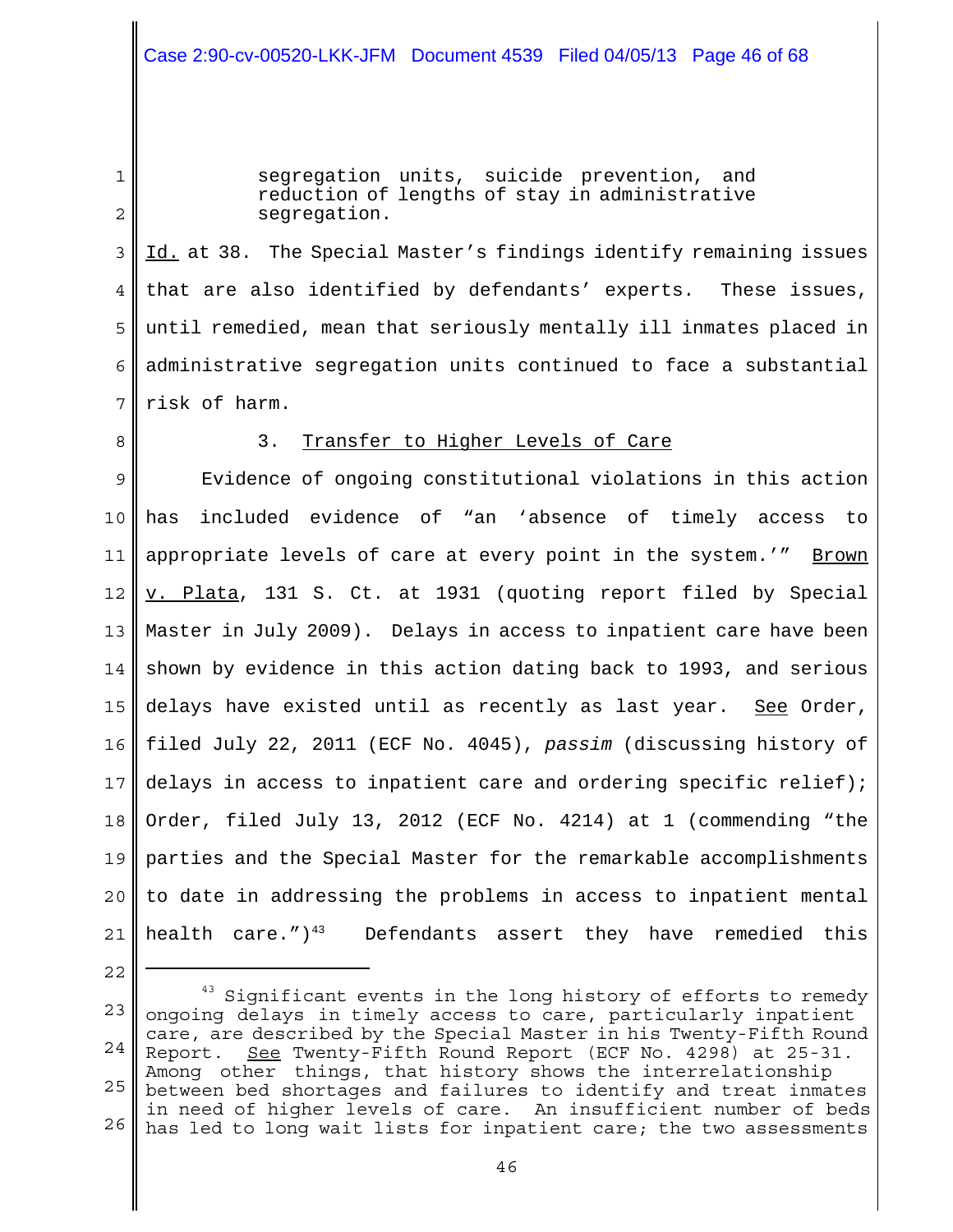1 violation. Termination Motion (ECF No. 4275-1) at 17-18.

2 3 4 5 6 7 8 9 10 11 12 13 14 In assessing defendants' constitutional compliance, the relevant requirement is defendants' constitutional obligation to provide "a system of ready access to adequate [mental health] care." Hoptowit v. Ray, 682 F.2d 1237, 1253 (9th Cir. 1982) (emphasis added), abrogated in part on other grounds by Sandin v. Connor, 515 U.S. 472, 481-84 (1995). Defendants' mental health care delivery system provides four levels of mental health care and is designed to provide inmates at all custody levels both inpatient and outpatient mental health care. See Decl. Johnson (ECF No. 4276) ¶¶ 4-12; Declaration of Tim Belavich, filed January 7, 2013 ("Decl. Belavich") (ECF No. 4277) ¶¶ 6-8. Defendants' remedial plan, the Revised Program Guide, contains "the time frames which CDCR must meet for the transfer of MHSDS inpatient-patients between

16 17 18 19 20 21 22 23 24 25 26 described by the Special Master, the Unidentified Needs Assessment (UNA) completed in March 2005 and the 2009 Mental Health Assessment and Referral Project (MHARP) each, respectively, revealed hundreds of inmates in need of higher levels of care who had not been identified or referred for such care. See Special Master's Report on Defendants' Plan Re: Intermediate Care Facility and Acute Inpatient Wait Lists, filed June 13, 2011 (ECF No. 4020) (in March 2005 defendants reported to the Special Master that 400 inmates had been identified "who otherwise would not have been referred to higher levels of care"); Ex. B to Declaration of Jane E. Kahn in Support of Plaintiffs' Status Conference Statement Regarding Defendants' Initial Report on the Mental Health Assessment and Referral Project (MHARP) and the ICF Pilot Program, filed March 24, 2010 (ECF No. 3825-1) at 7 (As result of MHARP 987 inmates "were either recommended for referral by the . . . assessment teams or directly referred by the institutions.") The wait list for inpatient care in early 2010 was 574 male inmates waiting for intermediate inpatient care and 64 male inmates waiting for acute care. Twenty-Fifth Round Report (ECF No. 4298) at 33. The history set forth by the Special Master also shows how relatively recent defendants' gains in access to inpatient care are. <u>See id</u>. at 25-33.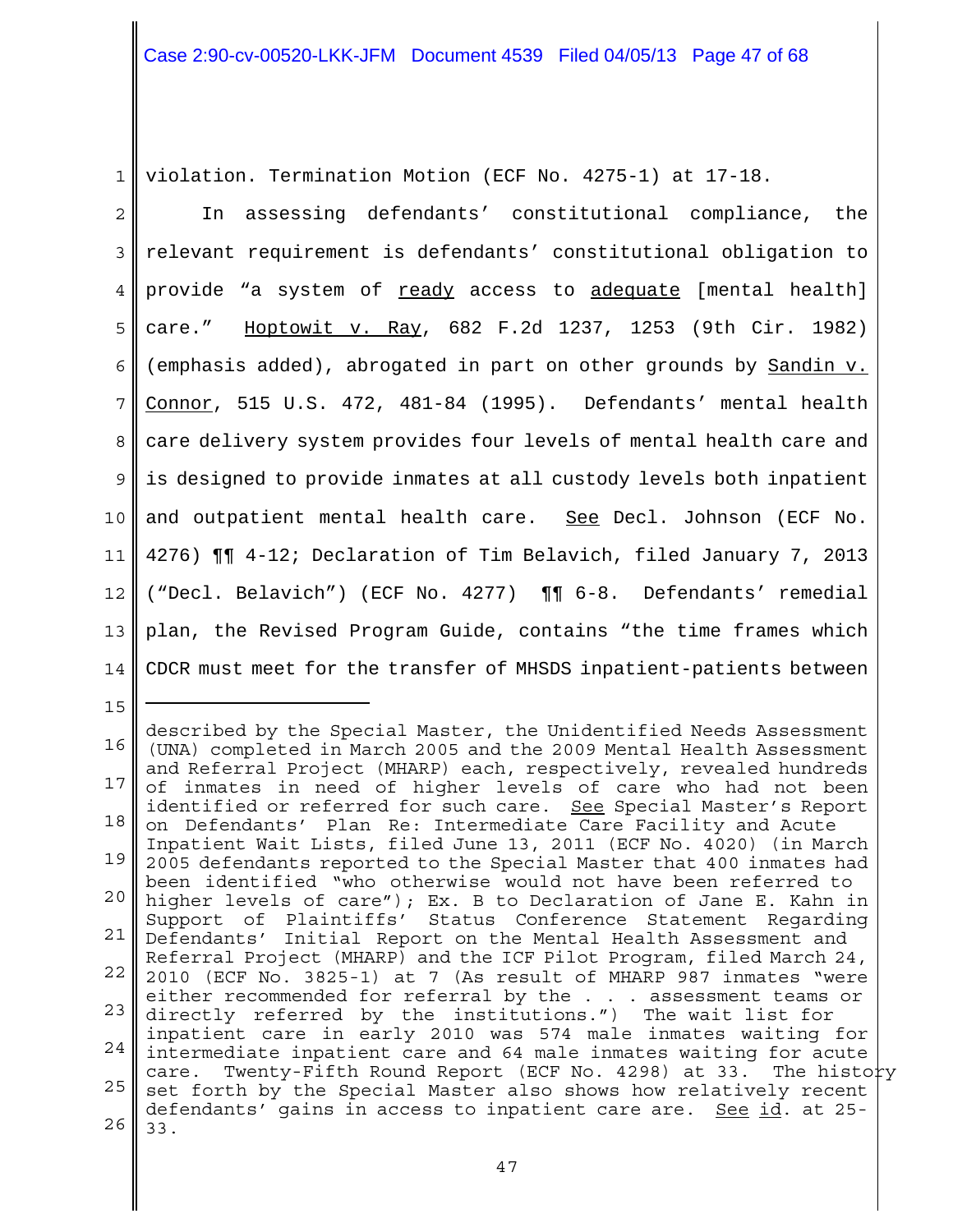1 2 3 4 5 levels of care, whether within the same institution or to another institution", set out in a chart. Revised Program Guide, 2009 Revision,  $44$  at  $12-1-14$ ,  $12-1-16$ . The time frames in the Revised Program Guide represent defendants' considered assessment of what is sufficiently "ready access" to each level of care.

6

## a. Inpatient Beds

7 8 9 10 11 12 13 14 15 16 17 Citing to this court's July 13, 2012 order (ECF No. 4214), defendants contend that "[b]y July 2012, the State had successfully guaranteed timely access to inpatient mental health care for all class members needing hospitalization." Termination Motion at 17. Defendants also present evidence that "[a]s of December 17, 2012, there were no inmates waiting for acute or inpatient care" past the timelines set in the Revised Program Guide. Johnson Decl. at ¶ 13. Thirteen inmates were waiting for acute inpatient care but none had been waiting more than ten days. Id. There were forty-five inmates waiting for admission to intermediate hospital care, "the majority pending two weeks or less." Id.

18 19 20 21 22 23 24 In the Twenty-Fifth Round Monitoring Report, the Special Master reported in relevant part that by the end of June 2012, "defendants had substantially implemented the objectives" of a sustainable self-monitoring process developed over the preceding year. Twenty-Fifth Round Monitoring Report at 31. The objectives of that self-monitoring process are "to timely identify, refer, and transfer inmate-patients needing DSH inpatient care and to

<sup>26</sup> <sup>44</sup> www.cdcr.ca.qov/dchcs/docs/mental%20health%20program %guide.pdf.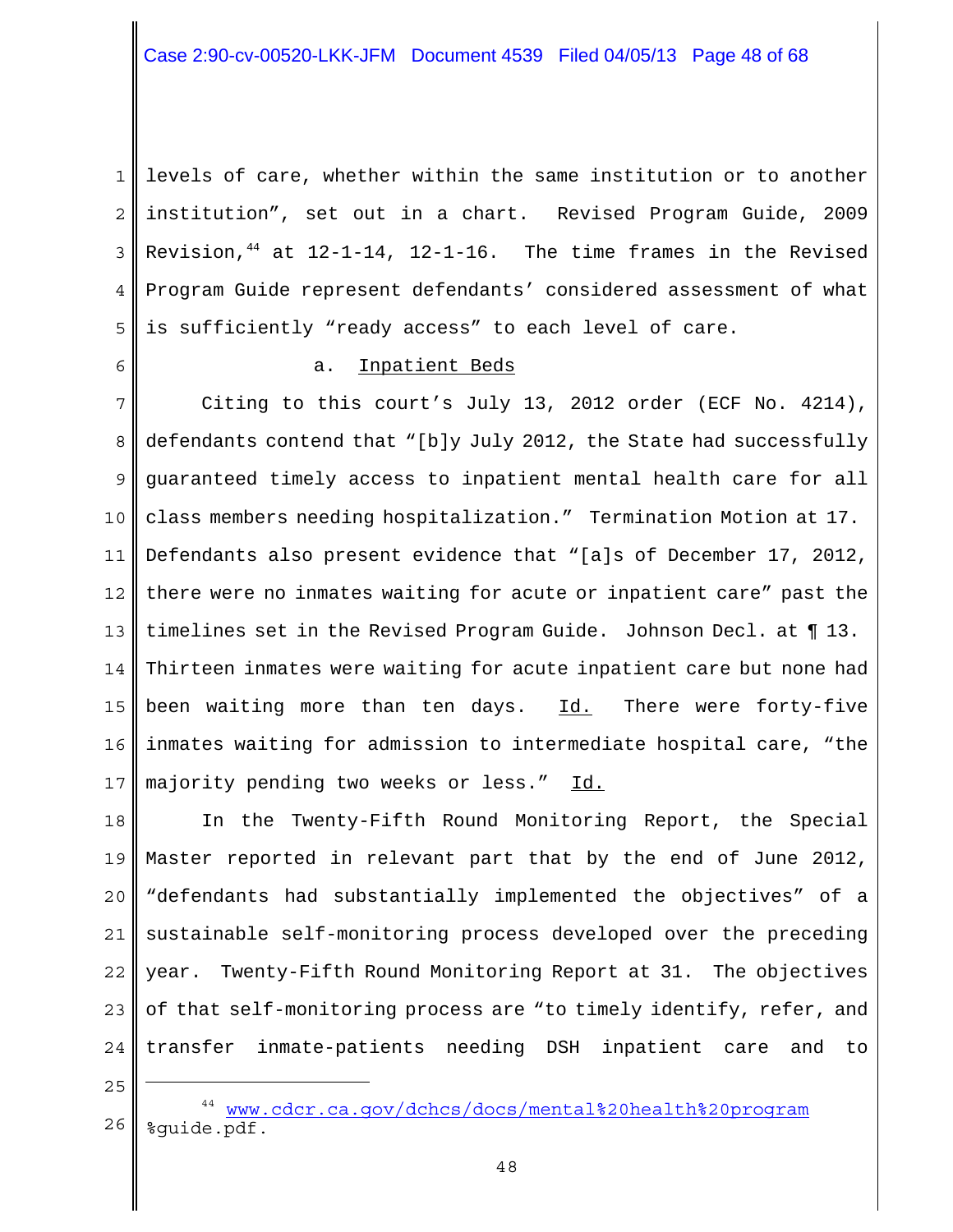1 2 3 4 5 6 7 8 9 10 11 12 13 14 15 16 17 18 internally monitor and improve the process." Id. The July 12, 2012 completion of a project at California Medical Facility (CMF) permitted placement of high-custody inmates waiting for inpatient care in hospital beds, "a milestone in the process of eliminating the intermediate care wait list." Id. The Special Master reports that "[f]rom an overall perspective, identification, referral and transfer of inmates in need of inpatient care have improved greatly in the past two years."  $Id.$  at 32-33. He confirmed that there were thirty-six inmates accepted to inpatient care who had been waiting less than thirty days, one whose admission had been delayed because of a scheduled hearing, and three waiting assessment to determine whether they were competent to stand trial who had been waiting more than thirty days.  $Id.$  at 33. As he reports, this is a "vast improvement over the wait lists in early 2010, when there were 574 male inmates awaiting transfer to intermediate inpatient care, and 64 male inmates awaiting transfer to acute care." Id. The gains in timely and adequate access to inpatient care are new.<sup>45</sup> And they are not complete. Access to hospital care begins

<sup>20</sup> 21 22 23 24 25 26  $45$  They are also challenged, at least in part, by plaintiffs who present evidence that defendants have "tried to disguise the inpatient waitlist" by starting an inmate's wait time on the date the inmate is accepted for hospital care by DSH, rather than the date the inmate is referred for such care. Corrected Plaintiffs' Opposition to defendants' Motion to Terminate Under the PLRA and to Vacate under Rule 60(b)(5) (ECF No. 4422) at 44. Plaintiffs also challenge Mr. Johnson's averment that there was no wait list for inpatient care, pointing to his deposition testimony that he had relied on a summary from DSH and had not reviewed the actual bed utilization report. Id. Plaintiffs contend review of that report "shows that the majority of the patients currently housed in the DSH programs waited longer than transfer time frames to get to those inpatient programs" and that inmates waiting in December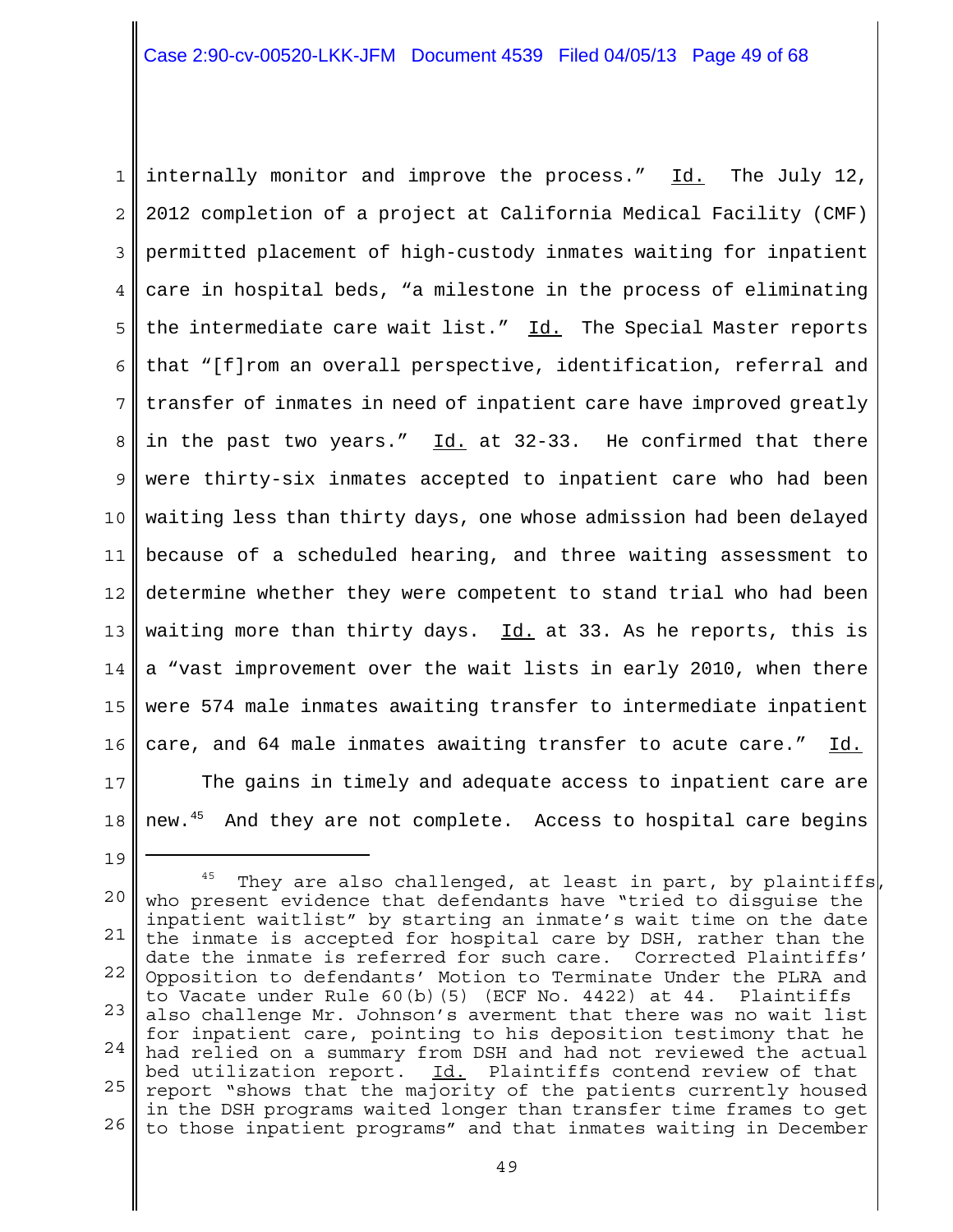1 2 3 4 5 6 7 8 9 10 11 12 13 14 15 at the institutional level with a process for referral to inpatient care. As the Special Master explains, timely and complete referrals at the institutional level are "an important aspect of the entire process of moving seriously mentally ill patients to inpatient care." Id. The Special Master reports that "a number of institutions' levels of performance continued to lag on the basic elements" of the process for referring inmates to inpatient care. Id. at 33. For example, one-third of the men's prisons do not adequately track referrals to higher levels of care, and over two-thirds of prisons do not timely complete the necessary referral packets. Id. In addition, "[o]nce inmates were accepted at DSH programs, transfers to both acute level care and intermediate inpatient care continued to be slow at a number of institutions." Id. See also Twenty-Fifth Round Monitoring Report at 72-75 (discussing referral and transfer issues at institutional level).

16 17 18 19 20 21 22 23 The substantial improvement in access to inpatient care cannot be gainsaid. Defendants have made significant progress in remedying one of the most tragic failures in the delivery of mental health care – the unconscionable delays in access to inpatient care and the sequlae therefrom, including periodic substantial decline in clinical referrals to necessary hospital care. As noted above, however, the gains are new and work remains. The gains that have been made, however significant, do not entitle defendants to

<sup>25</sup> 26 2012 and January 2013 had been waiting longer than the relevant time frames. <u>Id.</u> (citing, <u>inter alia</u>, Ex. 73 to Bien Decl.) (ECF No. 4402) at 228-229.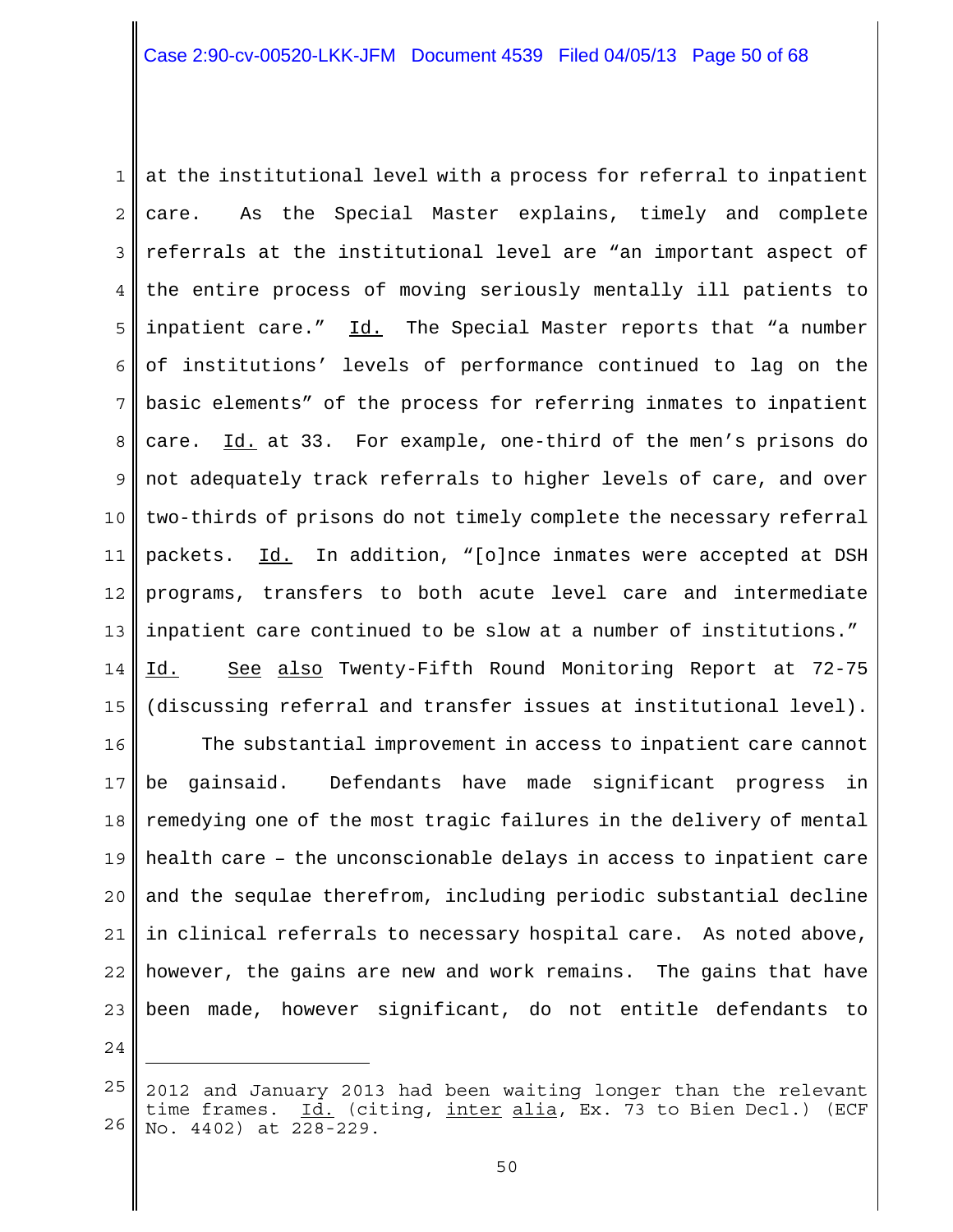1 termination of all relief in this action.

2

## b. Mental Health Crisis Beds

3 4 5 6 7 8 9 10 11 12 13 Mental health crisis beds (MHCBs) are for inmates who are suffering "[M]arked Impairment and Dysfunction in most areas . . . requiring 24-hour nursing care" and/or dangerous to others as a result of a serious mental illness or to themselves for any reason. Revised Program Guide, 2009 Revision, 12-1-8. They are also used for "short-term inpatient care for seriously mentally disordered inmate-patients awaiting transfer to a hospital program or being stabilized on medication prior to transfer to a less restrictive level of care." Id. They are short-term care units, with inmates discharged within ten days unless administrative approval is given for a longer stay. Id.

14 15 16 17 18 19 20 21 22 In support of their motion, defendants present evidence that there were no inmates waiting for placement in a mental health crisis bed as of December 17, 2012. Decl. Johnson (ECF No. 4276) at ¶ 9. This statement, however true, obscures the relevant issue with respect to access to mental health crisis care. While it may be technically true that the inmates are not waiting for a crisis bed, that is only because they are being housed in facilities totally inappropriate for a person in need of a mental health crisis bed.

23 24 25 26 Defendants do not presently have a sufficient number of mental health crisis beds (MHCBs) to meet the need for such beds. Twenty-Fifth Round Report (ECF No. 4298) at 21. For an extended period of time, inmates in need of mental health crisis care have been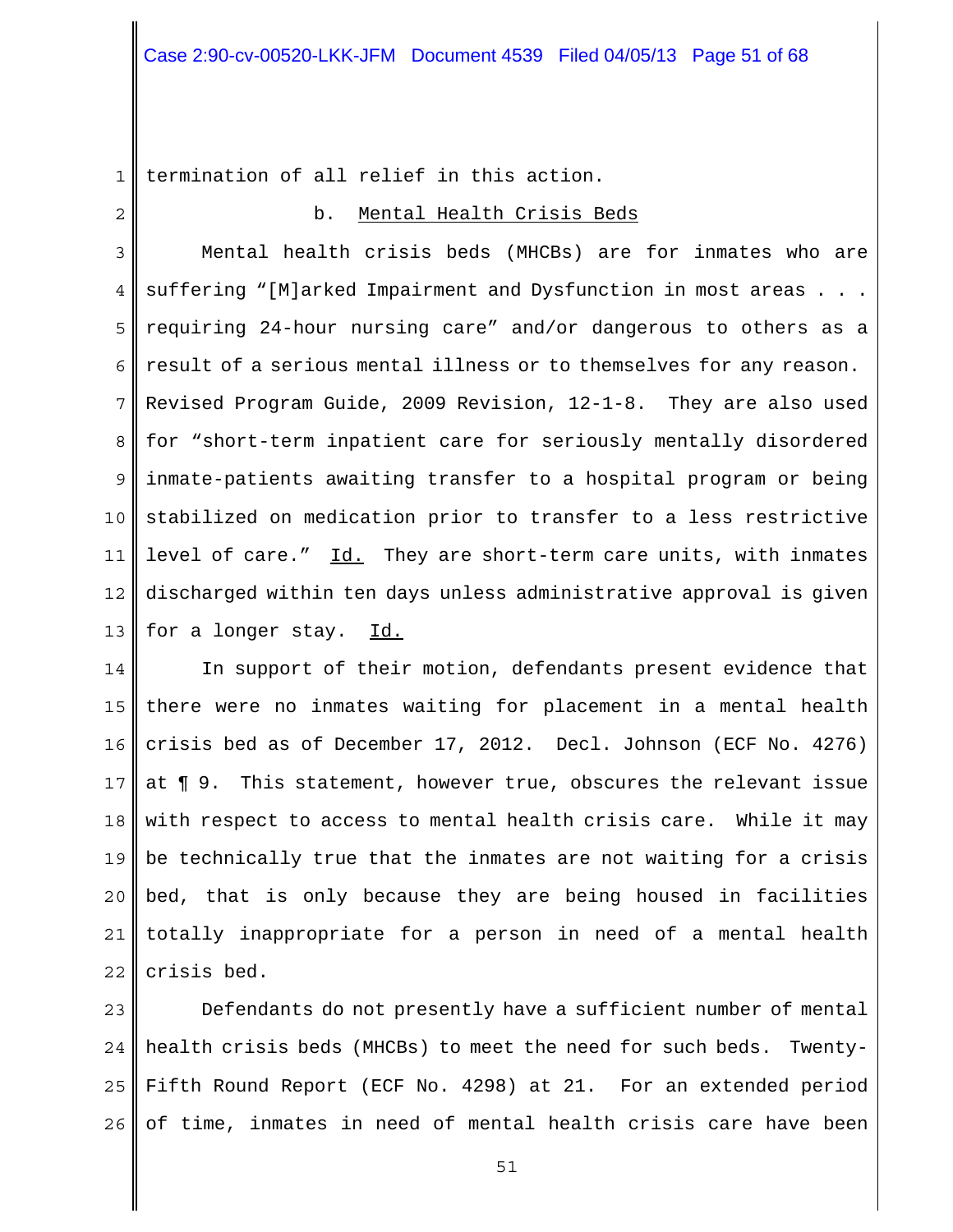1 2 3 4 5 6 7 8 9 10 11 12 13 14 15 16 17 placed in a variety of alternative holding areas when MHCBs are unavailable. During the twenty-fifth round monitoring period, only eight prisons with mental health crisis beds had sufficient beds to meet the need. Id. at 76. Ten other prisons had insufficient beds and had to use "alternative holding areas" to monitor inmates in need of mental health crisis bed care. Id. During the monitoring period, 722 inmates at California State Prison-Sacramento (CSP/Sac) in need of crisis bed care were placed in "medical OHU beds, ZZ cells, and contraband cells" when crisis beds were unavailable. Id. Two hundred-sixty nine of these inmates were eventually transferred to MHCBs. Id. Eight other prisons also placed numerous inmates in need of crisis care in these "alternative holding areas." Id. Lengths of stay ranged from four hours to four to five days. Id. Folsom Prison used "eight alternative holding cells in administrative segregation" to monitor inmates in need of mental health crisis beds "via continuous watch." Id. at 77.

18 19 20 21 22 23 24 25 26 On June 15, 2012, the court ordered defendants to continue to work with the Special Master to incorporate the number of inmates placed in alternative housing areas into their future planning for necessary MHCBs and to meet any increased need for such beds identified by this process. Order, filed June 15, 2012 (ECF No. 4199) at 2. In the Twenty-Fifth Round Report, the Special Master reports that it appears defendants have now planned for sufficient MHCBs. Twenty-Fifth Round Report (ECF No. 4298) at 21. "Work on the provision of those beds is continuing." Id.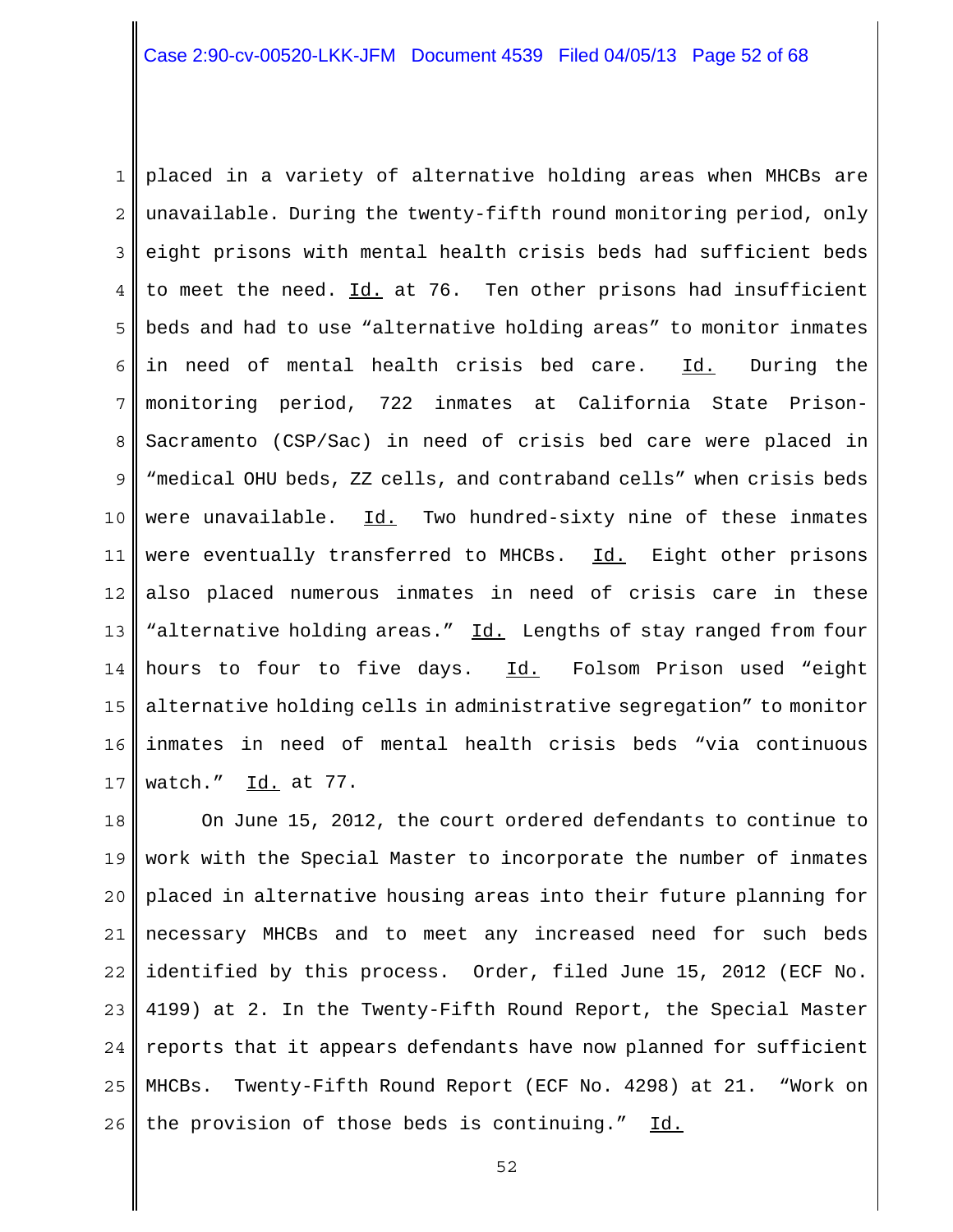1 2 3 4 5 Until the necessary number of mental health crisis beds are complete and operational, mentally ill inmates in need of this care are held in conditions that defendants have now agreed should not be used to house inmates in need of crisis care. This aspect of the Eighth Amendment violation is ongoing.

6

## 4. Treatment Space/Beds

7 8 9 10 11 12 13 14 15 16 17 18 19 20 21 22 23 24 Shortages in treatment space and access to beds at each level of mental health care have plagued the entire remedial phase of this action. Defendants identify several ongoing construction projects in their termination motion, some of which are at very preliminary stages, yet they seek termination of this action before critically important construction is complete. See Termination Motion (ECF No. 4275-1) at 12-13. Those projects are underway pursuant to a bed plan that took at least four attempts and numerous court orders to complete so that defendants had a plan for sufficient beds and treatment space at each level of the mental health care delivery system. Creation of that plan for a constitutionally adequate number of beds has taken years. The construction required by the bed plan is ongoing. Until all necessary projects are complete, the state's prison system is operating with a constitutionally inadequate amount of treatment space and a constitutionally inadequate number of beds necessary for adequate care. That is an ongoing constitutional violation that must be remedied.

- 25 ////
- 26 I ////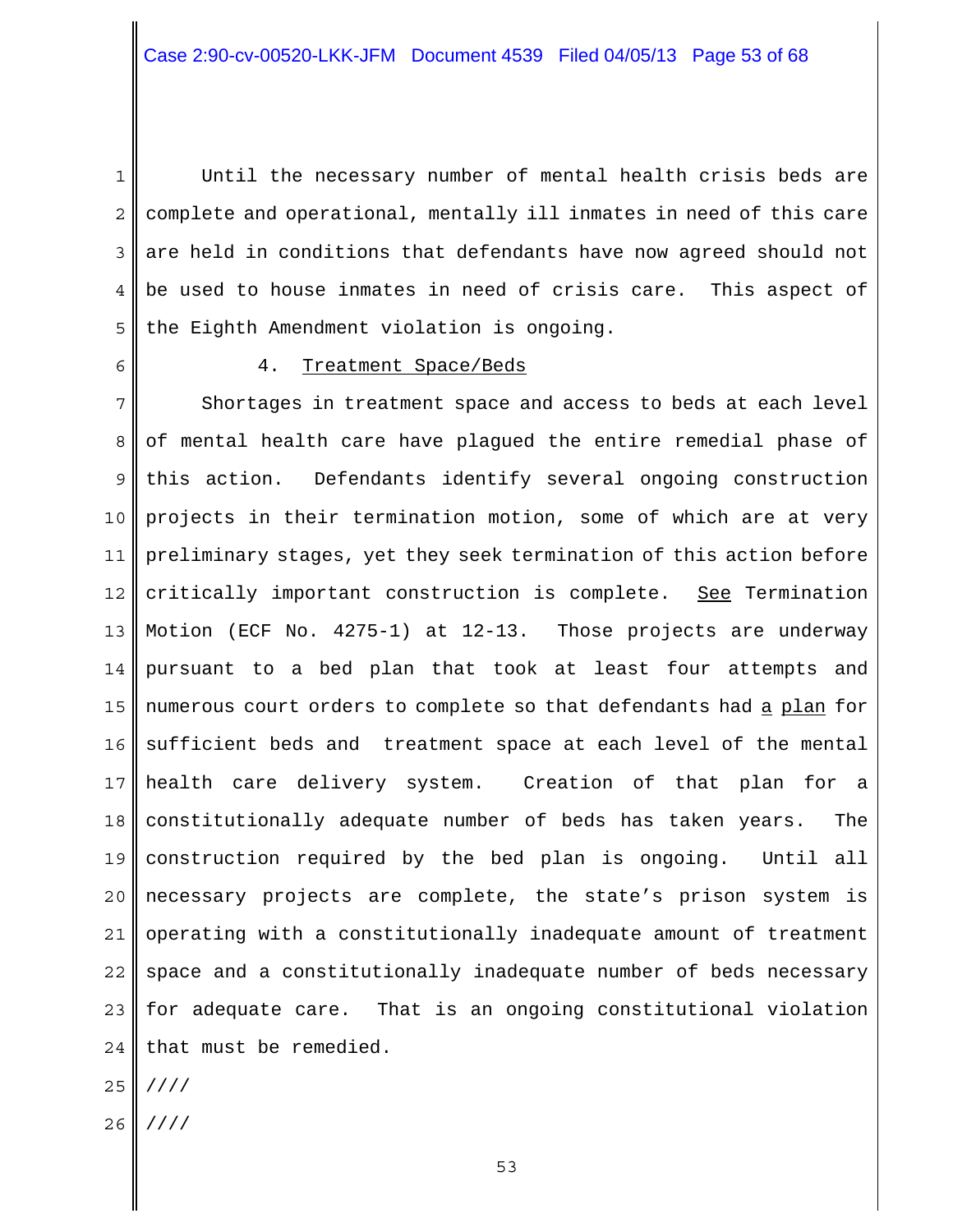1

## 5. Staffing

2 3 4 5 6 7 8 9 10 11 12 13 14 15 16 17 18 19 Inadequate staffing has plagued the delivery of mental health care in CDCR prisons for decades, and chronic understaffing and high vacancy rates in mental health staff positions are evidence of an ongoing Eighth Amendment violation. See Brown v. Plata, 131 S. Ct. at 1926, 1932-33 & n.5. In their motion, defendants acknowledge that the Constitution "requires the employment of 'trained mental health professionals . . . in sufficient numbers to identify and treat in an individualized manner those treatable inmates suffering from serious mental disorders.'" Termination Motion (ECF No. 4275-1) at 24 (quoting Ruiz v. Estelle, 503 F. Supp. 1265, 1339 (S.D. Tex. 1980)). Defendants acknowledge ongoing mental health staffing vacancies, but contend that these vacancies do not "significantly impair the level of care being provided to inmates, and that 'the clinical care itself places CDCR in the upper echelon of state prison mental health systems.'" Termination Motion (ECF No. 4275-1) at 25 (quoting Clinical Exp. Rpt. (ECF No. 4275-5) at 1, 14; and citing Twenty-Fourth Round Report (ECF No. 4205) at 41).

20 21 22 23 24 25 26 In 2009, pursuant to this court's June 18, 2009 Order (ECF No. 3613), defendants developed a staffing allocation plan (ECF No. 3693) (2009 Staffing Plan). Defendants' 2009 Staffing Plan sets forth how defendants' mental health delivery system is to be staffed. See Declaration of Diana Toche, filed January 7, 2013 ("Decl. Toche") (ECF No. 4275-3) ¶ 6. The 2009 Staffing Plan is driven by ratios of clinical and support staff to inmate population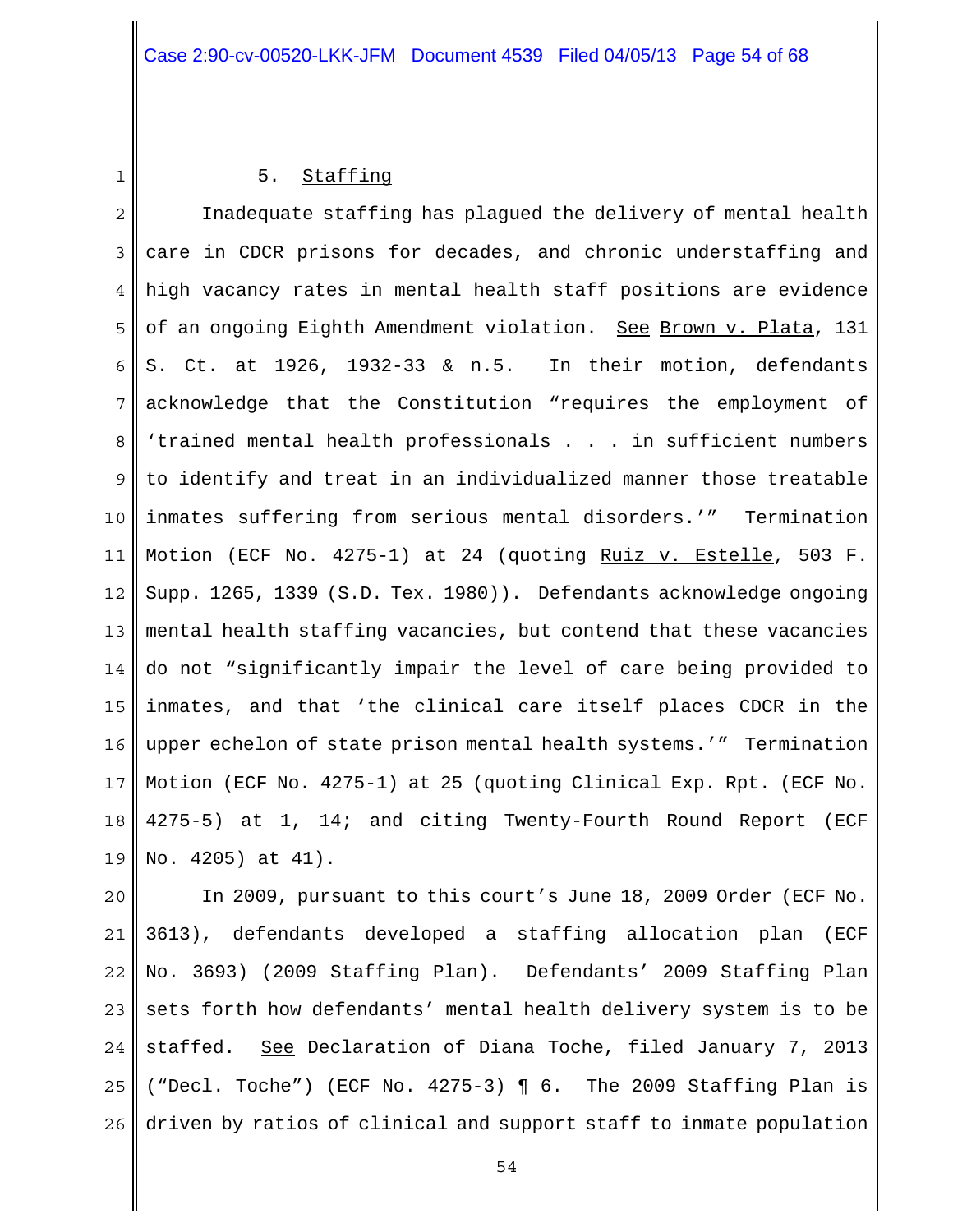1 2 3 4 5 6 7 8 at each level of the mental health delivery system. See 2009 Staffing Plan (ECF No. 3693), passim. Defendants' experts opine that the 2009 Staffing Plan "will provide adequate resources to meet the mental health needs of inmates in a reasonable manner and within the standard of care." Clinical Exp. Rpt. (ECF No. 4275-5) at 14. That opinion comports with defendants' representation to the California Legislature that full implementation of that plan was necessary.

9 10 11 12 13 14 15 16 17 18 19 20 21 22 23 Prior to development of defendants' 2009 Staffing Plan, expert testimony showed that the state had underestimated its mental health staffing needs. See Brown v. Plata, 131 S.Ct. at 1932 n.5. After submitting the 2009 Staffing Plan to this court, defendants, at the end of 2009, submitted a budget change proposal to the California Legislature to "fully implement" the staffing model described in the 2009 Staffing Plan. Exhibit K to Declaration of Jane E. Kahn in Support of Plaintiffs' Response to Defendants' Motion to Strike or Modify Portions of the Twenty-Fifth Round Monitoring Report of the Special Master, filed February 11, 2013 (Ex. K to Decl. Kahn) (ECF No. 4325) at 93. The budget change proposal described the critical flaws in defendants' prior staffing model, and represented that the 2009 Staffing Plan "identifies appropriate staffing levels to meet constitutional standards  $\ldots$  . .  $\frac{rd.}{cd.}$  at 95.46

<sup>25</sup> 26  $46$  It also asserts that the plan would allow defendants to "provide the quantity and quality of Resources needed to achieve compliance with policies and procedures contained in the . Revised Program Guide" and was "consistent with models for program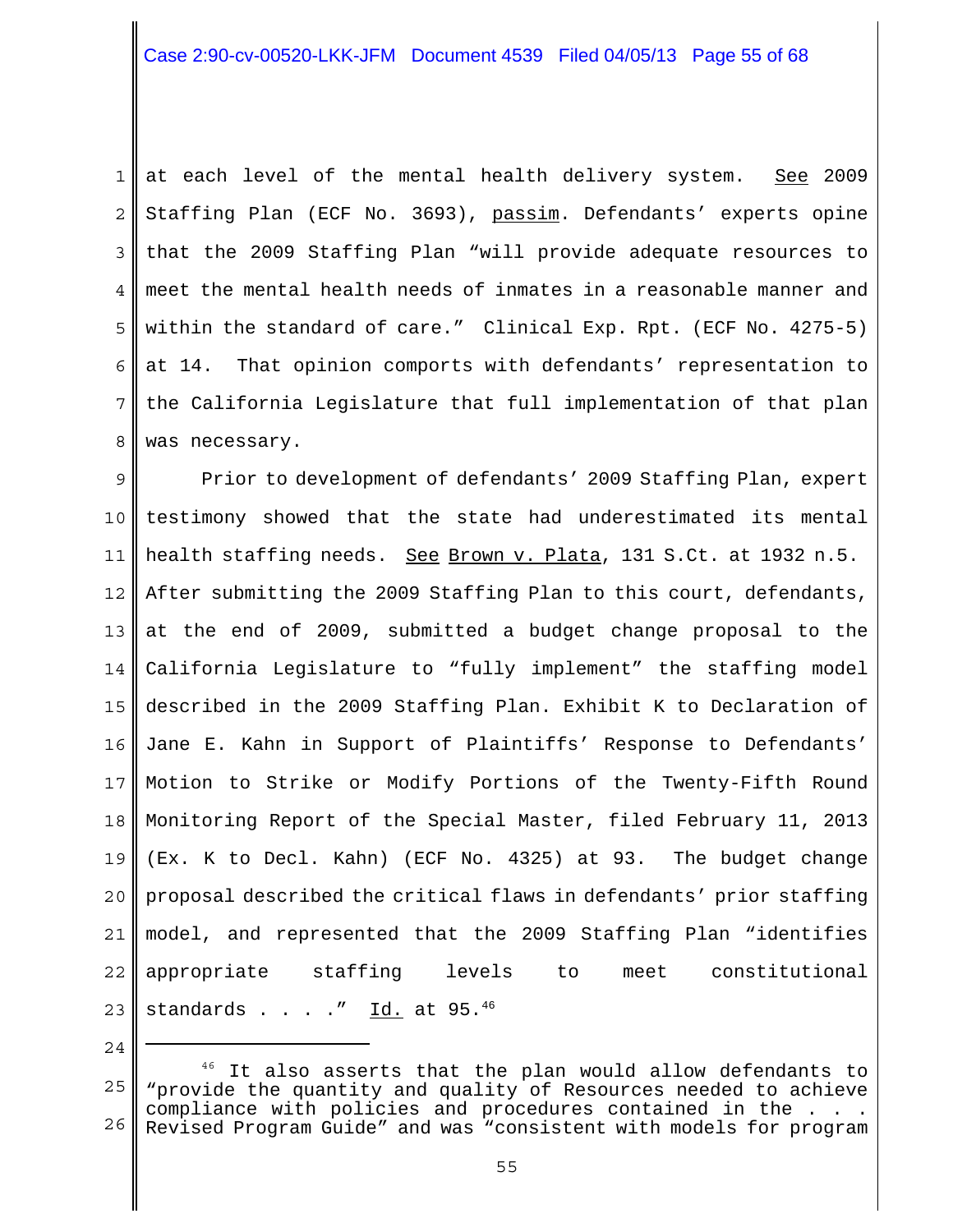1 2 3 4 5 6 7 8 9 10 With their motion, defendants present evidence that for Fiscal Year 2012/2013, the ratios in the 2009 Staffing Plan require 2268.26 staff positions. Decl. Toche (ECF No. 4275-3)  $\P$  6.<sup>47</sup> Defendants admit that as of the end of November 2012, there were 653.86 mental health staffing vacancies.  $\overline{Id}$  at ¶ 8. This represents a total vacancy rate of approximately 29 percent. The cited declaration does not provide specific vacancy rates by staff classification or mental health delivery service level. Thus, there is no way to tell from defendants' motion what the vacancy rate is for mental health providers.

11 12 13 14 15 16 17 18 19 The Special Master, on the other hand, provided the parties and the court with a detailed report of staffing vacancies in his his Twenty-Fifth Round Report. That report covers much of the same time period, May 1 2012 through September 11, 2012, as defendants' declaration. (ECF No. 4298) at 10. The Special Master reports a vacancy rate among staff psychiatrists of 42 percent, with use of contract psychiatrists reducing that rate to 26 percent. Id at 45. The vacancy rate among staff psychologists and social workers was reported at 21 and 24 percent, respectively. Id. at 45-46.

21 22 staffing in similarly situated models in other states." Ex. K to Decl. Kahn at 98.

<sup>23</sup> 24 25 26 Funding for FY 2012/2013 covers "nearly 100%" of those positions. Decl. Toche at ¶ 6. To provide salary savings, the state is not funding "approximately two non-critical positions at each institution . . . includ[ing]: (1) a second Chief Psychologist, except at Pelican Bay State Prison; (2) the Correctional Health Services Administrator II; and (3) one Clinical Psychologist at the five prisons without designated mental health programs." Id.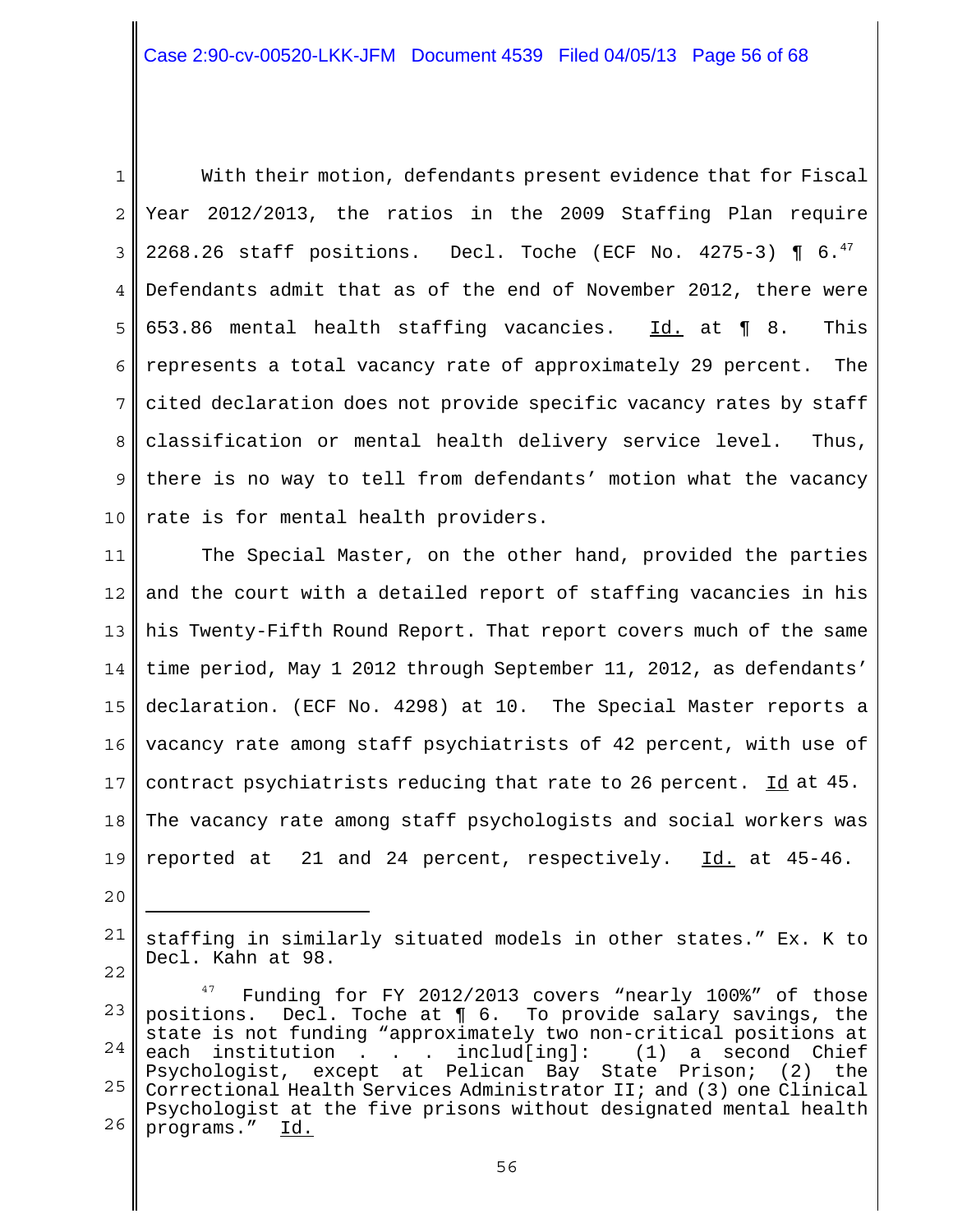1 2 Contractors reduced those vacancy rates to 17 and 20 percent, respectively. Id.

3 4 5 6 7 8 9 10 11 12 13 14 15 16 The 29% staffing vacancy rate at the end of November 2012 attested to by defendants is higher than that reported by the Special Master in his Twenty-Fifth Round Report. The Special Master reported an overall vacancy rate of 21.2 percent, lowered only marginally to 18.3 percent through use of contractors. Twenty-Fifth Round Report (ECF No. 4298) at 44. Significantly, the Special Master reported that "[t]his was a reversal of the trend of consistently declining vacancy rates across preceding monitoring periods. It signaled a significant departure from the overall mental health vacancy rate of 14 percent and the overall functional vacancy rate of 7.7 percent that was reported for the twenty-third monitoring period", from October 2010 to April 2011, "the most recent review period in which all institutions were audited." Id. at 44.

17 18 19 20 21 Altogether, the vacancy rates in these three clinical categories significantly exceed the 10 percent maximum vacancy rate in those positions required by this court's June 12, 2002 Order (ECF No. 1383). See Twenty-Fifth Round Report (ECF No. 4298) at 44. The Special Master concluded,

22 23 24 25 26 Clinical staff are the conduit for the delivery of care to patients. Without necessary staff, the chain of care is broken and patients are not treated. This sort of breakdown manifests itself in, among other things, inadequate attendance by required clinical staff at IDTT meetings, delays in clinical contacts, and untimely completion of referrals for inmates who require higher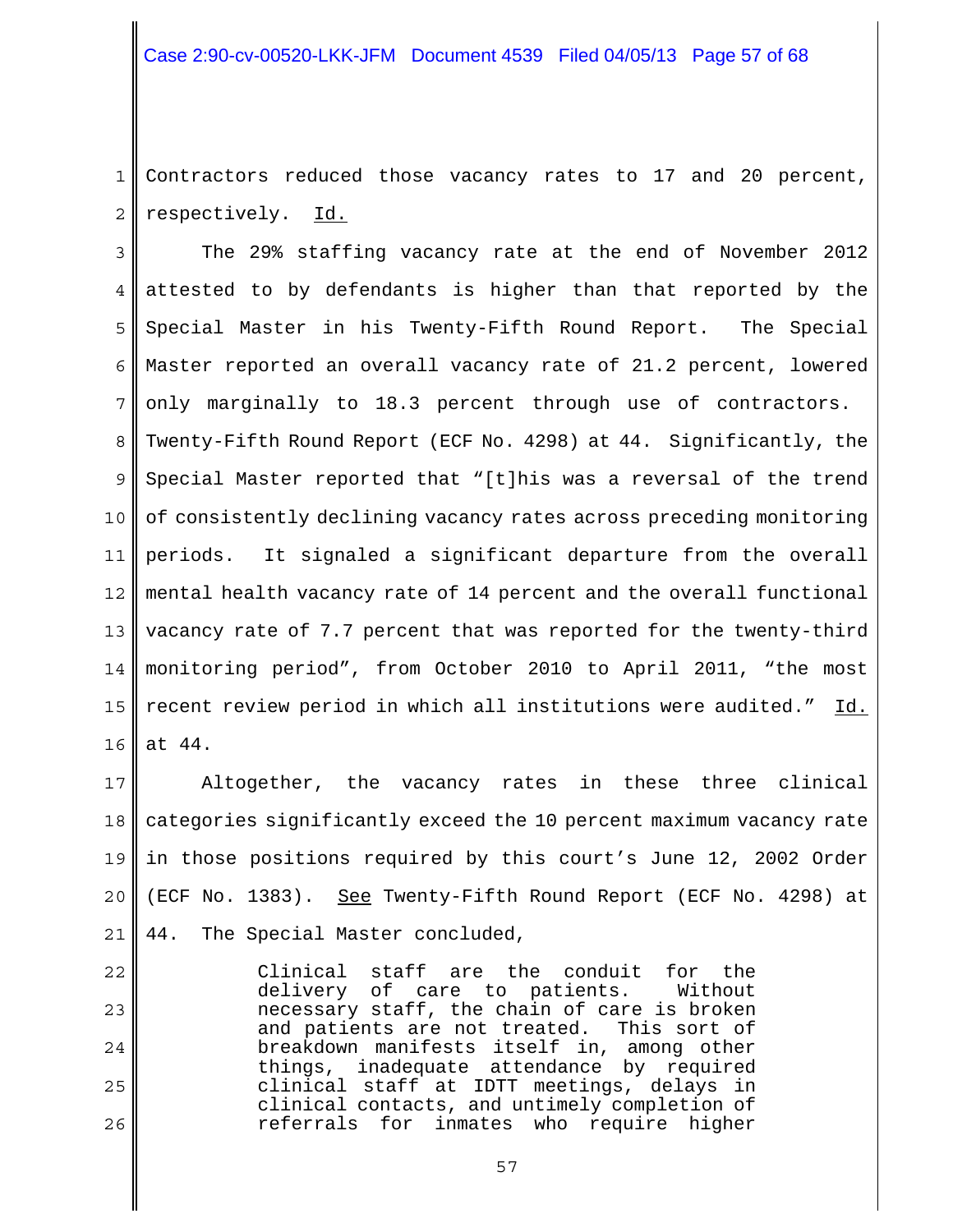# Case 2:90-cv-00520-LKK-JFM Document 4539 Filed 04/05/13 Page 58 of 68

1

2

4

levels of care, all of which undermine progress that has been made with the delivery of care.

3 Id. at 47.<sup>44</sup> The Special Master's expert on suicide prevention,

5 6 <sup>44</sup> The Special Master reported on vacancies in the following staffing classifications. All of the staffing classifications are required by the Revised Program Guide and provided for in defendants' 2009 Staffing Plan.

- 7 8 9 Chief Psychiatrists: 33 percent vacancy rate in 18 allocated positions; no contract coverage for any vacant position. Six institutions "operated without chief psychiatrists," including CSP/LAC, which was without a chief psychiatrist for the fourth consecutive monitoring period.
- 10 11 12 Senior Psychiatrists: 50 percent vacancy rate; nine institutions filled all positions; one institution had one of three positions filled; nine institutions had 100 percent vacancy rates; no vacancies covered by contractors.
- 13 14 15 16 • Staff Psychiatrists: 42 percent vacancy rate; use of contractors reduced functional vacancy rate to 26 percent; including contract coverage, six institutions had vacancy rates of 10% or less; seventeen institutions had vacancy rates from 11 percent to 50 percent; seven institutions had vacancy rates from 54 percent to 83 percent, and four institutions "did not fill any of their line psychiatry allocations with full-time psychiatrists."
- 17 18 Chief Psychologists: 7 percent vacancy rate; 26 of 28 positions filled; no contract coverage for remaining two positions.
- 19 20 21 22 • Senior Psychologists: 39 percent vacancy rate; no contractors used to cover vacancies; seven institutions were filled or nearly filled; fifteen institutions had vacancy rates from 20 to 50 percent; six institutions had vacancy rates from 60 percent to 75 percent; and four institutions, each with one position, had not filled the position.
- 23 24 25 26 Staff Psychologists: 21 percent vacancy rate; use of contractors reduced functional vacancy rate to 17 percent. Fifteen institutions had all their positions or a vacancy rate under 10 percent either through filled positions or use of contractors; eleven institutions had vacancy rates from 13 percent to 30 percent; and six institutions had vacancy rates from 31 percent to 65 percent.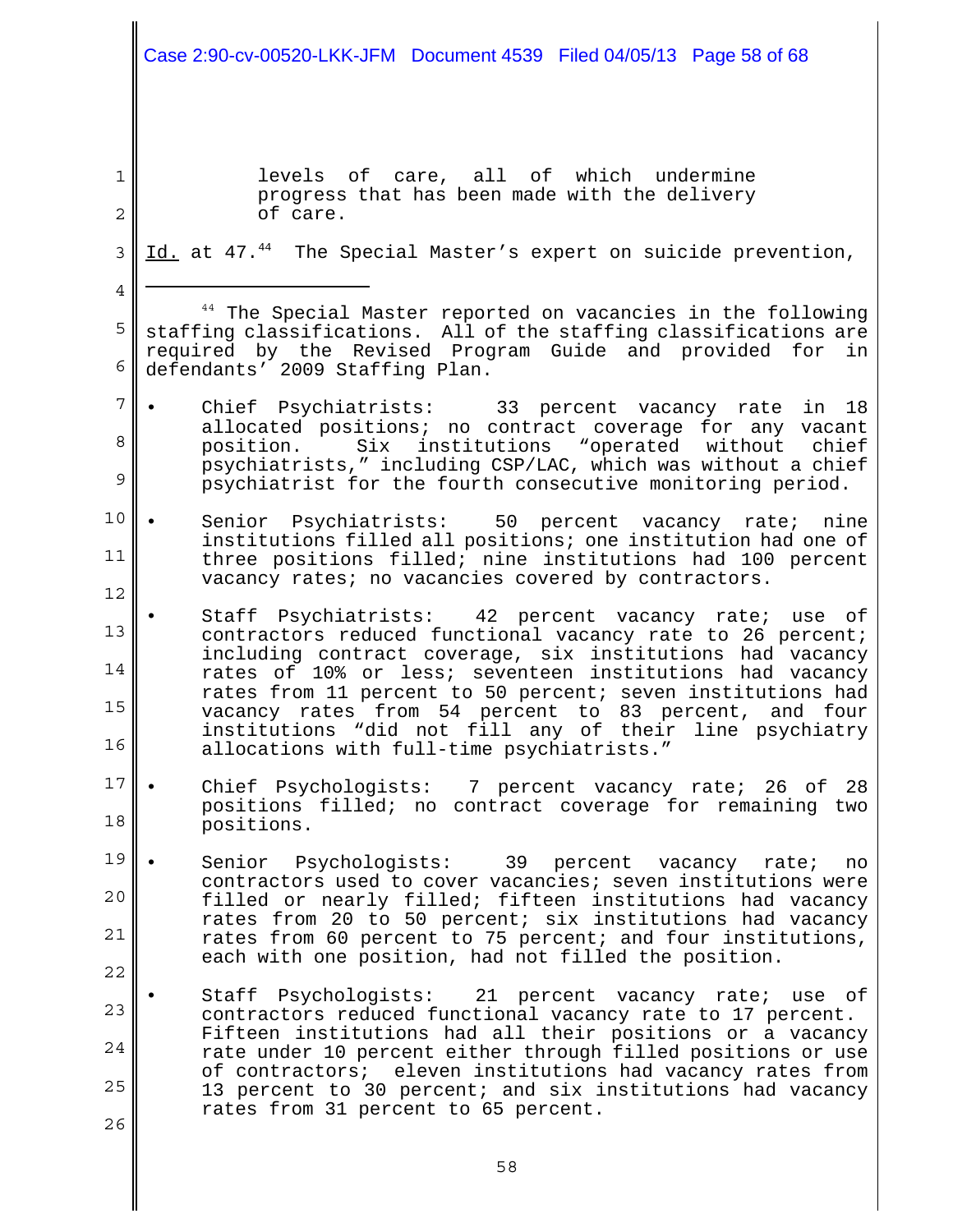1 2 3 4 5 6 7 8 Dr. Patterson, also reported that the lack of adequate mental health staff "continues to exacerbate" the inadequacies in assessment, treatment and interventions that were present in 73.5% of the inmate suicides committed in CDCR prisons in 2011. 2011 Suicide Report (ECF No. 4308) at 16. CDCR suicide reviews have also identified the impact of staffing shortages in their reviews of several inmate suicides in 2011 and 2012. See Decl. Kahn (ECF No. 4325) ¶¶ 6f, g, h, 9c.45

Despite this, defendants assert, in conclusory fashion, that

9

10

- 15 16 Psych techs: 6.5 percent vacancy rate; functional vacancy rate of five percent.
- 17 18 19 20 Recreational therapists: 26 percent vacancy rate; negligible use of contractors; six institutions filled all positions; three institutions had vacancy rates under 10 percent; ten institutions had vacancy rates between 13 and 50 percent; three institutions had vacancy rates of 57 percent, 71 percent, and 75 percent, respectively, and three institutions did not fill their recreational therapist positions.
- 21 22 23 Office techs: 33 percent vacancy rate; use of contractors reduced functional vacancy rate to 32 percent. Five institutions had full coverate; twenty-one institutions had vacancy rates from 14 to 50 percent; four institutions had vacancy rates ranging from 56 to 67 percent; and two institutions, each with a .5 position, had no office tech.
- 24 Twenty-Fifth Round Report (ECF No. 4248) at 52-56.

25 26 The staffing shortages referred to in two of these reviews appear to be shortages of custody staff (¶ 6g) and medical staff  $($  9c).

<sup>11</sup> 12 13 14 Social Workers: 24 percent vacancy rate; use of contractors made functional vacancy rate 20 percent; five institutions filled all their positions; two had functional vacancy rates below ten percent; ten institutions had vacancy rates from 11 to 29 percent; nine institutions had vacancy rates from 30 percent to 59 percent; and two institutions had vacancy rates of 67 percent and 69 percent, respectively.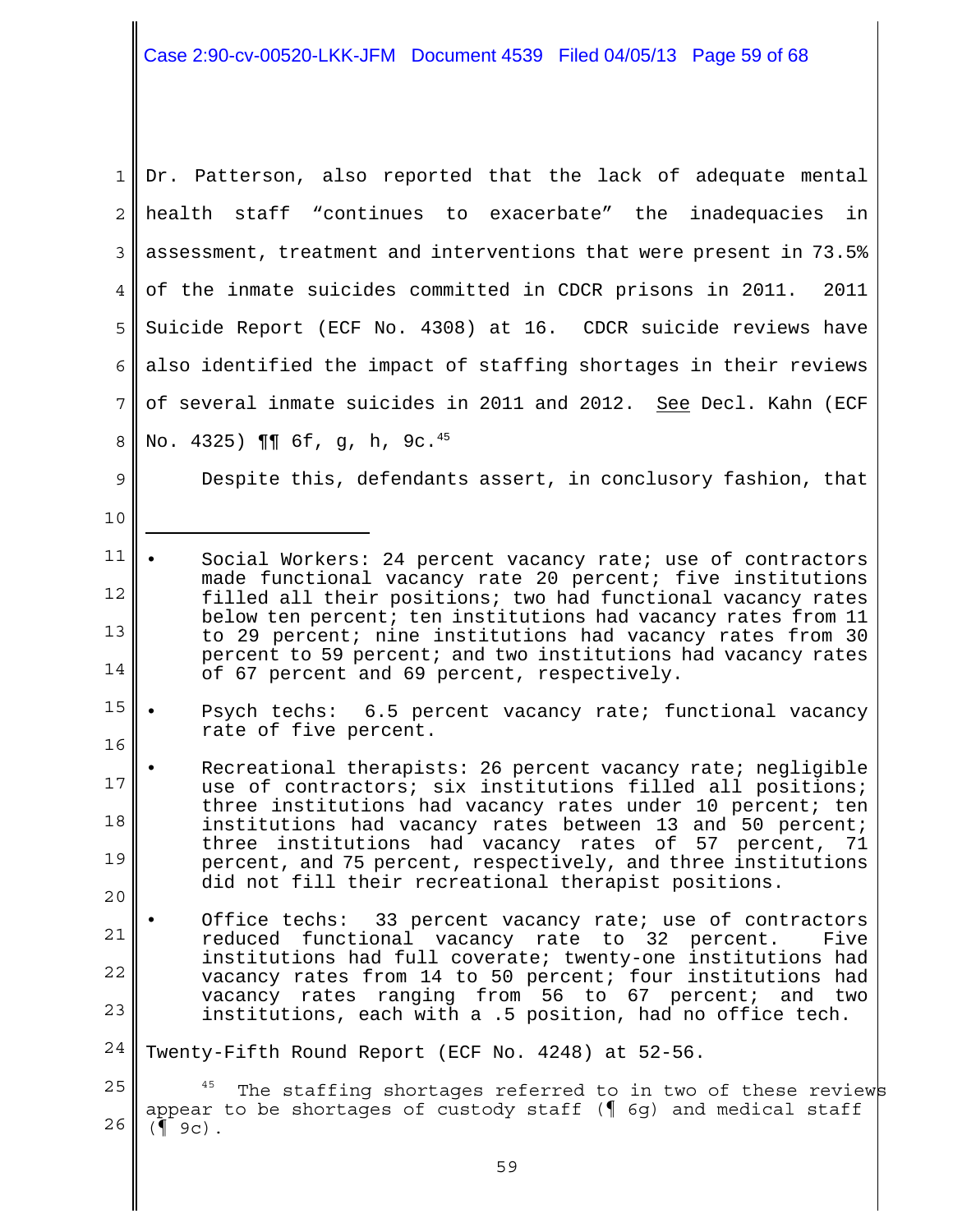## Case 2:90-cv-00520-LKK-JFM Document 4539 Filed 04/05/13 Page 60 of 68

1 2 3 4 5 6 notwithstanding these vacancies, "[a]dequate numbers of mental health professionals and administrators" are providing class member inmates with "access to high-quality mental health care." Decl. Toche at  $\P$  10.<sup>46</sup> This conclusory assertion is belied by substantial evidence in the record, including the fact that as of the end of November 2012 defendants had a vacancy rate approaching

7

8 9 10 11 12 13 14 <sup>46</sup> In addition, in their objections to the Special Master's Twenty-Fifth Round Report reserved for consideration on this motion, defendants challenge the requirement that clinical vacancy rates not exceed ten percent; object to "the special master's conclusion that mental health clinical staff positions were established because CDCR mental health deemed they were clinically necessary to meet the needs of the inmate population", contending instead that the staffing allocation plan "'represents a comprehensive, optimal staffing model with regard to CDCR's mental health program needs'" that is subject to reexamination and revision; and contend that no particular staffing rate is mandated by the Constitution. Amended Defendants' Objections and Motion to Strike or Modify Portions of the Twenty-Fifth Round Monitoring Report of the Special Master, filed February 19, 2013 (ECF No. 4347) at 23.

15 16 17 18 19 20 21 22 23 Dvoskin reports that he was asked by defendants' counsel to "offer 24 l 25 Indeed, his only relevant comment is that he was leaving the 26 Defendants' current objections to the Special Master's findings concerning staffing shortages bear a striking resemblance to their objections to the Magistrate Judge's 1994 findings concerning constitutionally inadequate staffing levels. Here, defendants contend: (1) they do have mental health staff; (2) the Constitution does not specify the specific number of staff required; and (3) their staffing allocation plan is designed to provide optimal staffing. Then, they contended: (1) they did have mental health staff; (2) the magistrate judge failed to specify a constitutional minimum number of staff; and (3) a staffing plan in a consultants' report offered at trial exceeded constitutional minima. See Coleman, 912 F. Supp. at 1306. Moreover, the evidence tendered by defendants to support their current specific objections consists of "comments" by one of their experts, Dr. Joel Dvoskin. Dvoskin Comments Regarding Twenty-Fifth Round Report, filed February 19, 2013 (ECF No. 4347-1). Dr. [his] initial impression of the 25<sup>th</sup> Round Monitoring Report of the Special Master." Id. at 3. Dr. Dvoskin's "impression" of the Special Master's Report is of no utility to the matters at bar. assessment of the quality of psychiatric services being provided

to another defense expert, Dr. Scott. Id. at 7.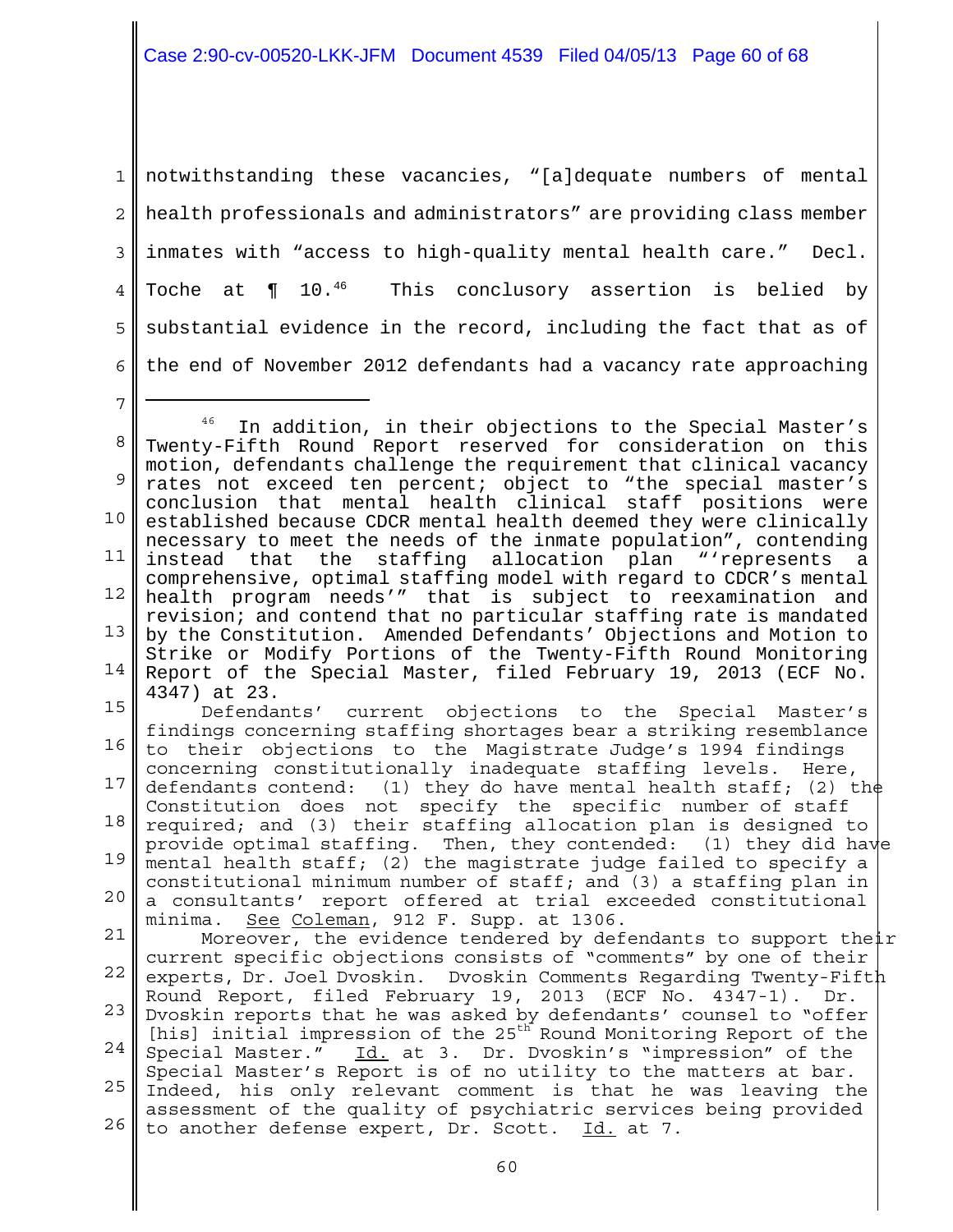1 2 3 4 5 30% in staffing levels that defendants themselves have represented are "appropriate" to "meet constitutional standards," (ECF No. 4325), which exceeds the vacancy reported by the Special Master from data gathered through September 11, 2012, and by findings of defendants' own experts.

6 7 8 9 10 11 12 13 14 15 16 17 18 19 20 To meet the requirements of the Eighth Amendment, defendants are required to "employ mental health staff in 'sufficient numbers to identify and treat in an individualized manner those treatable inmates suffering from serious mental disorders.'" Coleman v. Wilson, 912 F. Supp. at 1306 (quoting Baila, 595 F. Supp. at 1577). The Clinical Experts' Report tendered by defendants with their termination motion (ECF No. 4275-5), does not show that defendants have "sufficient numbers" of mental health staff in place. Even if it were proper for defendants to back away from the 2009 Staffing Plan, they have not met their burden of proving that they can meet their constitutional obligations with the existing levels of staffing vacancies.<sup>47</sup> To the contrary, defendants' experts themselves describe worrisome staffing vacancies and significant negative impacts of those vacancies on the delivery of mental health care. Clinical Exp. Rpt. (ECF No. 4275-5) at 13-15.

21 22 For example, defendants' experts report that at Salinas Valley

<sup>23</sup> 24 25 26  $47$  As discussed above, evidence cited by the United States Supreme Court showed that a previous staffing plan was inadequate Defendants represented to the state legislature that the 2009 Staffing Plan would meet their constitutional obligations. As described in the text, defendants have failed to show how they can meet their constitutional obligations by retreating from the current plan.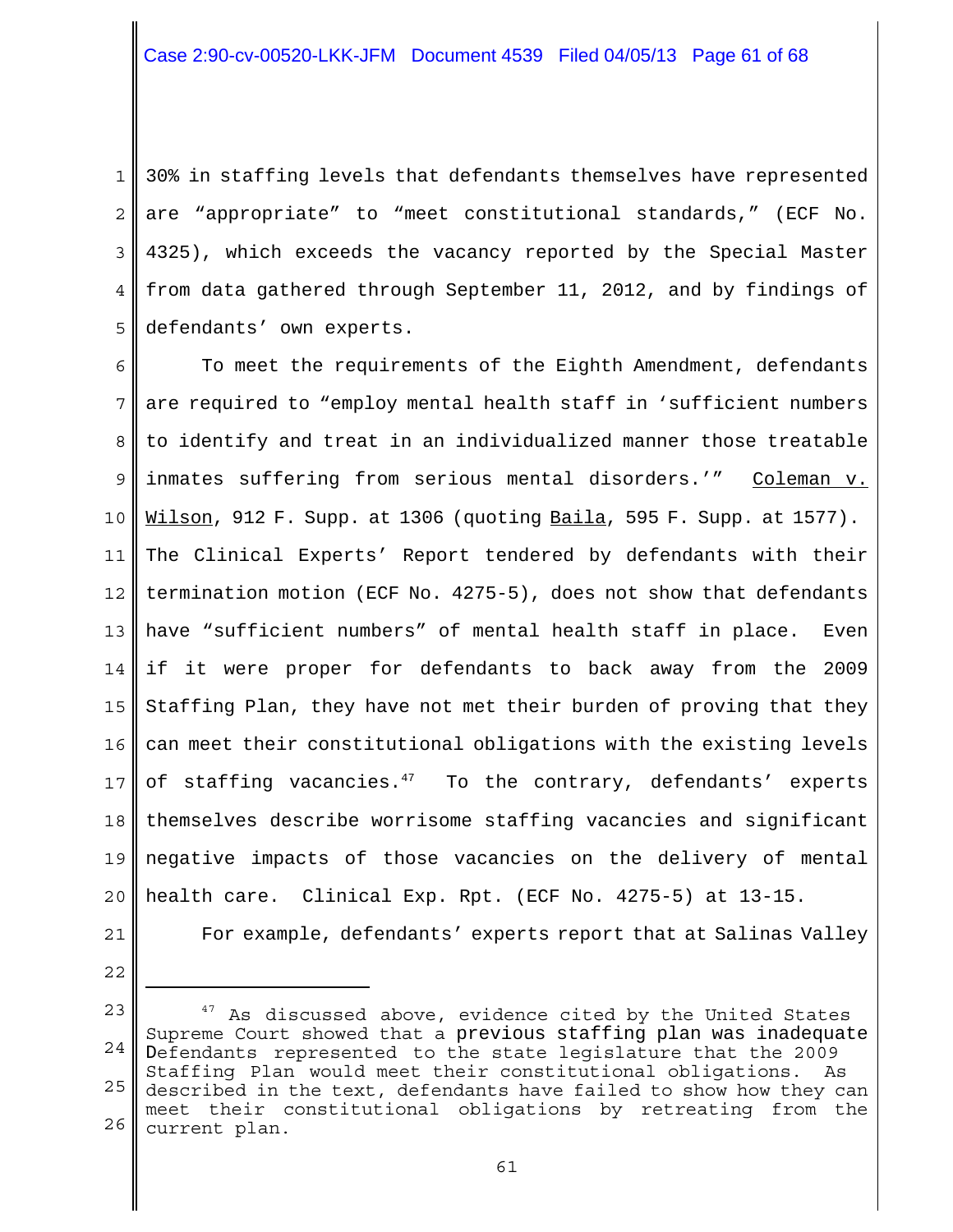1 2 3 4 5 6 7 8 9 10 11 12 13 14 15 16 17 18 State Prison, "[t]he mental health director expressed concerns regarding staffing and space shortages" and the defense experts "were especially concerned with the number of psychiatrists on staff there." Id. at 14. Concerns regarding mental health staffing shortages were also reported to the defense experts at Pelican Bay State Prison; at California Men's Colony, where staff reported that the shortages "adversely impacted their ability to provide care to inmates"; and at the Substance Abuse Treatment Facility (SATF), where "mental health staff reported dramatic mental health staffing shortages." Id. at 15. Defendants experts found the staffing shortages at SATF "particularly apparent for recreational therapy and psychiatry" and that "[d]ue to significant psychiatric staffing shortages, psychiatrists were not present for many Interdisciplinary Treatment Team meetings, with the exception of the Mental Health Crisis Bed Unit" even though they are "essential members of the treatment team and should be present." Id. These findings mirror the conclusion of the Special Master in his Twenty-Fifth Round Monitoring Report.

19 20 21 22 23 24 25 In short, defendants have not met their initial burden of showing that seriously mentally ill inmates in the CDCR no longer face substantial risk of serious harm due to significant shortages in mental health staffing. Chronic understaffing continues to hamper the delivery of constitutionally adequate medical care and is a central part of the ongoing constitutional violation in this action.

26 ////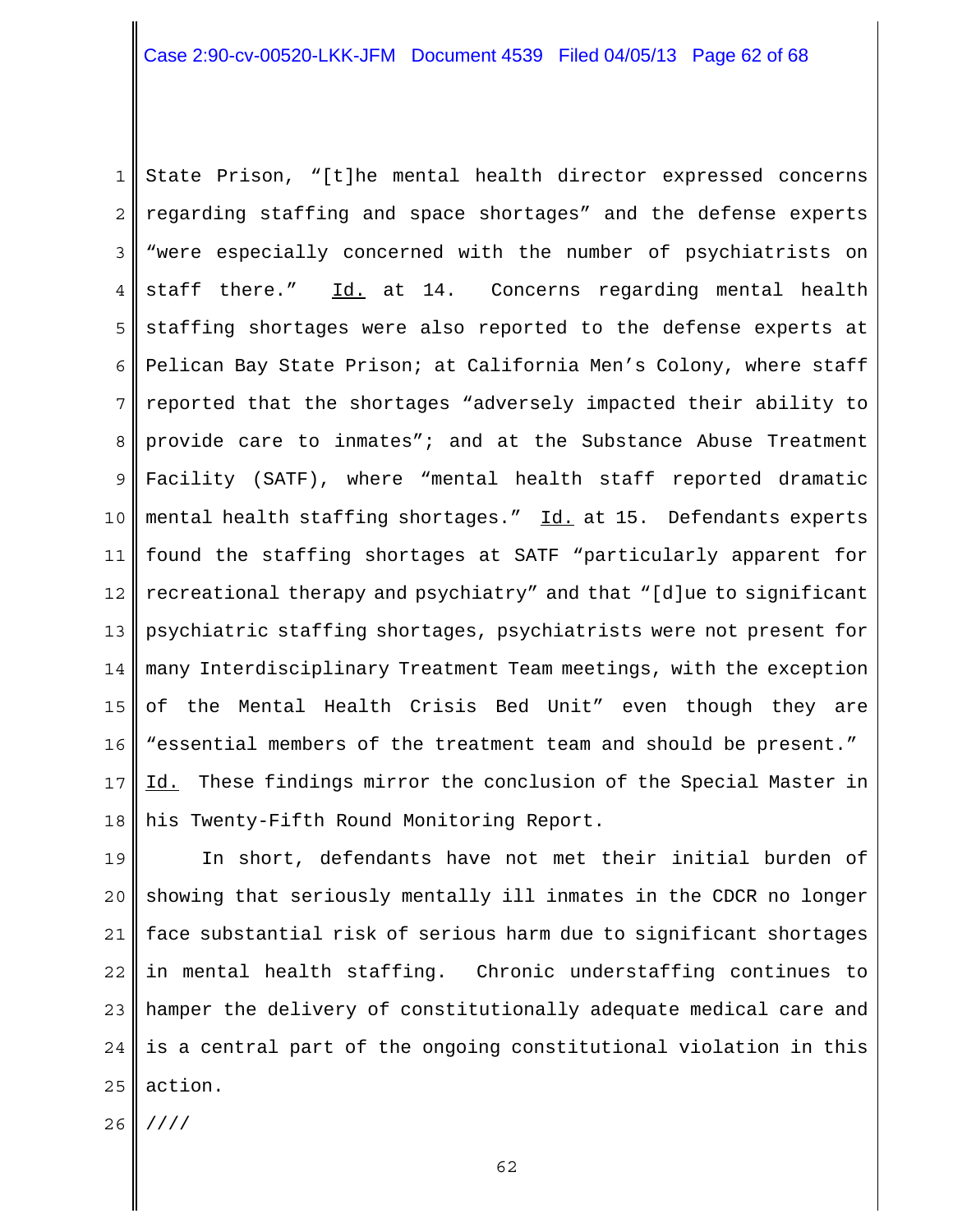1

## 6. Deliberate Indifference

2 3 4 5 6 7 Relying on the opinion of their experts, defendants contend that they are no longer acting with deliberate indifference to the serious mental health needs of the plaintiff class. See, e.g., Termination Motion (ECF No. 4275-1) at 11. (citing Clinical Ex. Rpt. at 2, 8). The court is not persuaded that defendants have focused on the proper analysis of this factor in this context.

8 9 10 11 12 13 14 15 In order to obtain injunctive relief for an Eighth Amendment violation, plaintiffs must present evidence sufficient to give rise to an inference that defendants are "knowingly and unreasonably disregarding an objectively intolerable risk of harm" and that defendants will continue to disregard the risk into the future. Farmer v. Brennan, 511 U.S. at 846. To avoid entry of an injunction, defendants may prove either that they were unaware of the risk of harm or that they have responded reasonably to it. Id.

16 17 18 19 20 21 22 23 24 25 26 Defendants were found to be deliberately indifferent at the initial phase of these proceedings. Since then, they have been under a series of court orders to develop and implement plans to remedy the serious inadequacies in the delivery of mental health care to prison inmates. The court also appointed a Special Master whose very purpose, among other things, has been to insure that defendants do not remain deliberately indifferent to their duty to remedy the constitutional violation in this action. Where, as here, defendants were found to be deliberately indifferent in the initial phase of these proceedings, they must either comply with the court-ordered relief to remedy the identified violation or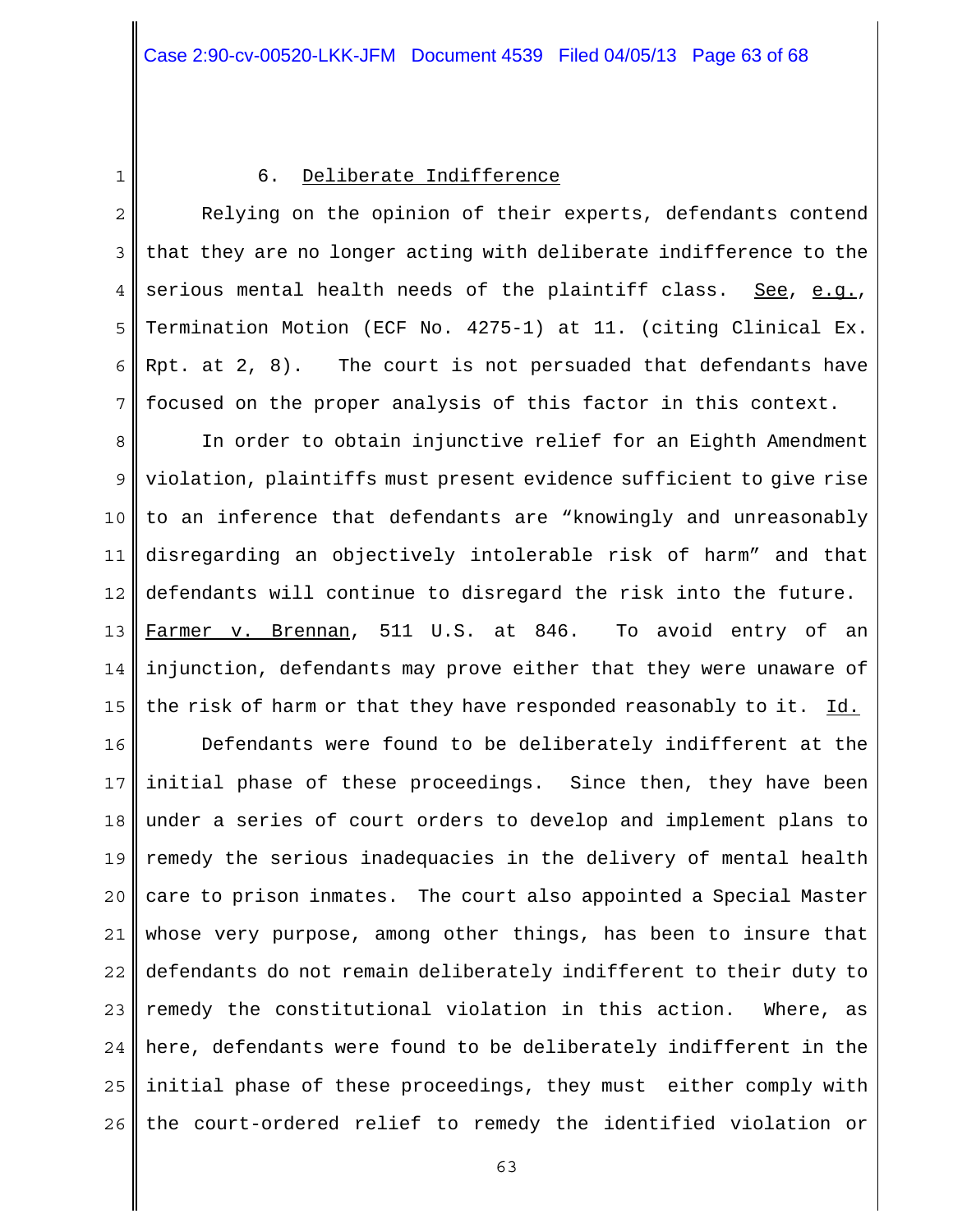1 2 3 4 establish that the identified violation has been remedied in another way. They can no longer act in a manner that is deliberately indifferent to the objective violation without risking contempt.

5 6 7 8 9 10 11 12 13 14 15 16 17 18 19 20 At most, the relevant subjective inquiry turns on the policies defendants have adopted to remedy the harm and the manner and extent to which those policies have been implemented and are being administered. See Helling v. McKinney, 509 U.S. 25, 36 (1993); see also Hadix v. Johnson, 367 F.3d 513, 516 (6th Cir. 2004) (where court is concerned with "future conduct to correct prison conditions," finding of objectively unconstitutional conditions also satisfies subjective prong because the same information that leads to court's conclusion is also available to prison officials).48 As discussed above, defendants have either failed to adequately implement and administer necessary components of their suicide prevention program and other critical parts of their remedial plan, the Revised Program Guide, or they have not yet completed tasks essential to full implementation of those component parts of their mental health delivery system. Systemic failures persist in the form of inadequate suicide prevention measures,

22 23 24 25 26 <sup>48</sup> To the extent that defendants contend certain specific steps are not constitutionally required, the argument misses the mark. "A court may order 'relief that the Constitution would not of its own force initially require if such relief is necessary to remedy a constitutional violation'." Sharp v. Weston, 233 F.3d 1166, 1173 (9th Cir. 2000) (quoting Toussaint v. McCarthy, 801 F.2d<br>1080, 1087 (9<sup>th</sup> Cir. 1986)). In addition, defendants have the In addition, defendants have the burden of demonstrating that relief ordered by this court exceeds what is necessary to remedy ongoing constitutional violations. Graves, 623 F.3d at 1051. Defendants have not met this burden.

21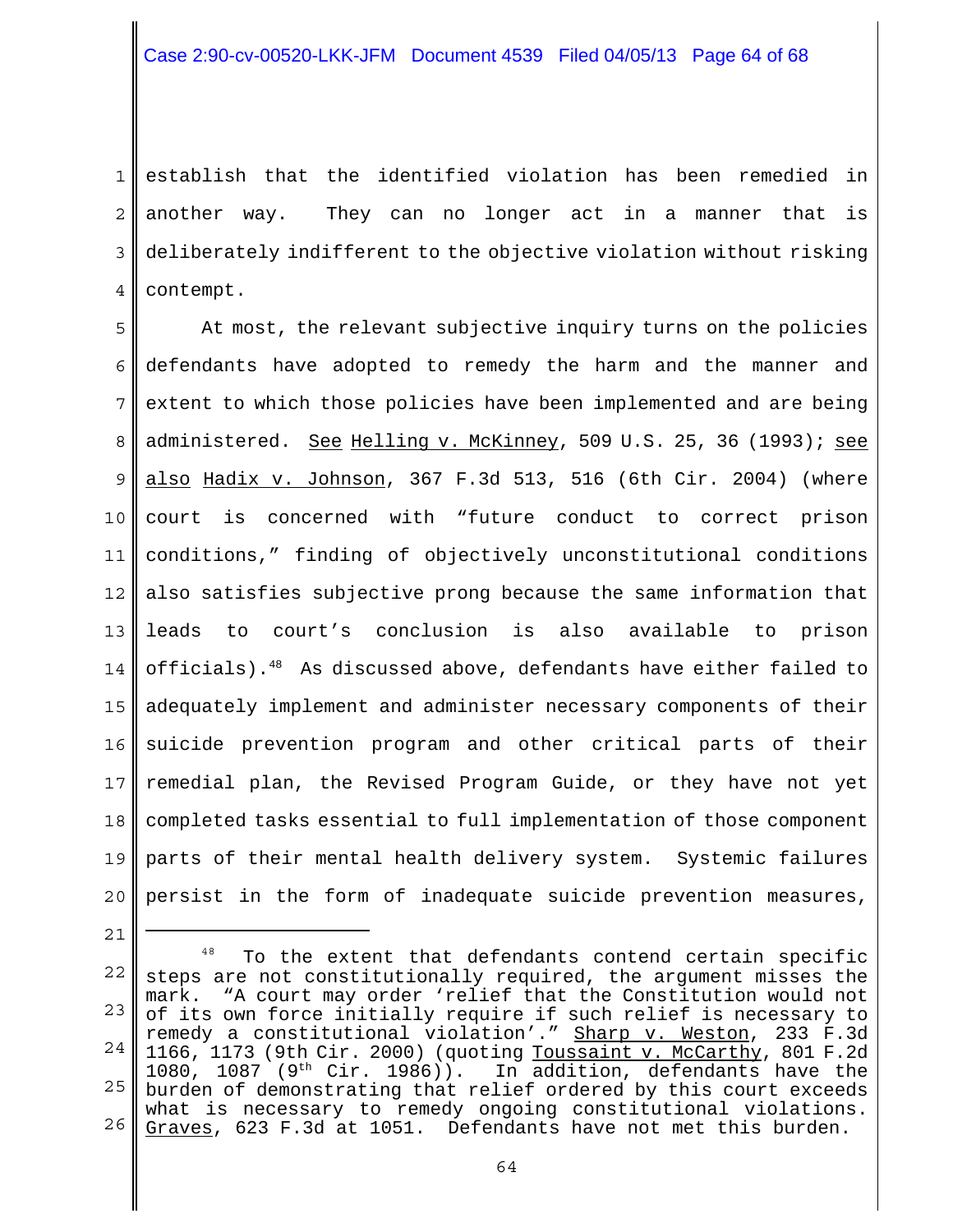1 2 3 4 5 excessive administrative segregation of the mentally ill, lack of timely access to adequate care, insufficient treatment space and access to beds, and unmet staffing needs. Per Hadix, supra, these objectively unconstitutional conditions evidence the subjective component of deliberate indifference.

6 7 8 9 10 11 12 13 14 15 16 17 18 Further, based on defendants' conduct to date, the court cannot rely on their averments of good faith as a basis for granting termination. There is overwhelming evidence in the record that much of defendants' progress to date is due to the pressure of this and other litigation. While defendants take credit for building the Correctional Health Care Facility (CHCF), which will substantially remedy the ongoing shortages in necessary beds, that project came into existence because of the Receiver in Plata. Defendants' current mental health bed plan, current mental health staff plan, and sustainable process for referring inmates to necessary inpatient care were the result of numerous court orders and years of effort by the Special Master, defendants, and plaintiffs' counsel.

19 20 21 22 23 24 25 26 In light of the foregoing, I am satisfied that outstanding orders for prospective relief remain necessary to correct current and ongoing violations in the delivery of adequate mental health care to plaintiff class members and extend no further than necessary to correct those violations.I am also satisfied that these orders are narrowly drawn and the least intrusive means to correct the ongoing violations. The court emphasizes again that the court and the Special Master have been guided throughout the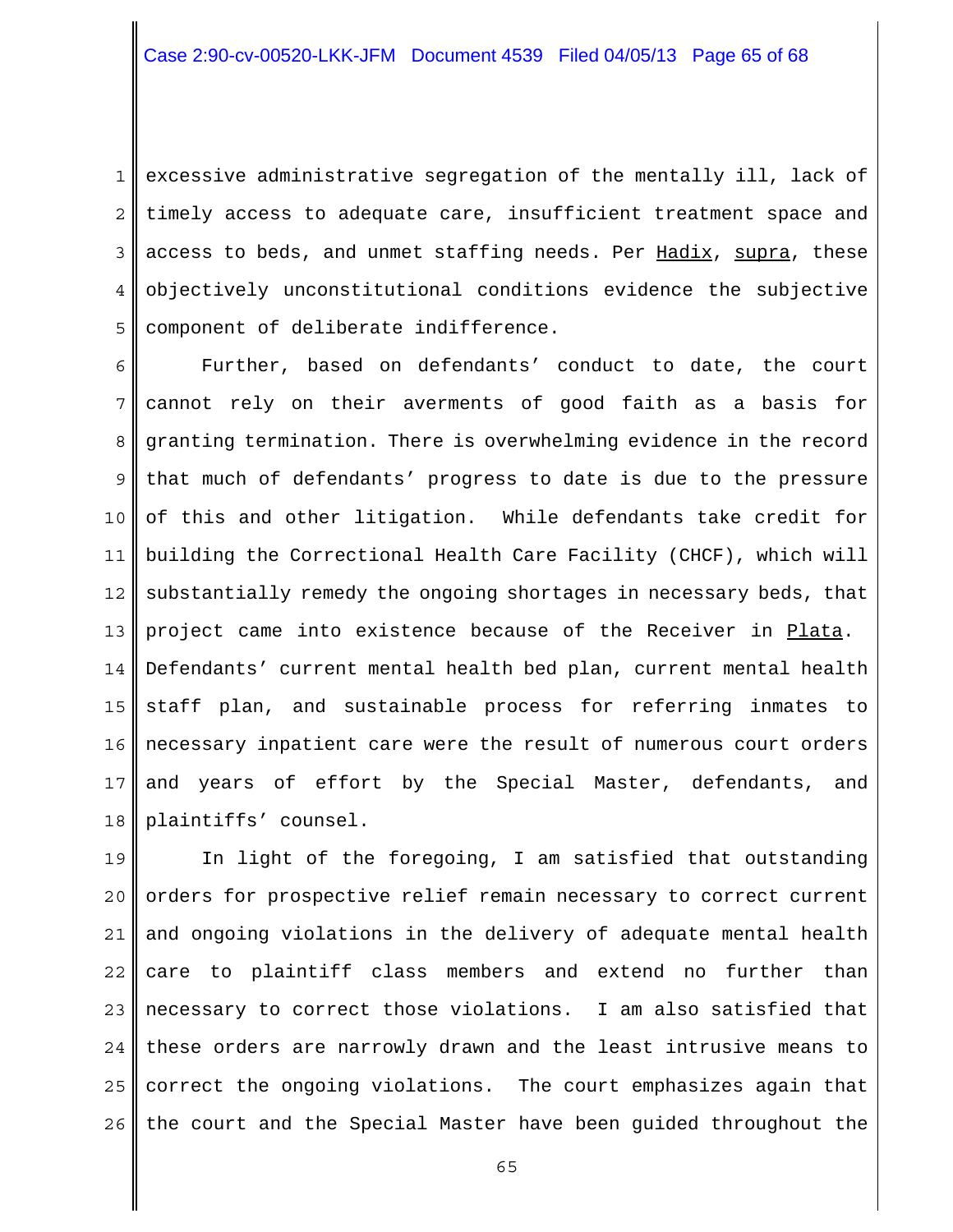1 2 3 4 5 6 7 8 9 10 11 12 13 14 remedial phase of this action by the view that it is the court's obligation to identify constitutional deficiencies and defendants' obligation to remedy them. See Coleman, 912 F. Supp. at 1301. The Special Master has been required numerous times to make specific recommendations for further action by defendants to remedy ongoing constitutional violations, and the court has been required numerous times to issue specific orders to defendants to develop and/or implement plans to remedy ongoing constitutional violations. Defendants have had full and fair opportunities to object to each of the Special Master's recommendations, and to litigate fully the propriety of orders issued by the court. They must comply with outstanding court orders and complete remediation of ongoing Eighth Amendment violations in the delivery of mental health care to seriously mentally ill inmates in the state's prison system.

15

#### 7. Prospective Relief Remains Necessary

16 17 18 19 20 21 Defendants bear the burden of showing that outstanding orders for prospective relief "exceed[] what is necessary to correct an ongoing constitutional violation." Graves, 623 F.3d at 1048. Defendants seek termination of all outstanding prospective relief. They have not identified or addressed particular orders for prospective relief which they contend should be set aside.

22 23 24 25 26 With their opposition, plaintiffs filed a separate statement of orders issued by this court over the past four years. (ECF No. 4409.) Plaintiffs have identified each outstanding order, as well as those that have expired by their own terms. Id. Plaintiffs have also included one or more reasons why outstanding orders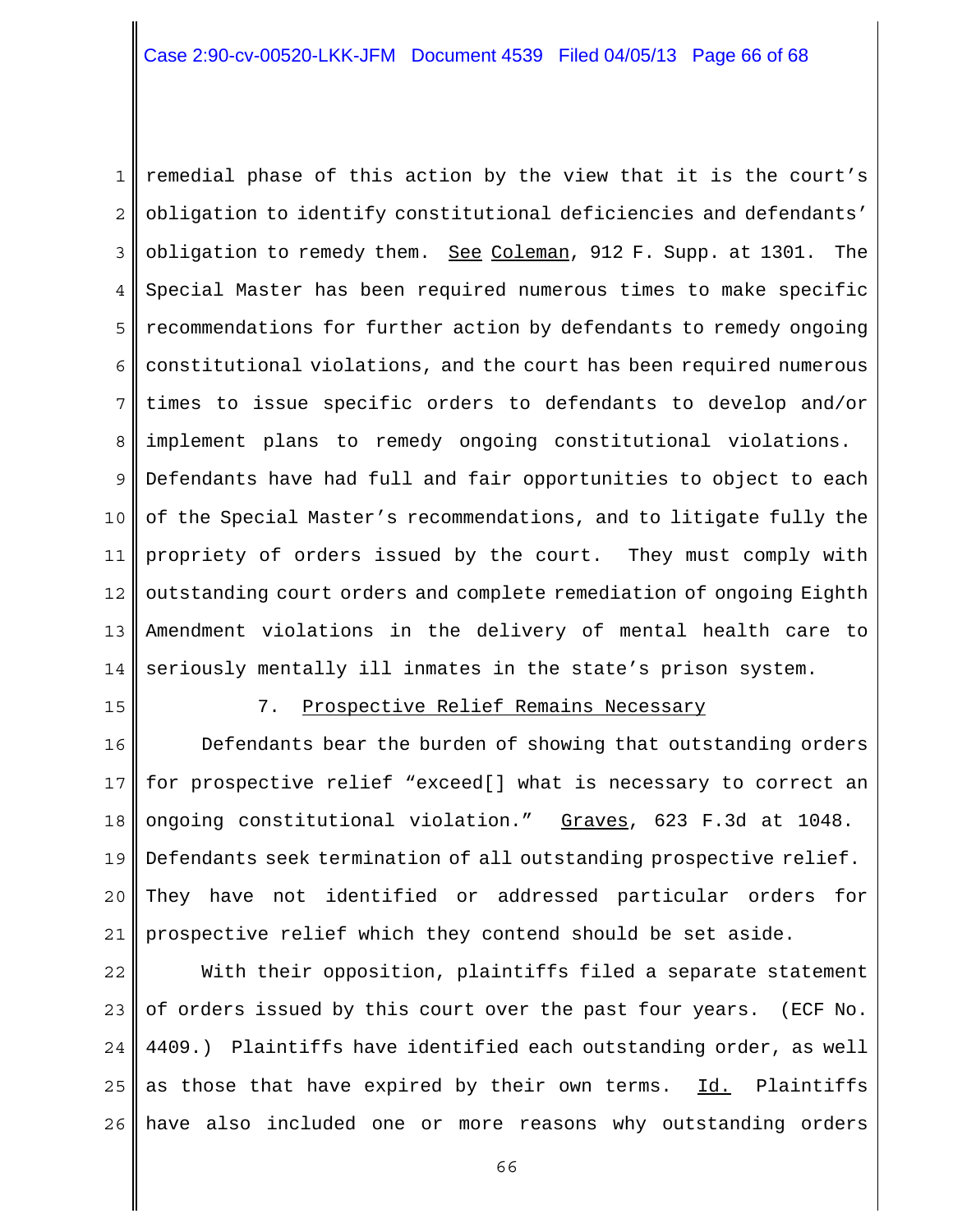1 2 remain necessary and otherwise meet the PLRA standards for prospective relief. Id.

3 4 5 6 7 8 9 The court is satisfied that its outstanding orders for prospective relief remain necessary to correct current and ongoing violations in the delivery of adequate mental health care to plaintiff class members and extend no further than necessary to correct those violations. The court is also satisfied that these are narrowly drawn and the least intrusive means to correct the ongoing violations.

10 11 12 13 14 For the foregoing reasons, this court finds that ongoing constitutional violations remain in this action and the prospective relief ordered by this court remains necessary to remedy those violations. Defendants' motion to terminate under the Prison Litigation Reform Act, 18 U.S.C.§ 3626(b) will be denied.

15 II. Rule 60(b)(5)

16 17 18 19 20 21 22 23 24 25 26 Defendants also move to vacate the judgment of this court and orders for prospective relief pursuant to Fed. R. Civ. P. 60(b)(5) on the ground that they are delivering constitutionally adequate mental health care to the plaintiff class. In relevant part, Rule 60(b)(5) provides for relief from a final judgment or other order on the grounds that "the judgment has been satisfied, released, or discharged; . . . or applying it prospectively is no longer equitable." Fed. R. Civ. P. 60(b)(5). Defendants contend that the court must "vacate its judgment and orders for prospective relief" because they are delivering constitutionally adequate mental health care. Termination Motion (ECF No. 4275-1) at 31.